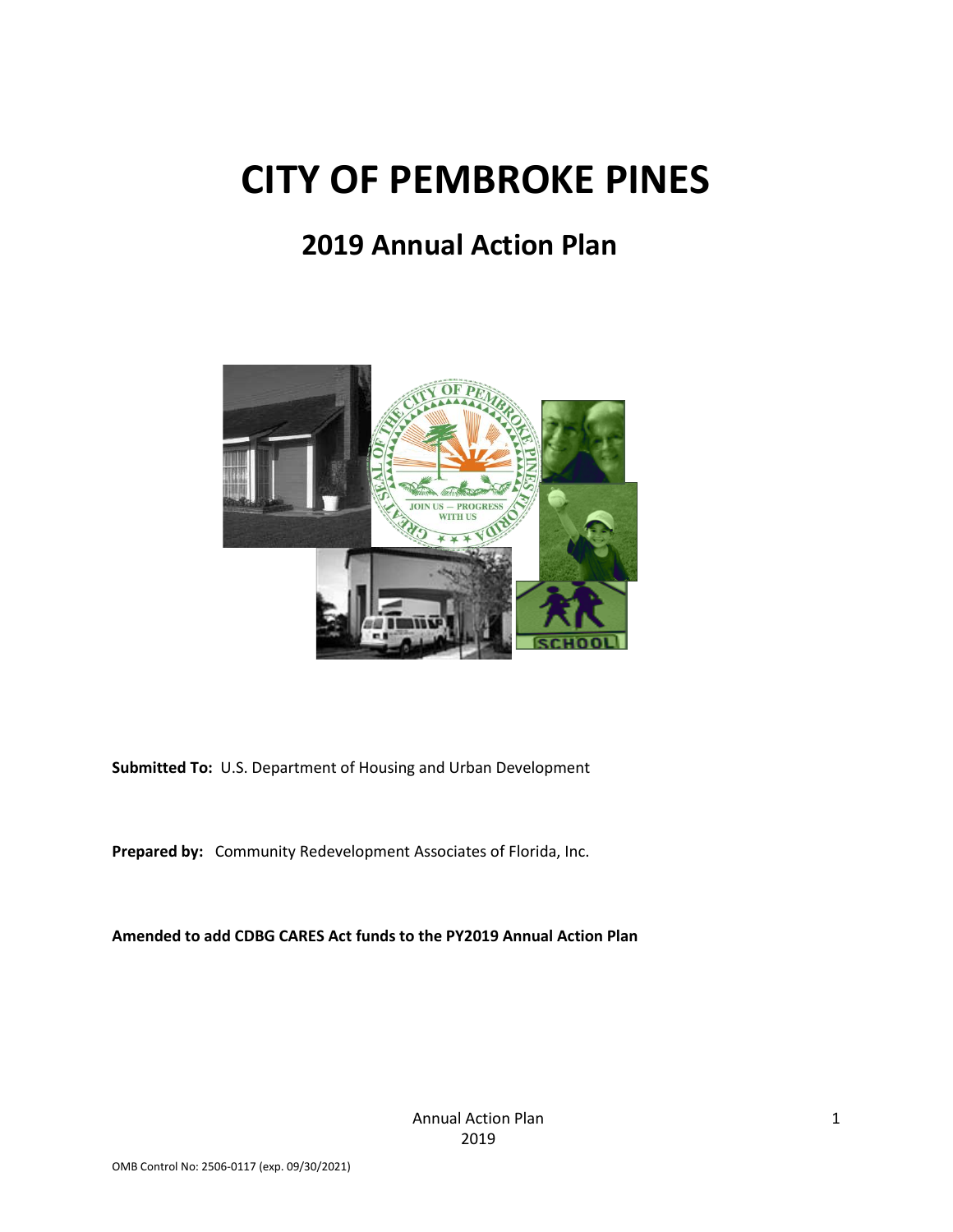# **Executive Summary**

# **AP-05 Executive Summary - 91.200(c), 91.220(b)**

#### **1. Introduction**

The Consolidated Plan, a five year strategic plan, is meant to address the needs of low and moderate income persons and families, including homeless individuals. The Consolidated Plan establishes the City's program priorities, goals, and objectives for its community development programs and sets the framework for subsequent one year action plans that describe specific activities that will be funded through the City's grant programs.

The City of Pembroke Pines became an entitlement grantee of federal funds in 1993. Since then the City has been receiving Community Development Block Grant (CDBG) funds. Since 1993, the City has also received substantial funds from the State Housing Initiative Partnership Program (SHIP), and beginning in 2004 has been receiving funds from the Home Investment Partnership (HOME) program, as a participating member of the Broward County HOME Consortium.

For the program year beginning October 1, 2019, the City of Pembroke Pines anticipates receiving an estimated \$880,700. All proposed activities' budgets will be proportionally increased or decreased from the estimated funding levels to match actual allocation amounts. In order for the City to receive this allocation of funding from HUD, the City must prepare and adopt a Consolidated Plan and One-Year Action Plan. The Consolidated Plan is a five year strategic document that outlines an entitlement community's housing and community development priorities and objectives for carrying out HUD Programs. The One-Year Action Plan includes the budget and action steps to meet the objectives of the Consolidated Plan. The City is expected to carry out a wide range of community development activities directed toward maintaining the City's affordable housing stock, sustaining neighborhoods, providing improved community facilities and public services, and promoting economic development.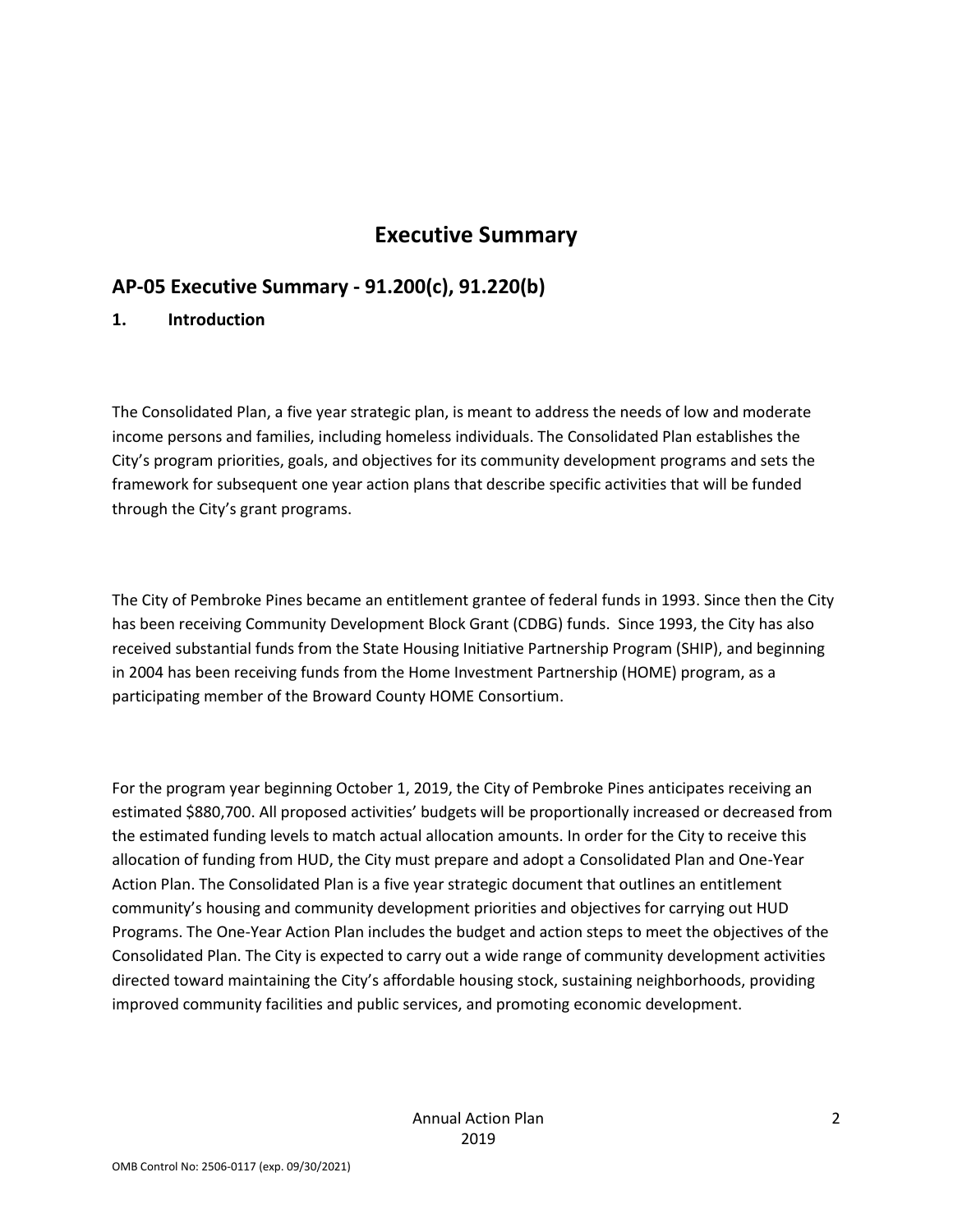The City of Pembroke Pines continues to maintain its communities through implementing appropriate strategies and by utilizing its Consolidated Plan, the City's Comprehensive Plan, Capital Improvement Plan (CIP) annual budgeting process, special redevelopment studies, grants, and intergovernmental coordination. The preparation of the City of Pembroke Pines' 2015-2019 Consolidated Plan was made possible through fact finding, survey of service providers, a review of existing programs, interdepartmental consultation, and last but not least, citizen participation.

#### **Substantial Amendment**

The purpose for the Substanital Amendment to the City of Pembroke Pines PY 2015-2019 Consolidated Plan and PY 2019 Annual Action Plan is to include Micro-Enterprise Business Assistance a new program activity to be funded with the CARES Act to combat COVID-19.

Additonally to further amend the City's PY 2015-2019 Consolidated Plan and PY 2019 Annual Action Plan is to include Emergency Mortgage, Rental and Utilities Assitance a new activity to be funded with the CARES Act to combat COVID-19 with second funding allocation.

#### **2. Summarize the objectives and outcomes identified in the Plan**

This could be a restatement of items or a table listed elsewhere in the plan or a reference to another location. It may also contain any essential items from the housing and homeless needs assessment, the housing market analysis or the strategic plan.

#### **3. Evaluation of past performance**

This is an evaluation of past performance that helped lead the grantee to choose its goals or projects.

This is an evaluation of past performance that helped lead the grantee to choose its goals or projects.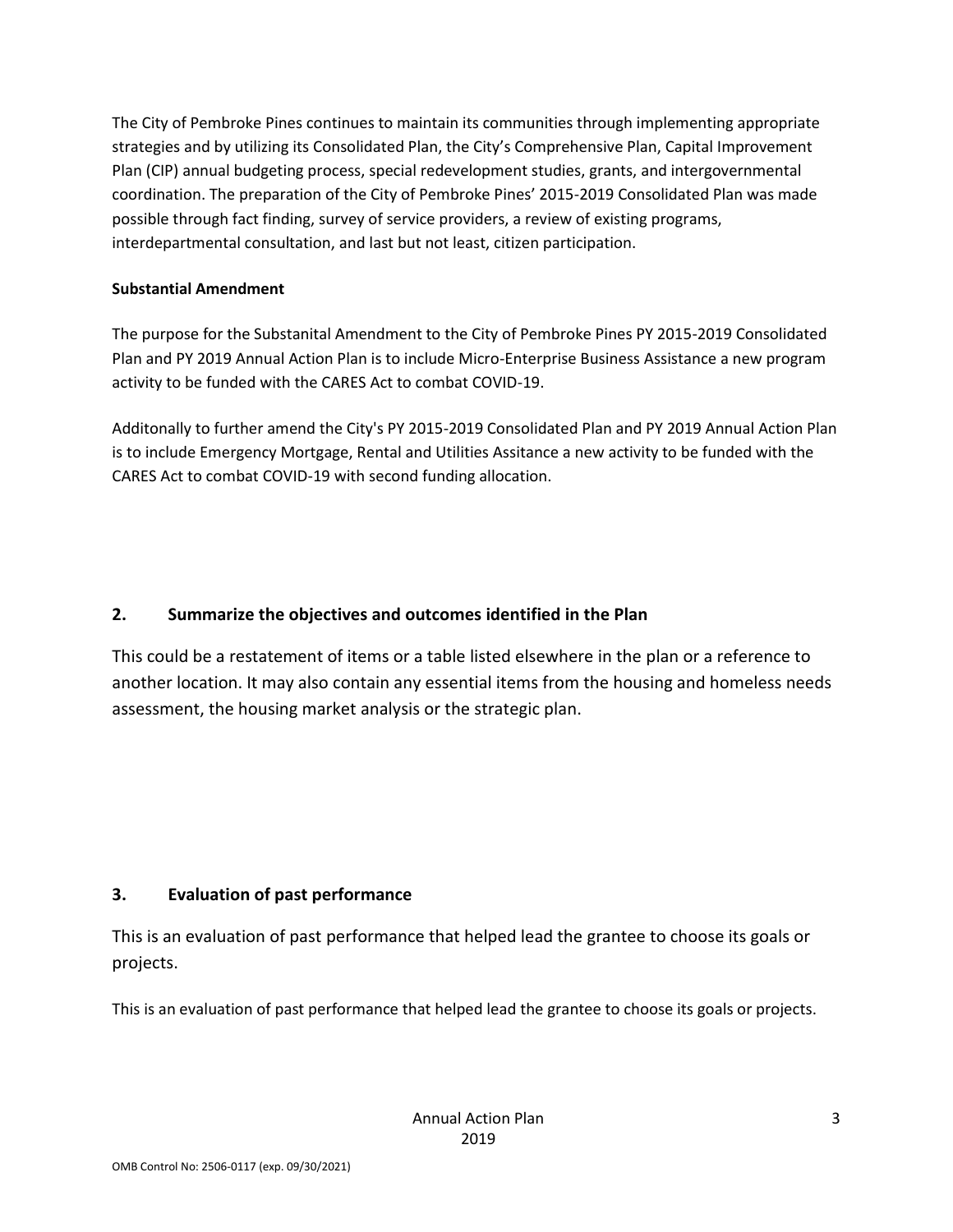The five-year strategic plan outlined in the City's Consolidated Plan provided for assistance to low- and moderate-income persons and households as a number one goal. The City met this goal through the following activities:

Minor Home Repair/Residential Rehabilitation

- Removal of Architectural Barriers
- Public Service (Senior Center Transportation)
- Neighborhood Stabilization

These activities were funded in part or in whole by the CDBG, SHIP and HOME grant programs.

For Program Year 2017, the City proposed to assist residents under the various housing rehabilitation programs:

• Home Repair Activities Proposed:

-Planned Schedule of Services: MHR– 20

-Actual Performance: MHR– 17 (6 CDBG, 9 SHIP, and 2 HOME)

The City of Pembroke Pines has assisted 67 Households with purchase assistance. Public Service (Senior Transportation) – Through the City of Pembroke Pines' Public Service (Senior Transportation) program, the City assisted 752 unduplicated senior citizens in PY 2017. Through the SHIP Program, the City also assisted 1 applicant with Foreclosure Prevention in PY 2017. The City met its goal relative to the types of clients served and will continue to promote the program among the City's diverse population.

#### **4. Summary of Citizen Participation Process and consultation process**

Summary from citizen participation section of plan.

#### **Citizen Participation Plan**

Summary from citizen participation section of plan.

According to federal regulation 570.431, applicants for federal funds, including entitlement jurisdictions, must develop a Citizen Participation Plan (CPP). The CPP sets forth the City's policies and procedures for

1) Giving citizens timely notice and access to local meetings and information relating the City's proposed used of federal funds

2) Providing technical assistance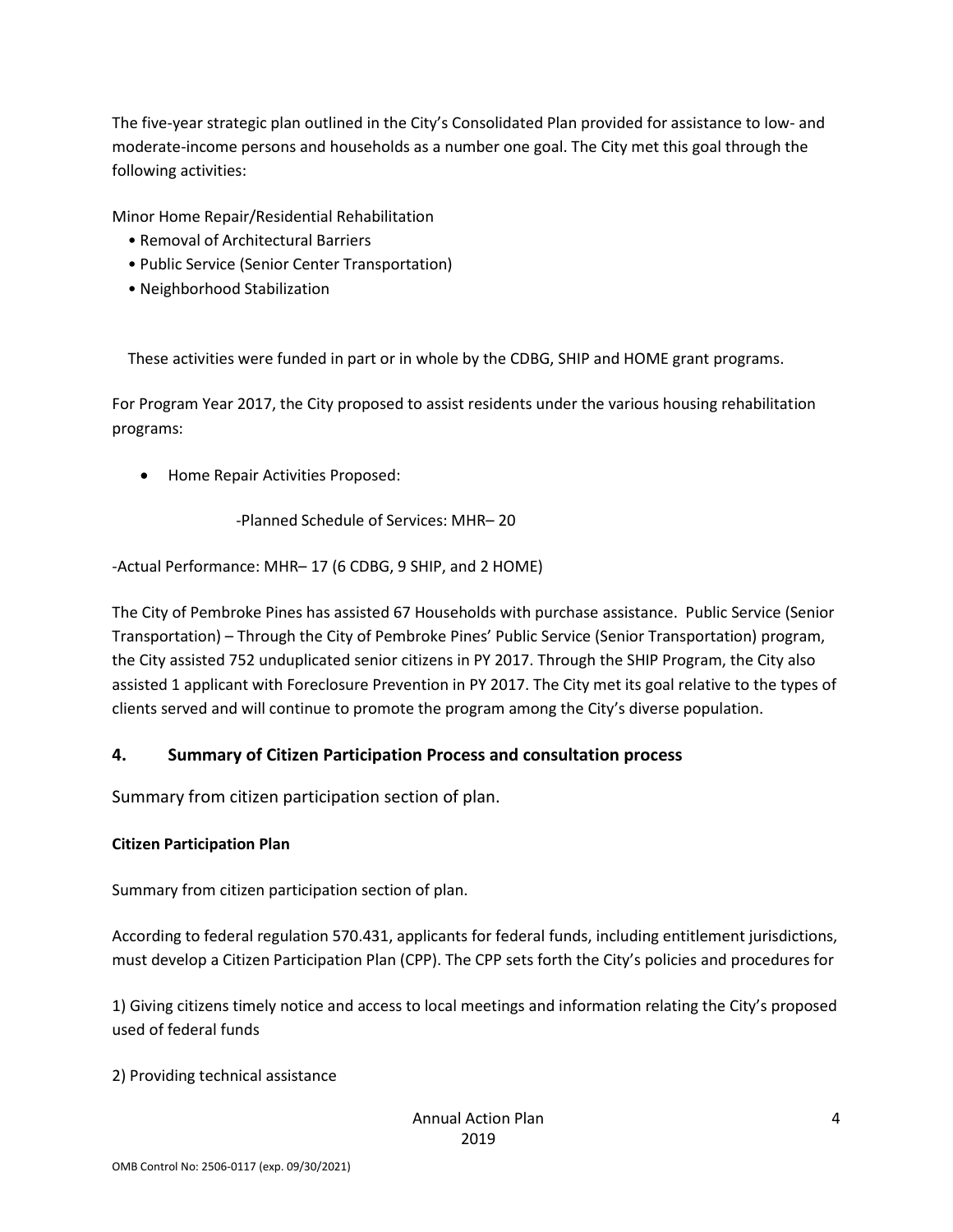3) Conducting public hearing meetings,

4) Addressing the needs of non-English speaking residents,

5) Responding to citizen complaints and grievances,

6) Encouraging citizen participation among the City's low and moderate-income persons and households.

The City of Pembroke Pines had an existing CPP from prior plan submissions. This CPP was reviewed and utilized during the 2015-2019 consolidated planning processes. A draft of the Consolidated Plan was made available for public review before being adopted by the City's Commission and subsequently being submitted to HUD.

Citizens are encouraged to participate in the planning process through public hearings held before the development of the Consolidated Plan draft and before the adoption of the Consolidated Plan. Provisions for non-English speaking persons and the disabled were also made available for those persons who requested it.

Citizen Participation Activities Timeline

- February May 2019 Interdepartmental Consultation
- February May 2019 Planning Research and Consultation
- April 14, 2019 Notice of Pre-Development Hearing Published
- May 8, 2019 Pre-Development Hearing Held
- April 28, 2019 Notice of Pre-Adoption Hearing Published
- April 29, 2019 May 28, 2019 30 Day Public Comment Period for Action Plan
- June 19, 2019 Pre-Adoption Public Hearing and Adoption of Annual Action Plan
- August 1, 2019 Submit Final Action Plan to Broward County
- August 14, 2019 September 28, 2019 45 Day HUD decision period.

A copy of Public Notices and Public Comments or Notes from the Public Comment period will be included as an Appendix.

#### **Substantial Amendment**

- May 24, 2020 Public Notice
- May 26, 2020 June 1, 2020 5 Day Public Comment Period for Annual Action Plan
- June 3, 2020 Virtual Public Hearing and Adoption of Annual Action Plan
- June 12, 2020 Submit Final Amended Annual Action Plan to Broward County
- July 13, 2021 July 18, 2021 5 -Day Comment Period for Substantial Amendment CDBG-CV3

Annual Action Plan

2019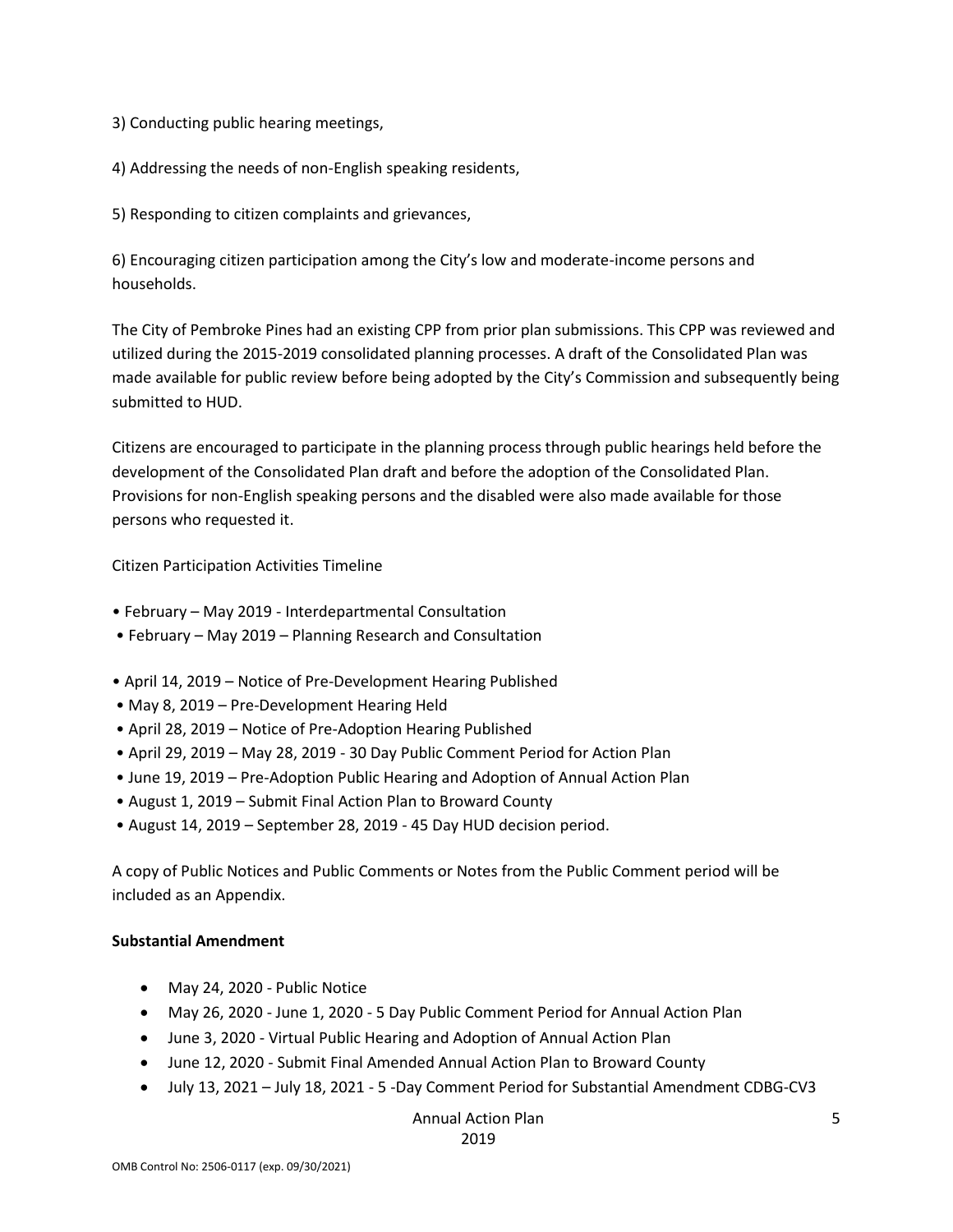• July 19, 2021 - Submit Final Amended Annual Action Plant to Broward County

# **5. Summary of public comments**

This could be a brief narrative summary or reference an attached document from the Citizen Participation section of the Con Plan.

This could be a brief narrative summary or reference an attached document from the Citizen Participation section of the Con Plan.

No Public Comments at this time.

When/if written complaints are received, the Plannning & Economic Development Department will provide a substantive written response within 15 working days, when possible. Citizen comments and proposals submitted in response to the 30-day public comment period for the Consolidated Plan and/or One-Year Action Plan will be given consideration, and the plan may be modified, if deemed necessary by the Commission. A summary of all comments received will be appended to the plan.

# **6. Summary of comments or views not accepted and the reasons for not accepting them**

N/A

# **7. Summary**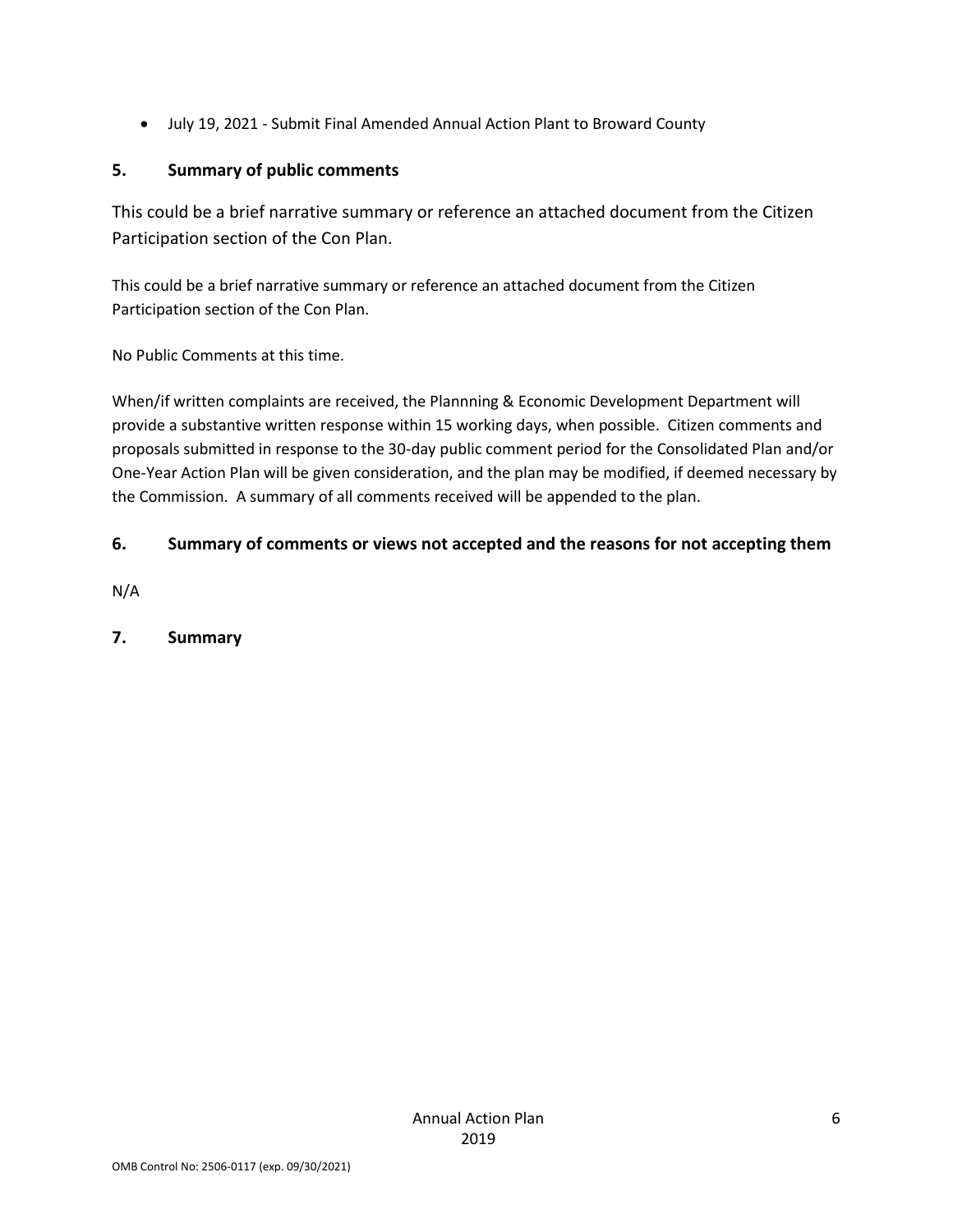# **PR-05 Lead & Responsible Agencies - 91.200(b)**

# **1. Agency/entity responsible for preparing/administering the Consolidated Plan**

The following are the agencies/entities responsible for preparing the Consolidated Plan and those responsible for administration of each grant program and funding source.

| <b>Agency Role</b>        | <b>Name</b>           |            | <b>Department/Agency</b>        |  |  |
|---------------------------|-----------------------|------------|---------------------------------|--|--|
| Lead Agency               | <b>PEMBROKE PINES</b> |            |                                 |  |  |
| <b>CDBG Administrator</b> |                       | Department | Planning & Economic Development |  |  |
| <b>HOME Administrator</b> | <b>Broward County</b> |            |                                 |  |  |

**Table 1 – Responsible Agencies**

#### **Narrative**

The City of Pembroke Pines Planning and Economic Development Department is the lead agency for developing the City's 2015-2019 Consolidated Plan and 2019 Action Plan will serve as the lead agency responsible for implementing and monitoring it. This effort will be coordinated with the City's contracted grant administrator, community services department, finance department, public works department, parks and recreational and other departments as needed to implement funded strategies each year. The City will also collaborate with outside agencies, including but not limited to the Broward County Continuum of Care and local housing authorities, local department of health and other public and private agencies essential to addressing priority needs and activities.

#### **Consolidated Plan Public Contact Information**

Joseph Yaciuk, AICP, Planning Administrator, Planning and Economic Development Department, City of Pembroke Pines, 601 City Center Way, 3rd Floor, Pembroke Pines, FL 33025, 954-392-2100 (Office) 954- 435-6546 (Fax), jyaciuk@ppines.com

Denise Creary, Community Development Coordinator, Community Redevelopment Associates of Florida, Inc., 8569 Pines Blvd, Suite 201, Pembroke Pines, Florida, 33024, 954-431-7866 ext. 111, dcreary@crafla.org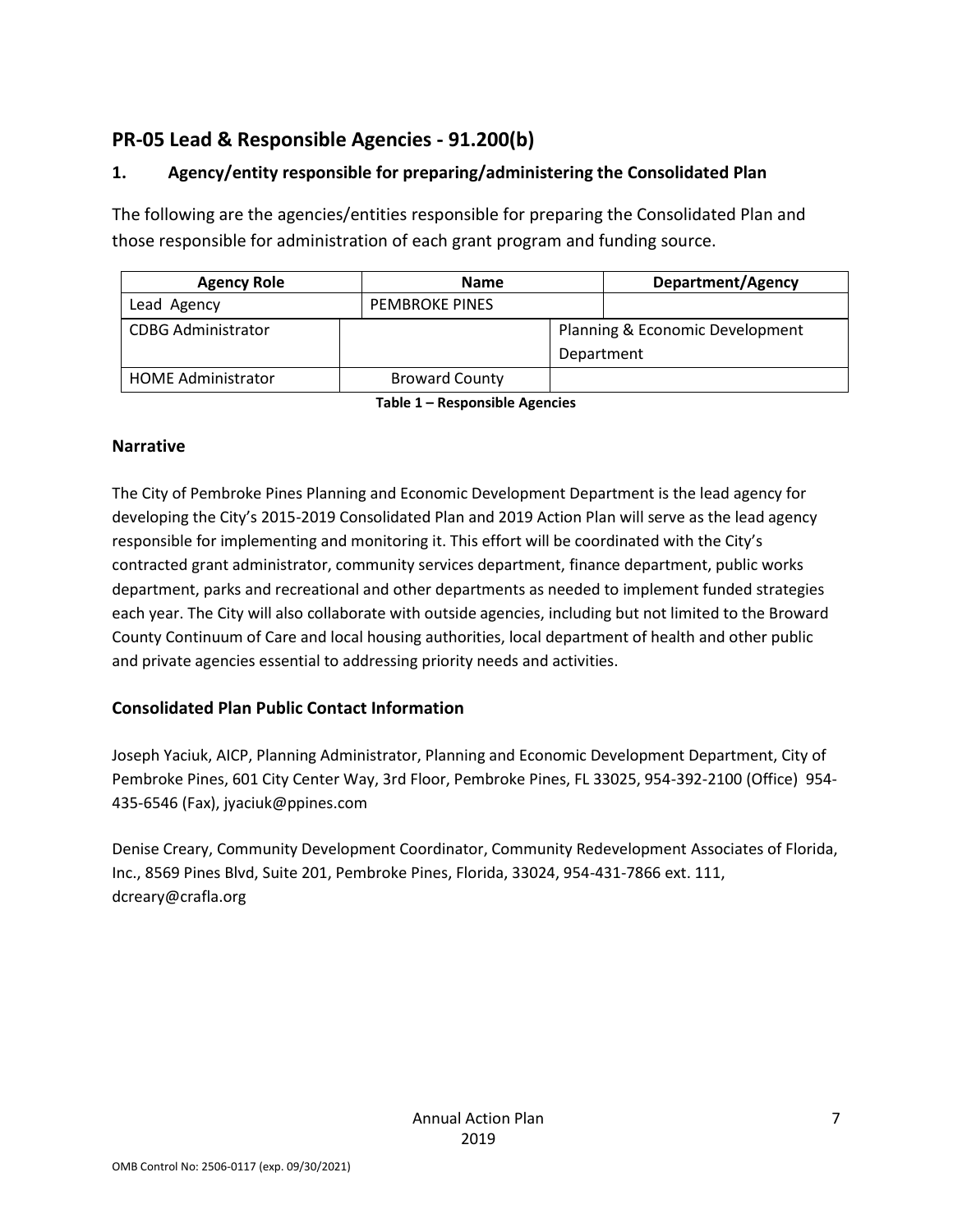# **AP-10 Consultation - 91.100, 91.200(b), 91.215(l)**

#### **1. Introduction**

As part of the 2015-2019 Consolidated Plan, agency providers in Broward County were consulted to gain a better understanding of what services they provide to Pembroke Pines Residents. Agencies were asked to describe what services, if any, are provided to the key target groups addressed in the Consolidated Plan. The needs assessment of the Consolidated Plan incorporates the findings from the consultation.

# **Provide a concise summary of the jurisdiction's activities to enhance coordination between public and assisted housing providers and private and governmental health, mental health and service agencies (91.215(l)).**

The list of providers reviewed includes housing, social service agencies and other entities, including those focusing on services to children, elderly persons, persons with disabilities, persons with HIV/AIDS, and their families, and homeless persons. Phone and email contacts were also made to key non-profits and agencies that work with these specific groups to obtain a better understanding of their service or potential service to Pembroke Pines residents.

# **Describe coordination with the Continuum of Care and efforts to address the needs of homeless persons (particularly chronically homeless individuals and families, families with children, veterans, and unaccompanied youth) and persons at risk of homelessness.**

The City of Pembroke Pines is a member of the Broward County Continuum of Care (COC) and is part of the year round local planning effort and network to alleviate homelessness in Broward County. The City participates in quarterly meetings that are held to obtain input from local municipalities. In May, the Broward County Homeless Initiative Partnership, which staffs the COC efforts, released data to the City for 2018 Point-In-Time Count.

**Describe consultation with the Continuum(s) of Care that serves the jurisdiction's area in determining how to allocate ESG funds, develop performance standards for and evaluate outcomes of projects and activities assisted by ESG funds, and develop funding, policies and procedures for the operation and administration of HMIS**

ESG funding is administered by the City of Fort Lauderdale.

# **2. Agencies, groups, organizations and others who participated in the process and consultations**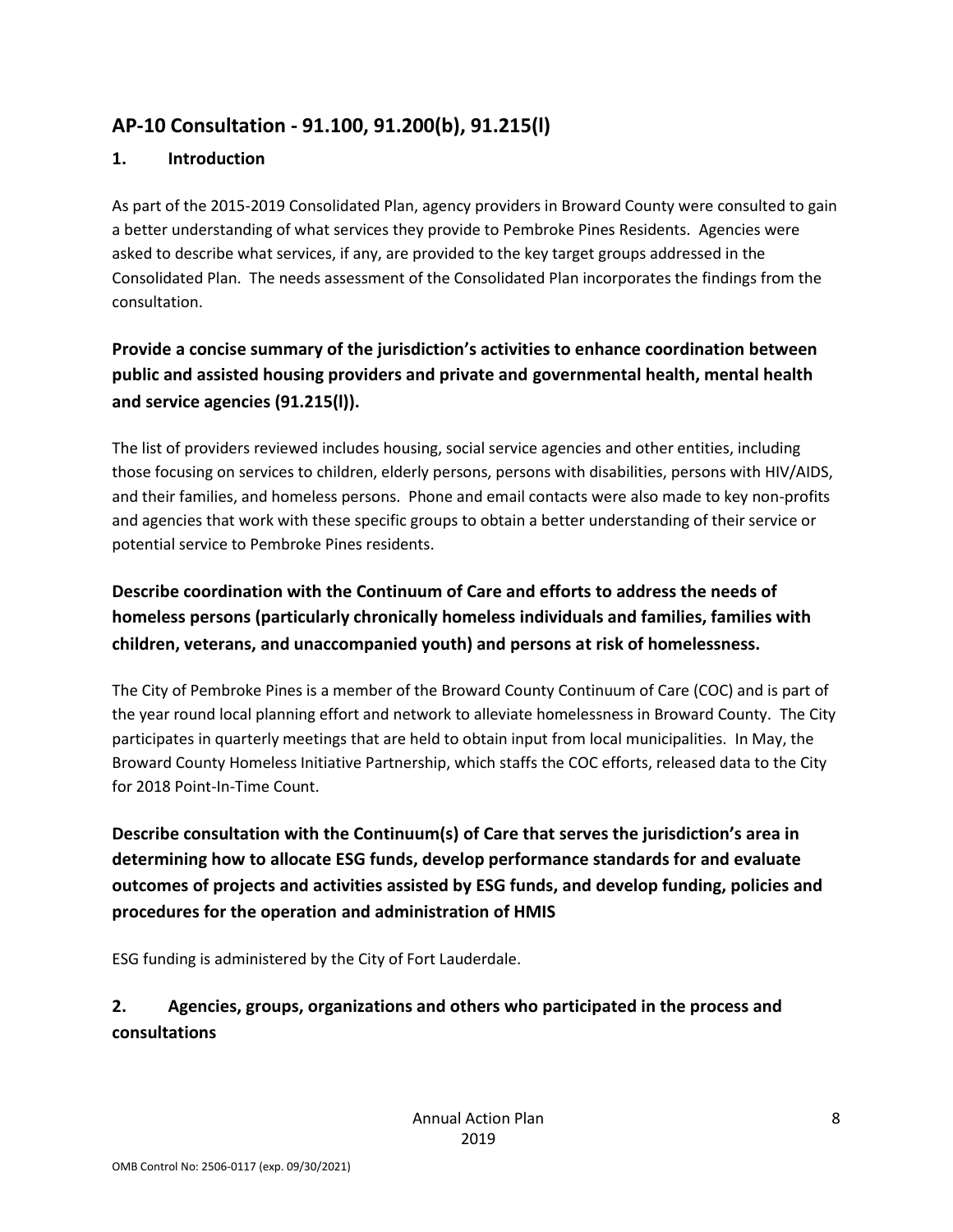**Table 2 – Agencies, groups, organizations who participated**

| 1              | Agency/Group/Organization                                                                                                                                         | <b>BROWARD COUNTY HOUSING AUTHORITY</b>                                                                                                                                             |
|----------------|-------------------------------------------------------------------------------------------------------------------------------------------------------------------|-------------------------------------------------------------------------------------------------------------------------------------------------------------------------------------|
|                | <b>Agency/Group/Organization Type</b>                                                                                                                             | Housing<br>PHA                                                                                                                                                                      |
|                | What section of the Plan was addressed by Consultation?                                                                                                           | <b>Housing Need Assessment</b><br><b>Public Housing Needs</b>                                                                                                                       |
|                | Briefly describe how the Agency/Group/Organization was consulted.<br>What are the anticipated outcomes of the consultation or areas for<br>improved coordination? | Departments were contacted via email. Anticipated outcomes<br>include gathering input/data used in determining top priorities in<br>preparation of the 2015-2019 Consolidated Plan. |
| $\overline{2}$ | Agency/Group/Organization                                                                                                                                         | Dania Beach Housing Authority                                                                                                                                                       |
|                | <b>Agency/Group/Organization Type</b>                                                                                                                             | Housing<br>PHA                                                                                                                                                                      |
|                | What section of the Plan was addressed by Consultation?                                                                                                           | <b>Housing Need Assessment</b><br><b>Public Housing Needs</b>                                                                                                                       |
|                | Briefly describe how the Agency/Group/Organization was consulted.<br>What are the anticipated outcomes of the consultation or areas for<br>improved coordination? | Departments were contacted via email. Anticipated outcomes<br>include gathering input/data used in determining top priorities in<br>preparation of the 2015-2019 Consolidated Plan. |
| 3              | Agency/Group/Organization                                                                                                                                         | <b>Hollywood Housing Authority</b>                                                                                                                                                  |
|                | <b>Agency/Group/Organization Type</b>                                                                                                                             | Housing<br>PHA                                                                                                                                                                      |
|                | What section of the Plan was addressed by Consultation?                                                                                                           | <b>Housing Need Assessment</b><br><b>Public Housing Needs</b>                                                                                                                       |
|                | Briefly describe how the Agency/Group/Organization was consulted.<br>What are the anticipated outcomes of the consultation or areas for<br>improved coordination? | Departments were contacted via email. Anticipated outcomes<br>include gathering input/data used in determining top priorities in<br>preparation of the 2015-2019 Consolidated Plan. |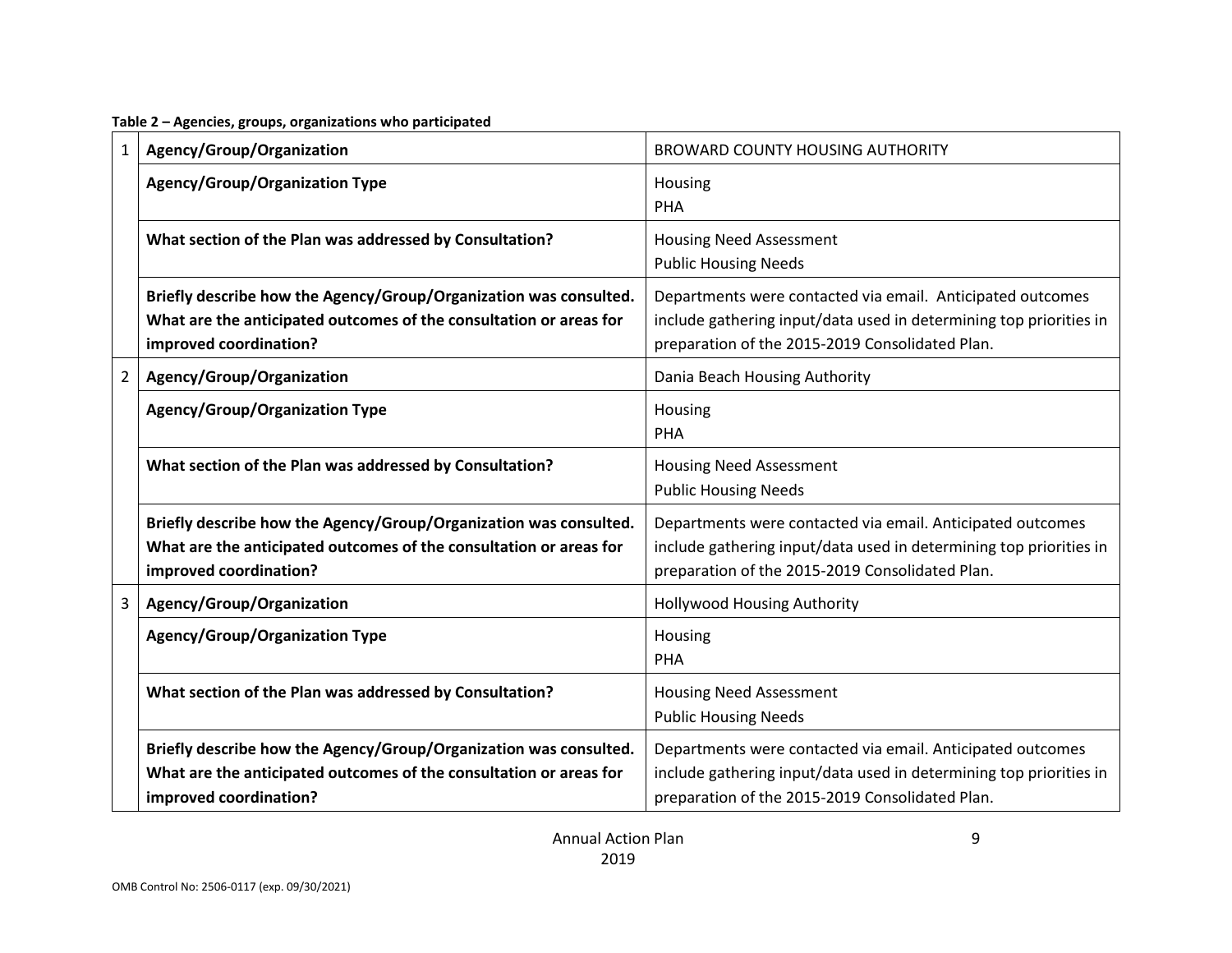| 4 | Agency/Group/Organization                                          | BROWARD PARTNERSHIP FOR THE HOMELESS                               |
|---|--------------------------------------------------------------------|--------------------------------------------------------------------|
|   | <b>Agency/Group/Organization Type</b>                              | Housing                                                            |
|   |                                                                    | Services - Housing                                                 |
|   |                                                                    | Services-Children                                                  |
|   |                                                                    | Services-Elderly Persons                                           |
|   |                                                                    | Services-Persons with Disabilities                                 |
|   |                                                                    | Services-Persons with HIV/AIDS                                     |
|   |                                                                    | Services-Victims of Domestic Violence                              |
|   |                                                                    | Services-homeless                                                  |
|   | What section of the Plan was addressed by Consultation?            | Housing Need Assessment                                            |
|   |                                                                    | <b>Public Housing Needs</b>                                        |
|   |                                                                    | Homeless Needs - Chronically homeless                              |
|   |                                                                    | Homeless Needs - Families with children                            |
|   |                                                                    | Homelessness Needs - Veterans                                      |
|   |                                                                    | Homelessness Needs - Unaccompanied youth                           |
|   |                                                                    | Homelessness Strategy                                              |
|   | Briefly describe how the Agency/Group/Organization was consulted.  | Departments were contacted via email. Anticipated outcomes         |
|   | What are the anticipated outcomes of the consultation or areas for | include gathering input/data used in determining top priorities in |
|   | improved coordination?                                             | preparation of the 2015-2019 Consolidated Plan.                    |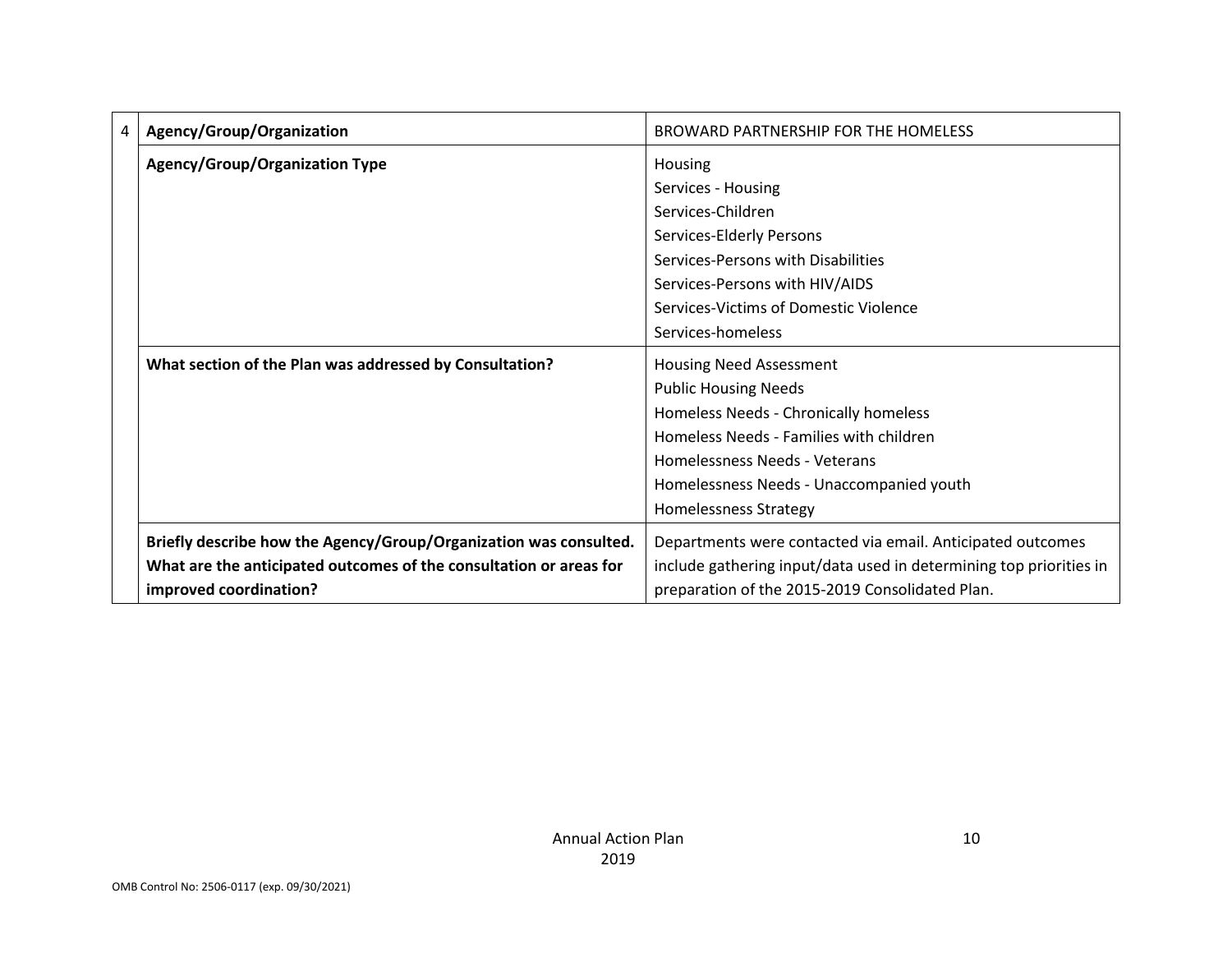| 5 | Agency/Group/Organization                                                                                                                                         | Hispanic Unity of Florida                                                                                                                                                                                                                                                   |
|---|-------------------------------------------------------------------------------------------------------------------------------------------------------------------|-----------------------------------------------------------------------------------------------------------------------------------------------------------------------------------------------------------------------------------------------------------------------------|
|   | <b>Agency/Group/Organization Type</b>                                                                                                                             | Services-Children<br>Services-Elderly Persons<br>Services-Persons with Disabilities<br>Services-Persons with HIV/AIDS<br>Services-Victims of Domestic Violence<br>Services-homeless<br>Services-Health<br>Services-Education<br>Services-Employment<br>Service-Fair Housing |
|   |                                                                                                                                                                   | Services - Victims                                                                                                                                                                                                                                                          |
|   | What section of the Plan was addressed by Consultation?                                                                                                           | Non-Homeless Special Needs                                                                                                                                                                                                                                                  |
|   | Briefly describe how the Agency/Group/Organization was consulted.<br>What are the anticipated outcomes of the consultation or areas for<br>improved coordination? | Departments were contacted via email. Anticipated outcomes<br>include gathering input/data used in determining top priorities in<br>preparation of the 2015-2019 Consolidated Plan.                                                                                         |
| 6 | Agency/Group/Organization                                                                                                                                         | BROWARD COUNTY BUREAU OF CHILDREN & FAMILY SERVICES                                                                                                                                                                                                                         |
|   | <b>Agency/Group/Organization Type</b>                                                                                                                             | Services - Housing<br>Services-Children<br>Services-Health<br>Services-Education                                                                                                                                                                                            |
|   | What section of the Plan was addressed by Consultation?                                                                                                           | Homeless Needs - Chronically homeless<br>Non-Homeless Special Needs                                                                                                                                                                                                         |
|   | Briefly describe how the Agency/Group/Organization was consulted.<br>What are the anticipated outcomes of the consultation or areas for<br>improved coordination? | Departments were contacted via email. Anticipated outcomes<br>include gathering input/data used in determining top priorities in<br>preparation of the 2015-2019 Consolidated Plan.                                                                                         |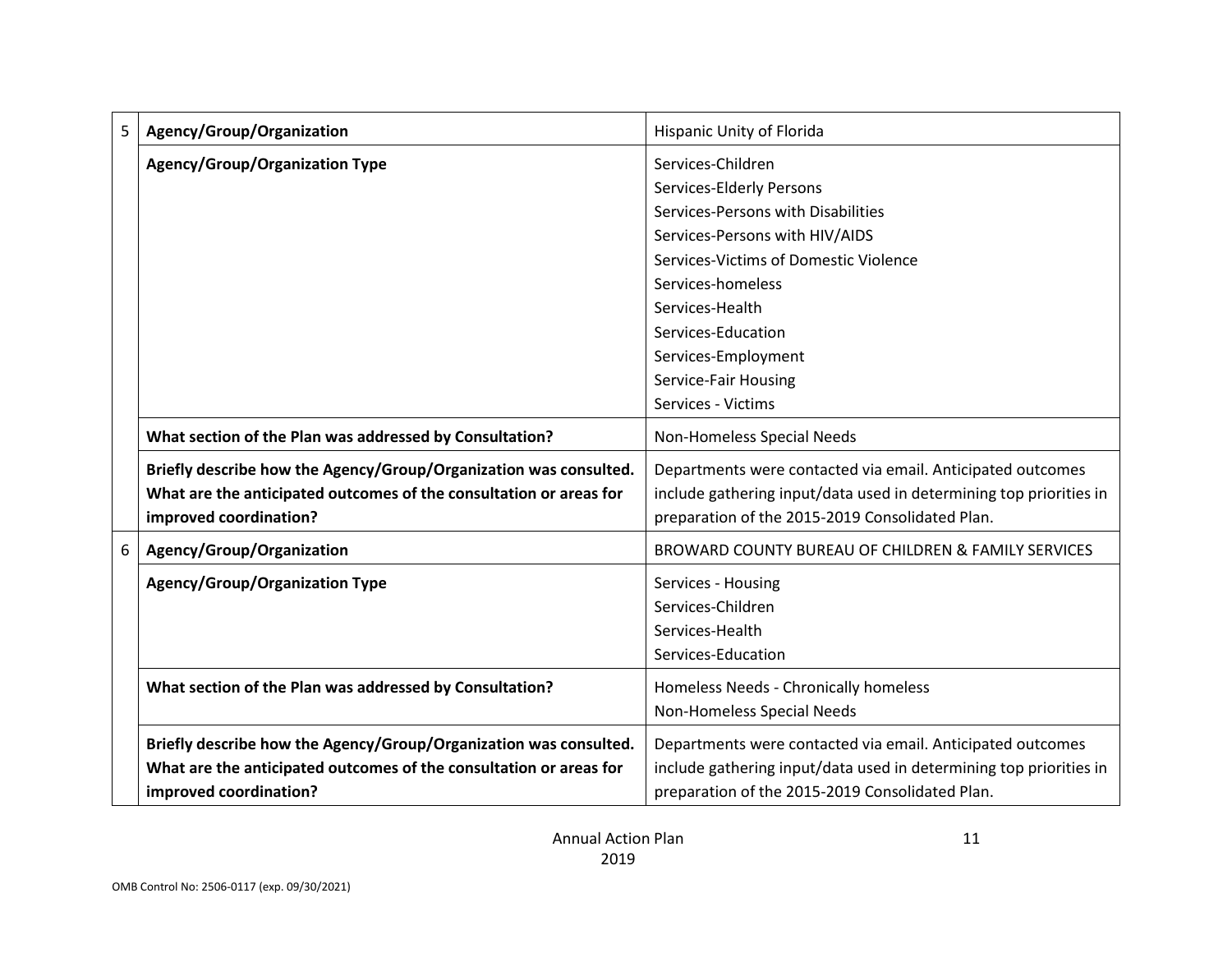#### **Identify any Agency Types not consulted and provide rationale for not consulting**

N/A

#### **Other local/regional/state/federal planning efforts considered when preparing the Plan**

| Name of Plan      | <b>Lead Organization</b>                                 | How do the goals of your Strategic Plan overlap with the goals of each plan?                                                                                                                                          |  |  |  |  |
|-------------------|----------------------------------------------------------|-----------------------------------------------------------------------------------------------------------------------------------------------------------------------------------------------------------------------|--|--|--|--|
| Continuum of Care | <b>Broward County Homeless</b><br>Initiative Partnership | Through the outreach process, the County has identified homelessness, rapid re-housing,<br>and homelessness prevention services as a priority. These services will help strengthen<br>the Continuum of Care Strategy. |  |  |  |  |
|                   |                                                          |                                                                                                                                                                                                                       |  |  |  |  |

**Table 3 - Other local / regional / federal planning efforts**

#### **Narrative**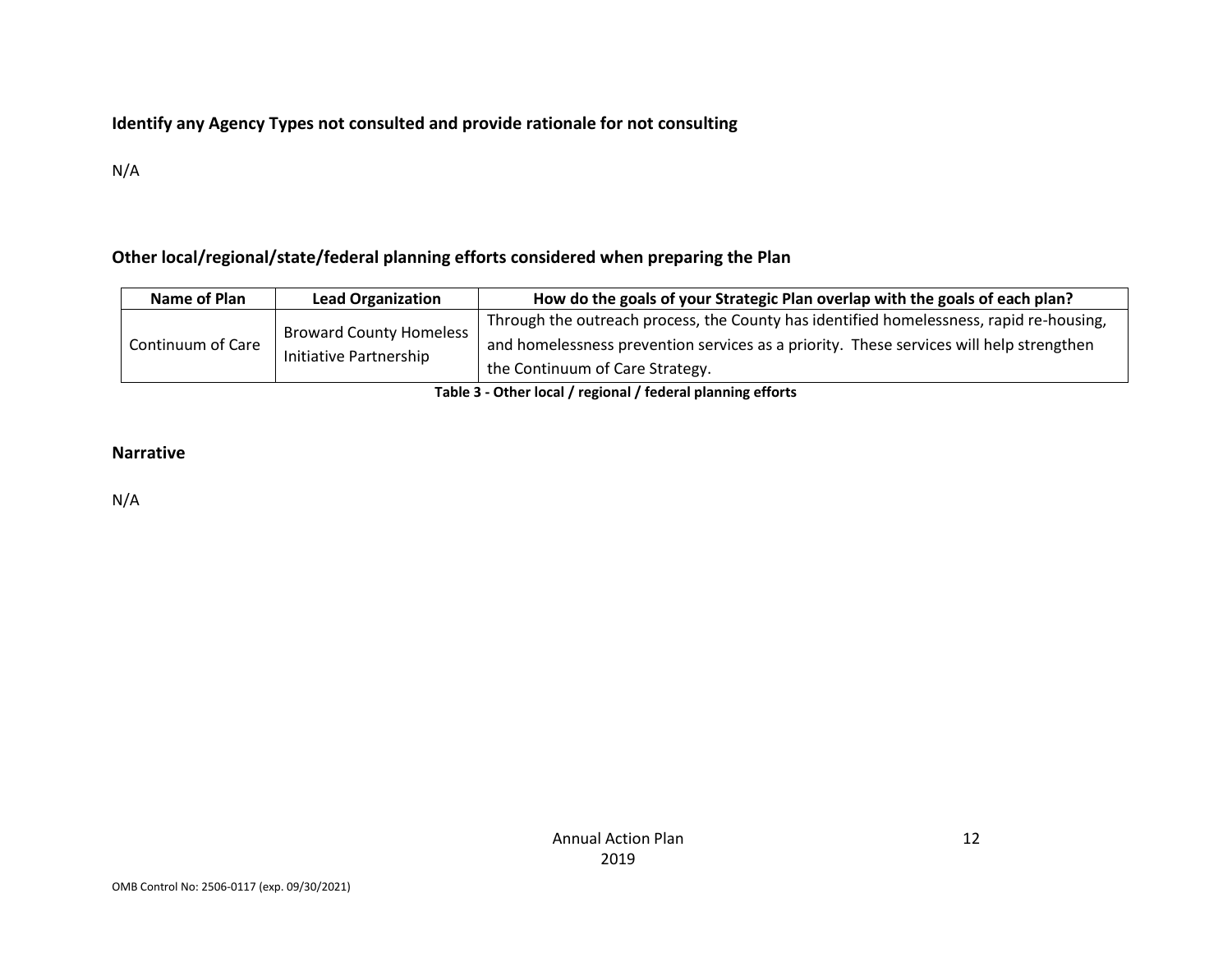# **AP-12 Participation - 91.401, 91.105, 91.200(c)**

### **1. Summary of citizen participation process/Efforts made to broaden citizen participation Summarize citizen participation process and how it impacted goal-setting**

The City of Pembroke Pines' existing citizen participation plan was reviewed and utilized during the 2015-2019 consolidated and 2019 Action Plan process. A draft of the Consolidated Plan was made available for public review before being adopted by the City's Commission and subsequently being submitted to HUD.

Citizens are encouraged to participate through public hearings held before the development of the draft and adoption of the 2019 Action Plan. Provisions for non-English speaking persons and the disabled were also made available. A copy of the public notices and any public comments received are included in the Appendix of this plan.

#### **Substantial Amendment**

The City has received additional allocation of funds (CARES Act) to combat COVID-19. In order to allocate these funds, the City is amending the Citizen Participation Plan to include current activities.

#### **Citizen Participation Outreach**

| <b>Sort Order</b> | Mode of Outreach | <b>Target of Outreach</b> | Summary of<br>response/attendance | Summary of<br>comments received | <b>Summary of comments</b><br>not accepted<br>and reasons | URL (If<br>applicable) |
|-------------------|------------------|---------------------------|-----------------------------------|---------------------------------|-----------------------------------------------------------|------------------------|
|                   |                  | Non-                      | April 14, 2019 - Pre-             |                                 |                                                           |                        |
|                   | Newspaper Ad     | targeted/broad            | <b>Development Notice</b>         | N/A                             | N/A                                                       |                        |
|                   |                  | community                 | Advertised                        |                                 |                                                           |                        |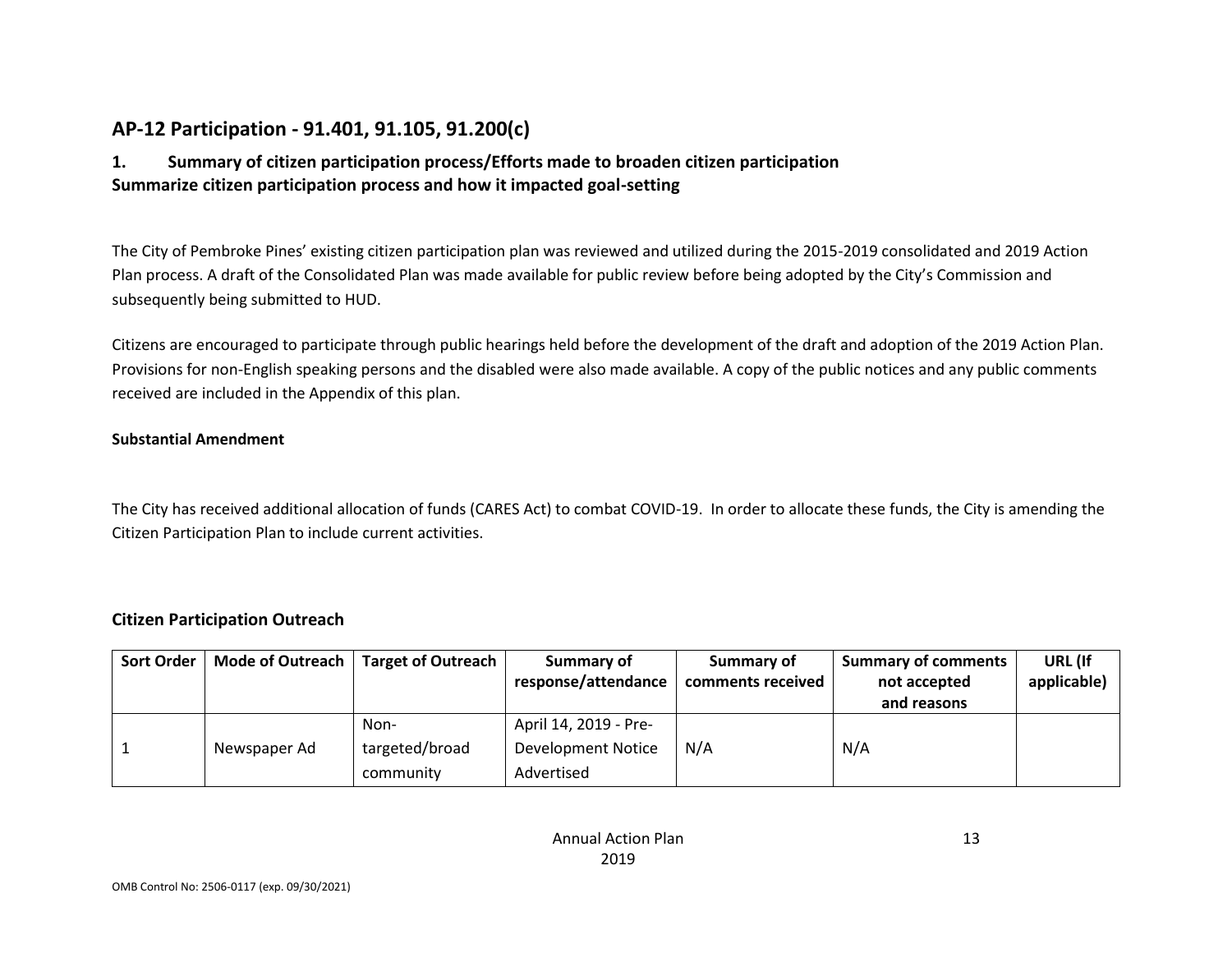| <b>Sort Order</b> | <b>Mode of Outreach</b> | <b>Target of Outreach</b> |                            | Summary of        | <b>Summary of comments</b> | URL (If     |
|-------------------|-------------------------|---------------------------|----------------------------|-------------------|----------------------------|-------------|
|                   |                         |                           | response/attendance        | comments received | not accepted               | applicable) |
|                   |                         |                           |                            |                   | and reasons                |             |
|                   |                         | Non-                      | May 8, 2019 - Pre-         |                   |                            |             |
| $\overline{2}$    | <b>Public Hearing</b>   | targeted/broad            | <b>Development Hearing</b> | N/A               | N/A                        |             |
|                   |                         | community                 | Held                       |                   |                            |             |
|                   |                         | Non-                      | April 28, 2019 - Pre-      |                   |                            |             |
| 3                 | Newspaper Ad            | targeted/broad            | <b>Adoption Hearing</b>    | N/A               | N/A                        |             |
|                   |                         | community                 | Advertised                 |                   |                            |             |
|                   |                         |                           | July 28, 2019 - Notice     |                   |                            |             |
|                   |                         | Non-                      | of Intent to Request       |                   |                            |             |
| 4                 | Newspaper Ad            | targeted/broad            | Release of Funds           | N/A               | N/A                        |             |
|                   |                         | community                 | (NOI/RROF)                 |                   |                            |             |
|                   |                         |                           | Advertised                 |                   |                            |             |
|                   |                         | Non-                      | June 19, 2019 - Pre-       |                   |                            |             |
| 5                 | <b>Public Hearing</b>   | targeted/broad            | <b>Adoption Hearing</b>    | N/A               | N/A                        |             |
|                   |                         | community                 | Held                       |                   |                            |             |
|                   |                         |                           | May 24, 2020 - Pre-        |                   |                            |             |
|                   |                         | Non-                      | <b>Development Notice</b>  |                   |                            |             |
| 6                 | Newspaper Ad            | targeted/broad            | Advertised                 | N/A               | N/A                        |             |
|                   |                         | community                 | (Substantial               |                   |                            |             |
|                   |                         |                           | Amendment due to           |                   |                            |             |
|                   |                         |                           | COVID-19)                  |                   |                            |             |
|                   |                         |                           | June 3, 2020 - Virtual     |                   |                            |             |
|                   |                         | Non-                      | <b>Public Hearing Held</b> |                   |                            |             |
| $\overline{7}$    | <b>Public Hearing</b>   | targeted/broad            | (Substantial               | N/A               | N/A                        |             |
|                   |                         | community                 | Amendment due to           |                   |                            |             |
|                   |                         |                           | COVID-19)                  |                   |                            |             |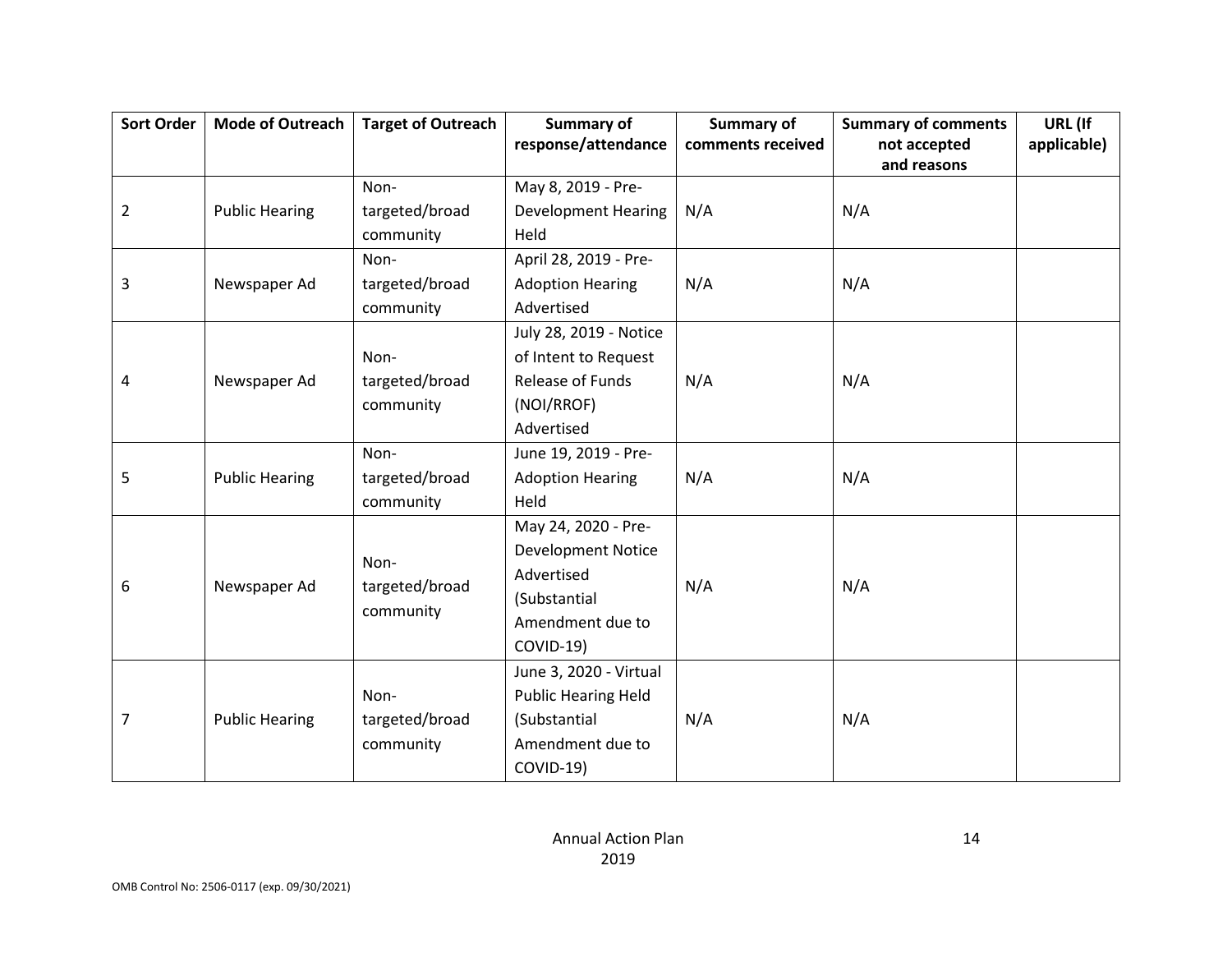| <b>Sort Order</b> | <b>Mode of Outreach</b> | <b>Target of Outreach</b> | <b>Summary of</b>       | Summary of        | <b>Summary of comments</b> | URL (If     |
|-------------------|-------------------------|---------------------------|-------------------------|-------------------|----------------------------|-------------|
|                   |                         |                           | response/attendance     | comments received | not accepted               | applicable) |
|                   |                         |                           |                         |                   | and reasons                |             |
|                   |                         |                           | July 13 - July 18, 2021 |                   |                            |             |
|                   |                         |                           | - Internet Outreach     |                   |                            |             |
|                   |                         |                           | on both City of         |                   |                            |             |
|                   |                         |                           | Pembroke Pines          |                   |                            |             |
|                   |                         |                           | Website and             |                   |                            |             |
|                   |                         | Non-                      | Community               |                   |                            |             |
| 8                 | Internet Outreach       | targeted/broad            | Redevelopment           | N/A               | N/A                        |             |
|                   |                         | community                 | Associates of Florida,  |                   |                            |             |
|                   |                         |                           | Inc. website            |                   |                            |             |
|                   |                         |                           | (Substantial            |                   |                            |             |
|                   |                         |                           | Amendment due to        |                   |                            |             |
|                   |                         |                           | COVID-19) second        |                   |                            |             |
|                   |                         |                           | allocation.             |                   |                            |             |

**Table 4 – Citizen Participation Outreach**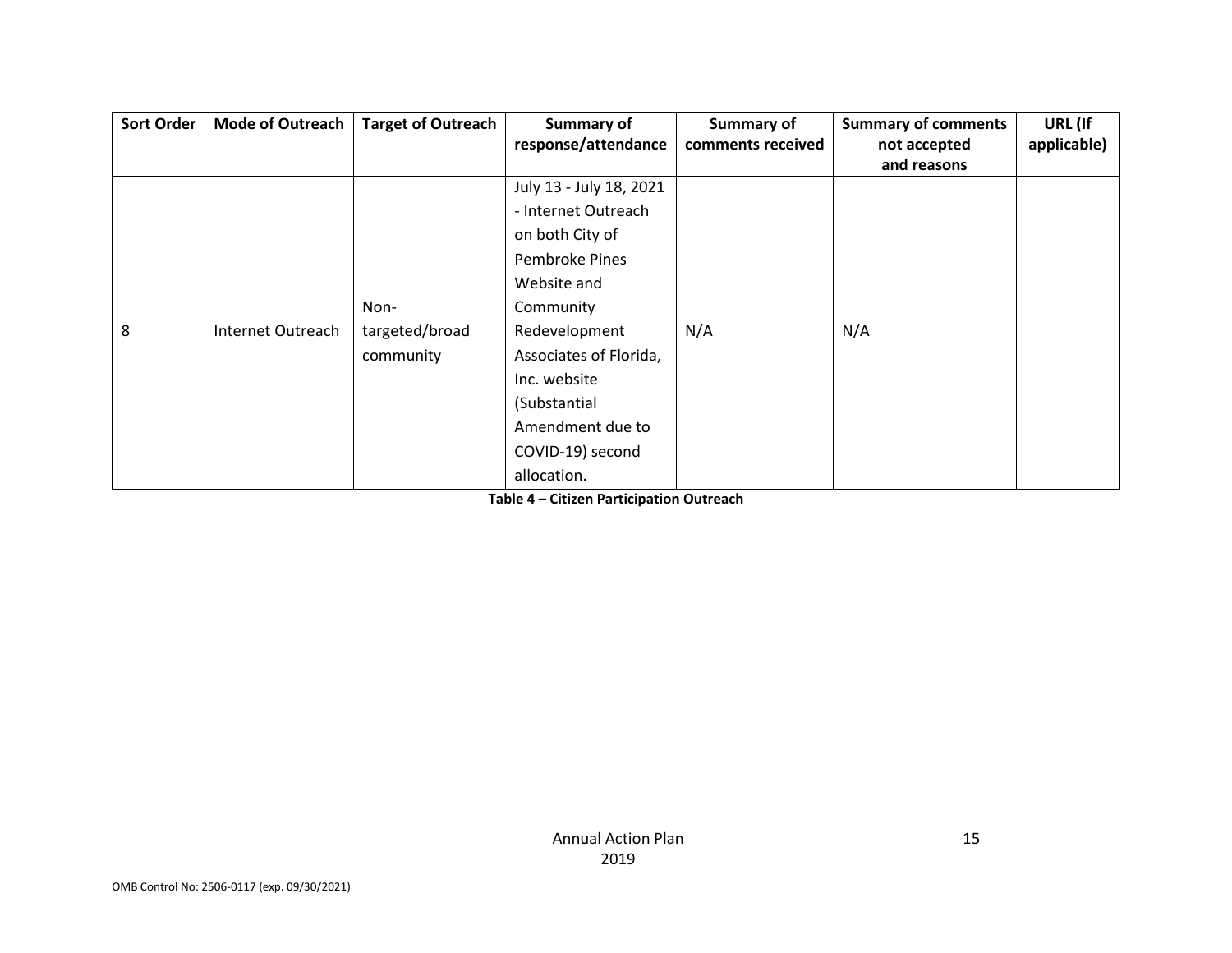# **Expected Resources**

# **AP-15 Expected Resources - 91.420(b), 91.220(c)(1,2)**

#### **Introduction**

Below are a list of federal, state and local (public and private resources) that are reasonably expected to be available during this Consolidated Plan period.

The City of Pembroke Pines anticipates receiving \$880,700 for its FY 2019-2020 CDBG program. As a recipient of CDBG, HOME and SHIP funds, the City of Pembroke Pines intends to allocate funding according to priority need. The City proposes to use CDBG funds for Residential Rehabilitation, Public Service (Senior Transportation), Public Facilities & Improvements, and Program Administration. The City anticipates receiving \$213,839 (FY 19/20) in State Housing Initiative Partnership (SHIP) funds and \$274,259.09 (FY 18/19) and \$256,273 (FY 19/20) in HOME Investment Partnership (HOME) funds through Broward County Consortium. The City of Pembroke Pines also anticipates receiving \$545,110 in additional CDBG-CV funds in respond to the Coronavirus. The City of Pembroke Pines also anticipates receiving an additional \$855,566 in CDBG-CV allocation in respond to the Coronavirus.

#### Federal Resources

Community Development Block Grant (CDBG)

The Community Development Block Grant (CDBG) was first authorized by the U.S. Congress in 1974, by the Housing and Community Development ACT of 1974 (HCDA), with subsequent amendments. The primary purpose of the HCDA is the development of viable urban communities, by providing decent housing and a suitable living environment and expanding economic opportunities, principally for persons of

> Annual Action Plan 2019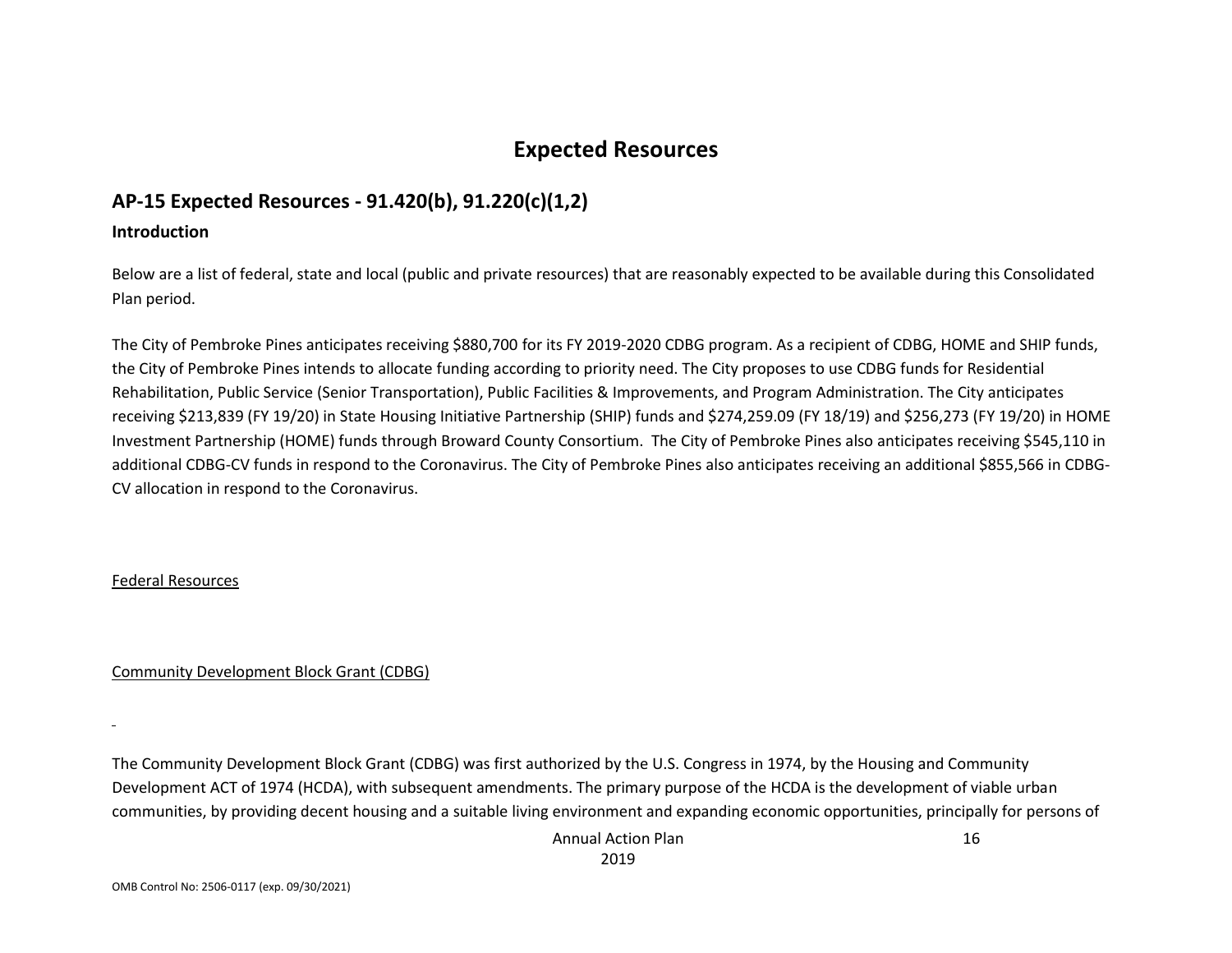low and moderate income. At least 70% of all CDBG funds must be spent on activities which benefit low or moderate income persons. Funds are used for housing to benefit low and moderate income persons, public facilities and improvements, expanded pub services that include employment training, child care, fair housing counseling or recreational needs; rehabilitation of private or publicly owned buildings; economic development activities that create or retain jobs for low and moderate income persons.

#### Home Investment Partnerships Program (HOME)

Since FY 2009, the City of Pembroke Pines has been a member of the Broward County HOME Consortium. The United States Congress passed the National Affordable Housing Act in 1990. This Act created a variety of affordable housing programs, including the Home Investment Partnerships Act (HOME).

The City of Pembroke Pines receives an allocation of these funds as a member of the Consortium. The purpose of the HOME program is to provide funds to local jurisdictions to strengthen public-private partnerships to provide more affordable housing through acquisition, rehabilitation, new construction of housing, and tenant based rental assistance. In addition, HUD rules require that at least 15% of HOME funds be set aside for community housing development organizations to develop affordable housing. HOME funds may be used to provide: affordable renter/owner occupied units; tenant based rental assistance; administrative and planning costs; and payment of operating expenses of community housing development organizations. Housing development costs include acquisition, new construction, re-construction, pre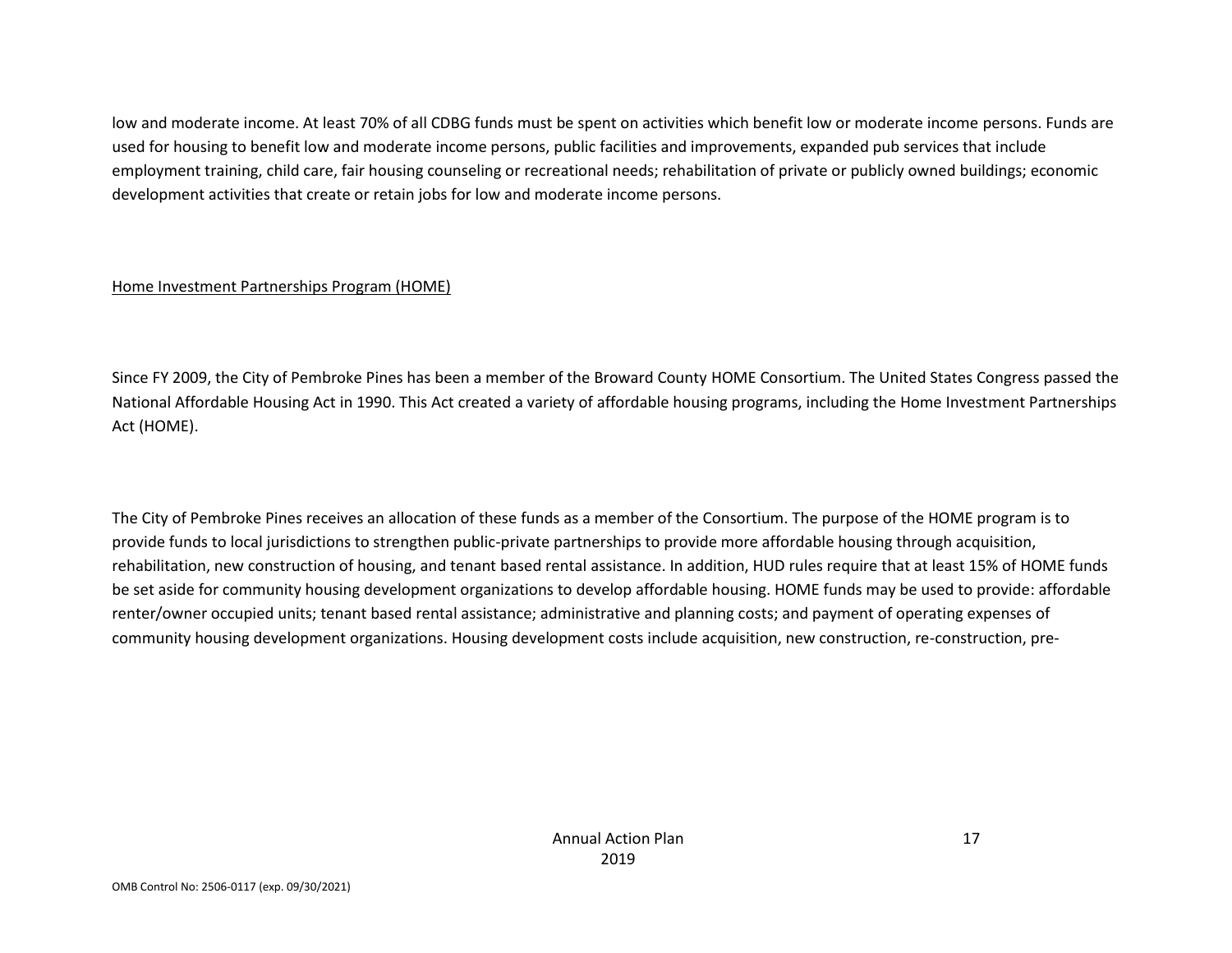development and financing costs.

State Housing Initiative Partnership (SHIP) Program

The City of Pembroke Pines typically receives an annual allocation under this program. Florida Housing administers the State Housing Initiatives Partnership Program (SHIP), which provides funds to local governments as an incentive to create partnerships that produce and preserve affordable homeownership and multifamily housing.

#### **Anticipated Resources**

| Program     | <b>Source</b>       | <b>Uses of Funds</b>                                                                                                           | <b>Expected Amount Available Year 1</b> |                         |                                        |             | <b>Expected</b>                                                     | <b>Narrative Description</b>                                                                                                                                                                                                 |
|-------------|---------------------|--------------------------------------------------------------------------------------------------------------------------------|-----------------------------------------|-------------------------|----------------------------------------|-------------|---------------------------------------------------------------------|------------------------------------------------------------------------------------------------------------------------------------------------------------------------------------------------------------------------------|
|             | οf<br><b>Funds</b>  |                                                                                                                                | Annual<br><b>Allocation:</b>            | Program<br>Income:<br>Ş | <b>Prior Year</b><br><b>Resources:</b> | Total:<br>Ş | <b>Amount</b><br><b>Available</b><br><b>Remainder</b><br>of ConPlan |                                                                                                                                                                                                                              |
| <b>CDBG</b> | public -<br>federal | Acquisition<br>Admin and<br>Planning<br>Economic<br>Development<br>Housing<br>Public<br>Improvements<br><b>Public Services</b> | 880,700                                 | 0                       | 0                                      | 880,700     | 0                                                                   | CDBG allocation used to carry out priority<br>need projects including housing, public<br>improvement, public services, economic<br>development activities and general<br>planning/program administration within<br>the City. |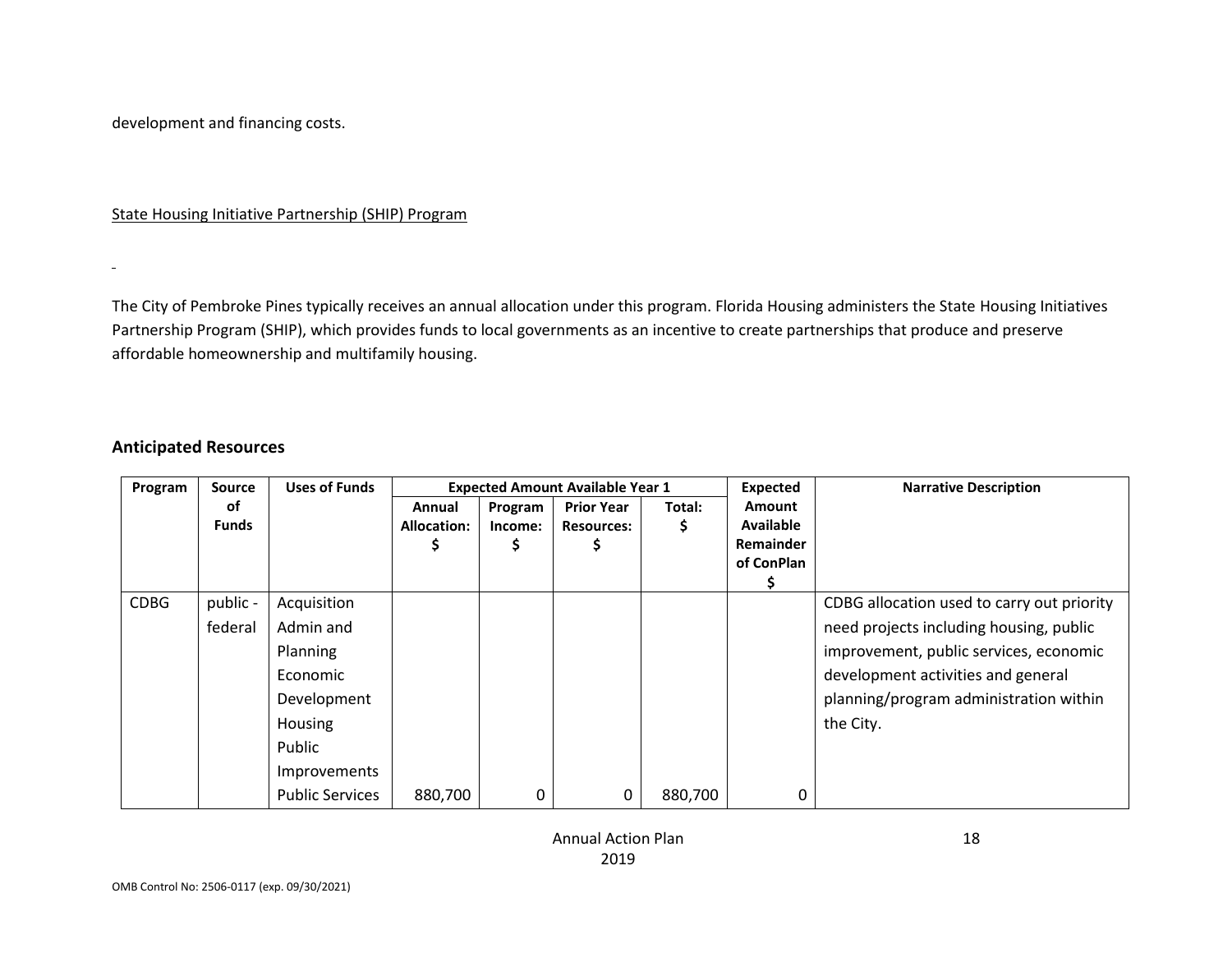| Program | <b>Source</b> | <b>Uses of Funds</b> |                    |         | <b>Expected Amount Available Year 1</b> |           | <b>Expected</b>         | <b>Narrative Description</b>              |
|---------|---------------|----------------------|--------------------|---------|-----------------------------------------|-----------|-------------------------|-------------------------------------------|
|         | <b>of</b>     |                      | Annual             | Program | <b>Prior Year</b>                       | Total:    | <b>Amount</b>           |                                           |
|         | <b>Funds</b>  |                      | <b>Allocation:</b> | Income: | <b>Resources:</b>                       | \$        | <b>Available</b>        |                                           |
|         |               |                      | \$                 | \$      | \$                                      |           | Remainder<br>of ConPlan |                                           |
|         |               |                      |                    |         |                                         |           | \$                      |                                           |
| Other   | public -      | Housing              |                    |         |                                         |           |                         | The City of Pembroke Pines receives funds |
|         | federal       |                      |                    |         |                                         |           |                         | from the HOME Incentives Partnership      |
|         |               |                      |                    |         |                                         |           |                         | (HOME) program. This is Federal money     |
|         |               |                      |                    |         |                                         |           |                         | the City receives as a participating      |
|         |               |                      |                    |         |                                         |           |                         | jurisdiction of the Broward County HOME   |
|         |               |                      |                    |         |                                         |           |                         | Consortium. The members' combined         |
|         |               |                      |                    |         |                                         |           |                         | allocation meets the threshold for HOME   |
|         |               |                      |                    |         |                                         |           |                         | funding. HOME funds can only be used to   |
|         |               |                      |                    |         |                                         |           |                         | address housing needs of household at     |
|         |               |                      |                    |         |                                         |           |                         | 80% AMI or less. The City will use HOME   |
|         |               |                      |                    |         |                                         |           |                         | funds for home repair and/or purchase     |
|         |               |                      | 256,273            | 0       | 0                                       | 256,273   | 0                       | assistance.                               |
| Other   | public -      | Other                |                    |         |                                         |           |                         | CDBG-CV funds to be used to prevent,      |
|         | federal       |                      |                    |         |                                         |           |                         | prepare for and respond to the            |
|         |               |                      | 1,400,676          | 0       | 0                                       | 1,400,676 | 0                       | Coronavirus.                              |
| Other   | public -      | Housing              |                    |         |                                         |           |                         | SHIP funds are distributed on an          |
|         | state         |                      |                    |         |                                         |           |                         | entitlement basis to CDBG grantees in     |
|         |               |                      |                    |         |                                         |           |                         | Florida and is funded by real estate      |
|         |               |                      |                    |         |                                         |           |                         | documentary stamps. The expected          |
|         |               |                      |                    |         |                                         |           |                         | allocation has been determined based on   |
|         |               |                      |                    |         |                                         |           |                         | the previous Consolidated Plan funding    |
|         |               |                      | 213,839            | 0       | 0                                       | 213,839   | 1,914,479               | level.                                    |

**Table 5 - Expected Resources – Priority Table**

#### **Explain how federal funds will leverage those additional resources (private, state and local funds), including a description of how**

Annual Action Plan 2019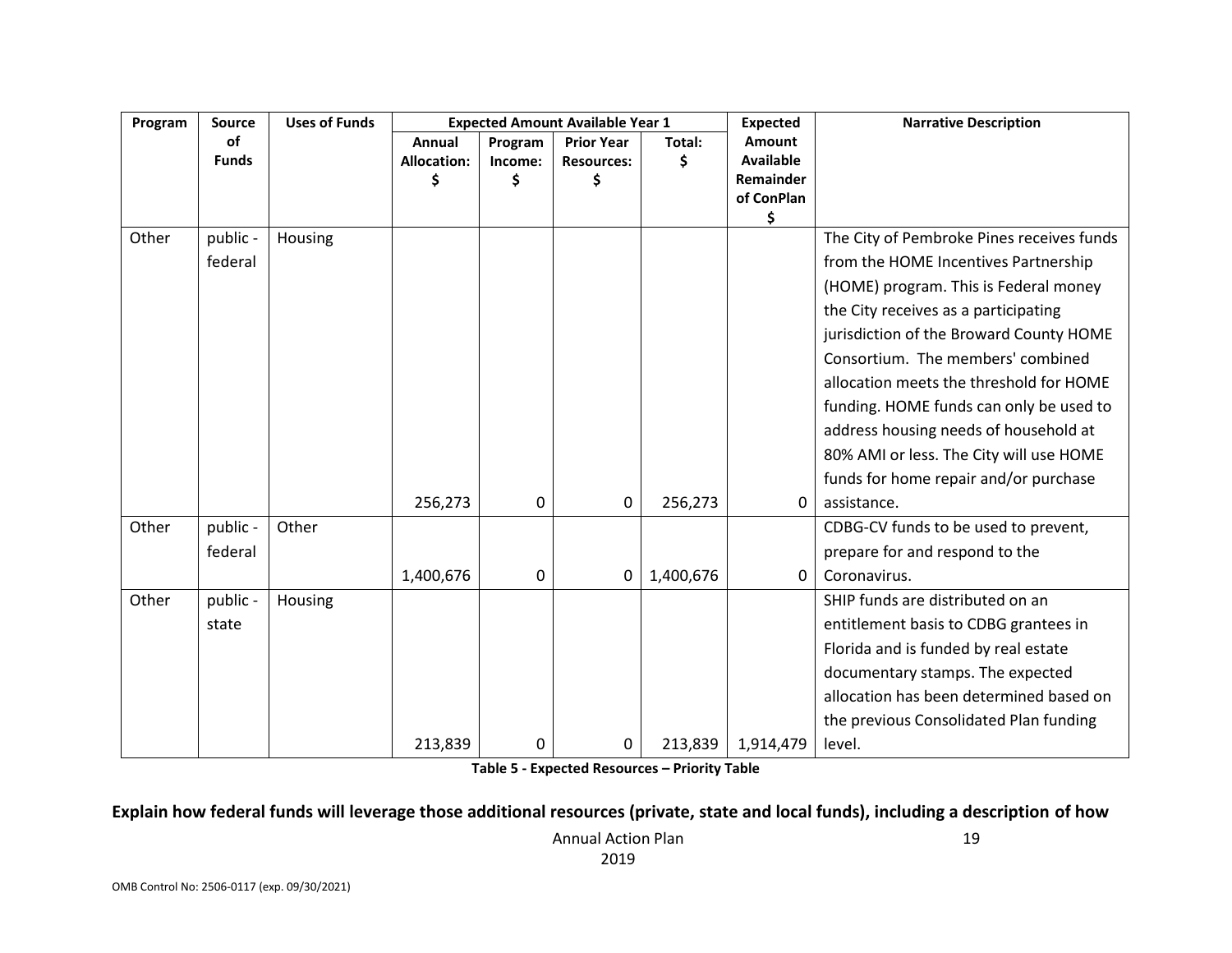#### **matching requirements will be satisfied**

Federal funds will be used to leverage other resources available to extend the level of assistance the City can provide or scope of project that can be undertaken. The City currently does not have any funding source that requires matching.

# **If appropriate, describe publically owned land or property located within the jurisdiction that may be used to address the needs identified in the plan**

All City-owned inventory has been mapped as part of the State's requirement that the City maintain a printed inventory of locally-owned land suitable for affordable housing. The several parcels of land that the City owns are committed to public use, such as parks; undevelopable, such as streets or landscape buffers; or lack the proper zoning. Therefore, it has been determined that they are not suitable for affordable housing. Every three years the City commission will review the inventory of City-owned lands and their suitability for use as affordable housing.

#### **Discussion**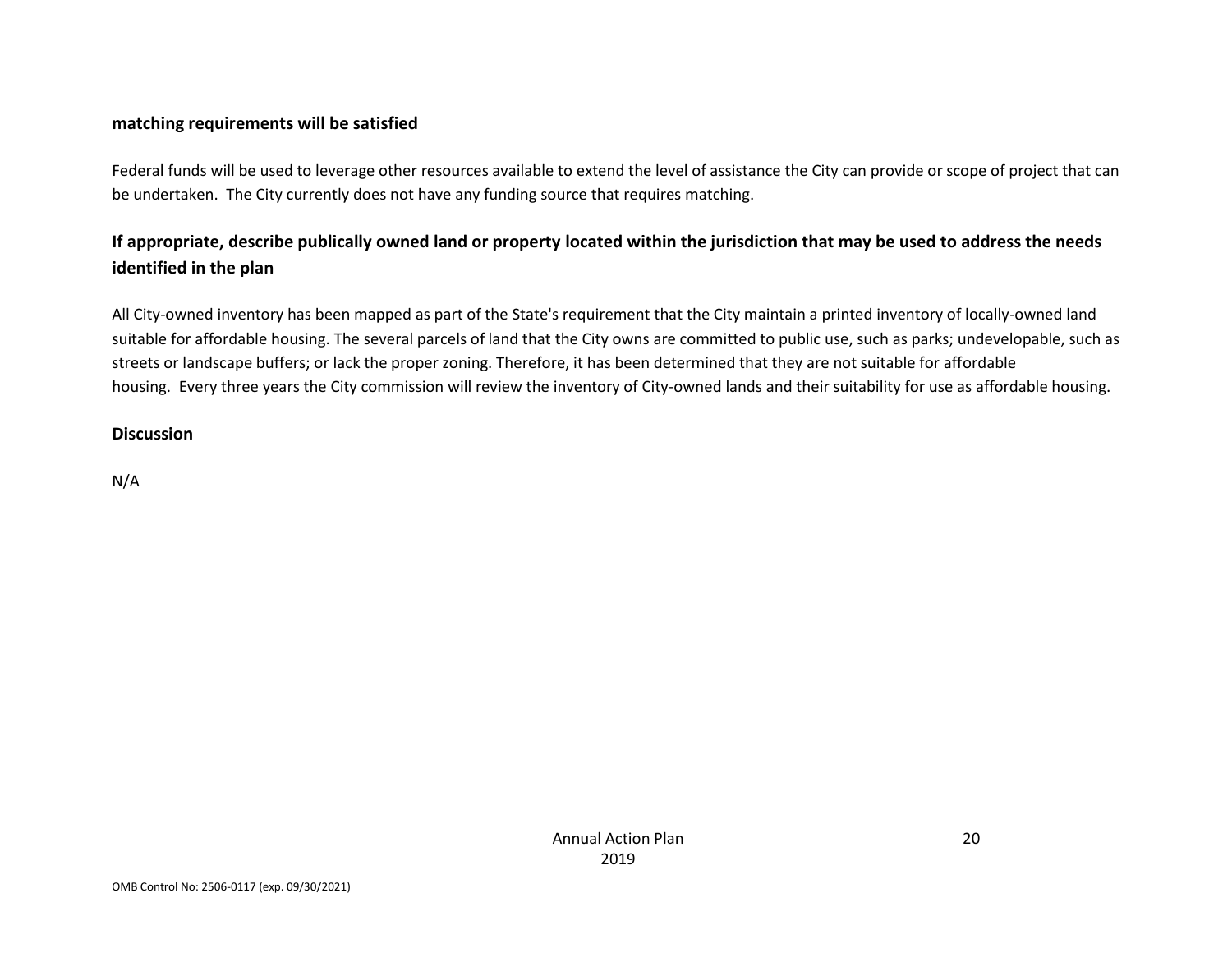# **Annual Goals and Objectives**

**AP-20 Annual Goals and Objectives - 91.420, 91.220(c)(3)&(e)**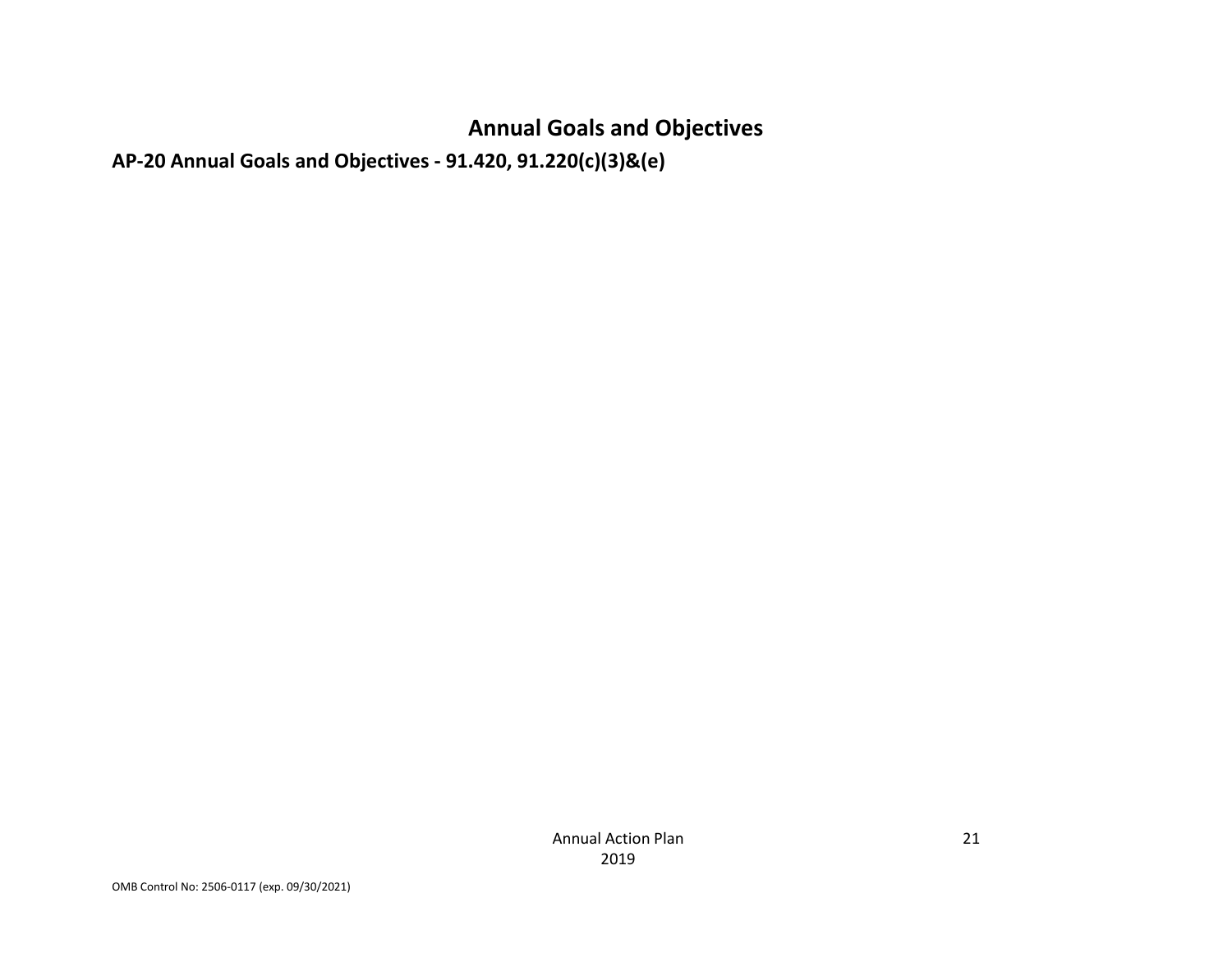**Goals Summary Information**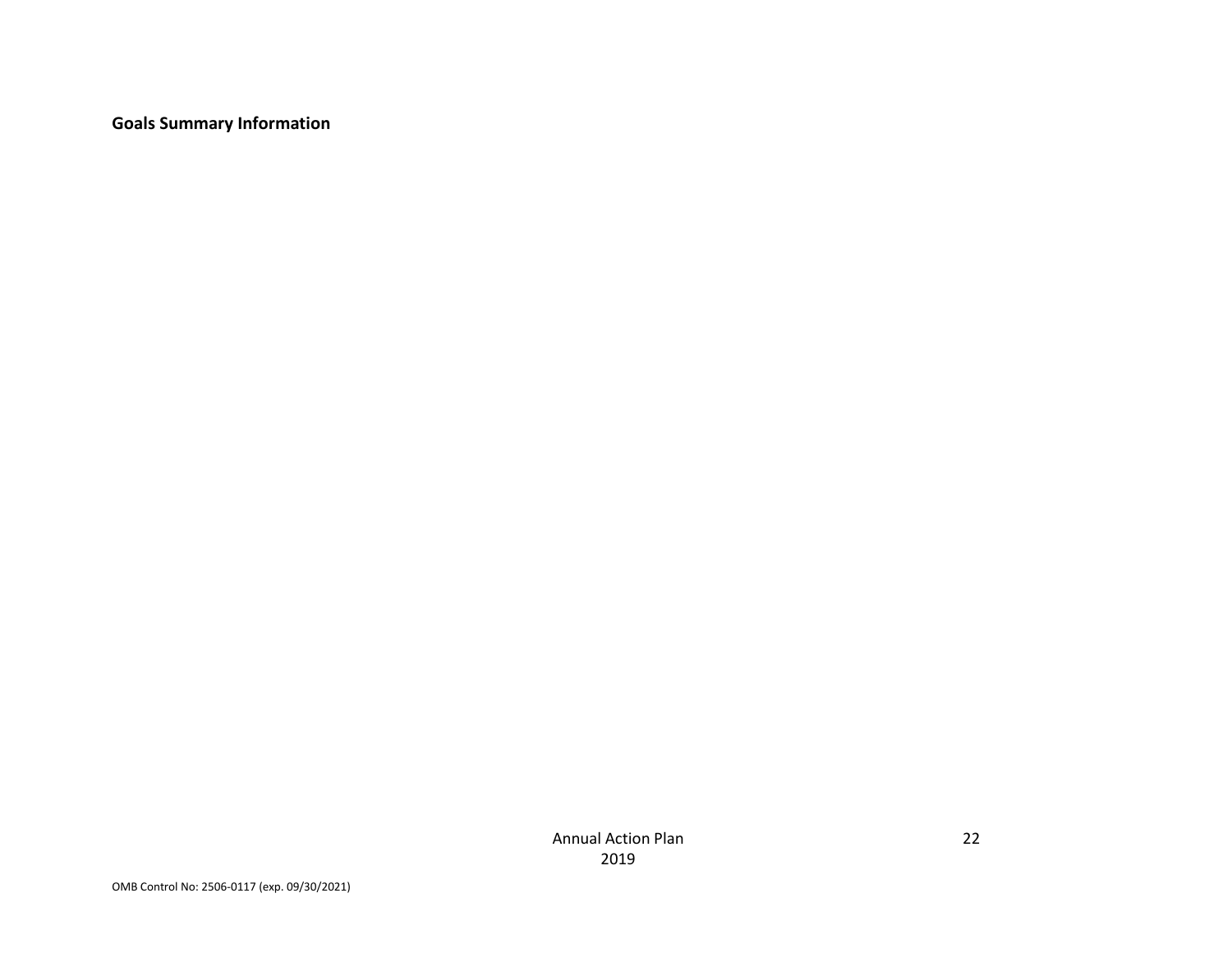| Sort  | Goal Name | Start | End  | Category | Geographic | <b>Needs Addressed</b> | <br>Funding | .<br><b>Goal Outcome Indicator</b> |
|-------|-----------|-------|------|----------|------------|------------------------|-------------|------------------------------------|
| Order |           | Year  | Year |          | Area       |                        |             |                                    |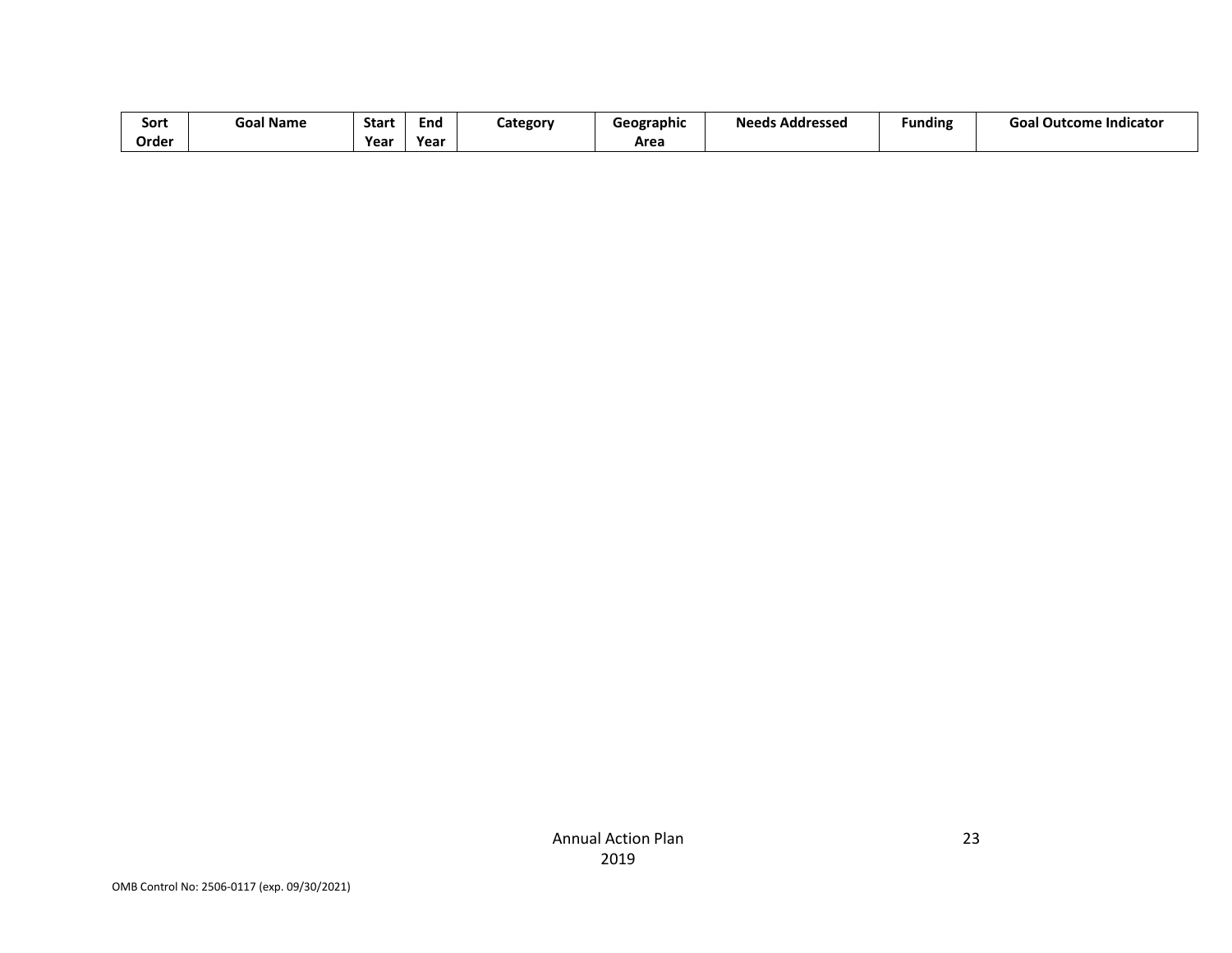| $\mathbf 1$ | Maintain City's    | 2015 | 2019 | Affordable | Tract#             | Housing        | CDBG:     | Homeowner Housing          |
|-------------|--------------------|------|------|------------|--------------------|----------------|-----------|----------------------------|
|             | Affordable Housing |      |      | Housing    | 1101.00            | Rehabilitation | \$272,455 | Rehabilitated: 8 Household |
|             | Stock              |      |      |            | <b>Block Group</b> |                | HOME:     | <b>Housing Unit</b>        |
|             |                    |      |      |            | 3                  |                | \$274,259 |                            |
|             |                    |      |      |            | Tract#             |                | SHIP:     |                            |
|             |                    |      |      |            | 1103.01            |                | \$150,000 |                            |
|             |                    |      |      |            | <b>Block Group</b> |                |           |                            |
|             |                    |      |      |            | $\mathbf{1}$       |                |           |                            |
|             |                    |      |      |            | Tract#             |                |           |                            |
|             |                    |      |      |            | 1103.08            |                |           |                            |
|             |                    |      |      |            | <b>Block Group</b> |                |           |                            |
|             |                    |      |      |            | 3                  |                |           |                            |
|             |                    |      |      |            | Tract#             |                |           |                            |
|             |                    |      |      |            | 1103.11            |                |           |                            |
|             |                    |      |      |            | <b>Block Group</b> |                |           |                            |
|             |                    |      |      |            | $\overline{2}$     |                |           |                            |
|             |                    |      |      |            | Tract#             |                |           |                            |
|             |                    |      |      |            | 1103.12            |                |           |                            |
|             |                    |      |      |            | <b>Block Group</b> |                |           |                            |
|             |                    |      |      |            | $\overline{4}$     |                |           |                            |
|             |                    |      |      |            | Tract#             |                |           |                            |
|             |                    |      |      |            | 1103.13            |                |           |                            |
|             |                    |      |      |            | <b>Block Group</b> |                |           |                            |
|             |                    |      |      |            | $\overline{2}$     |                |           |                            |
|             |                    |      |      |            | Tract#             |                |           |                            |
|             |                    |      |      |            | 1103.13            |                |           |                            |
|             |                    |      |      |            | <b>Block Group</b> |                |           |                            |
|             |                    |      |      |            | 3                  |                |           |                            |
|             |                    |      |      |            | Tract#             |                |           |                            |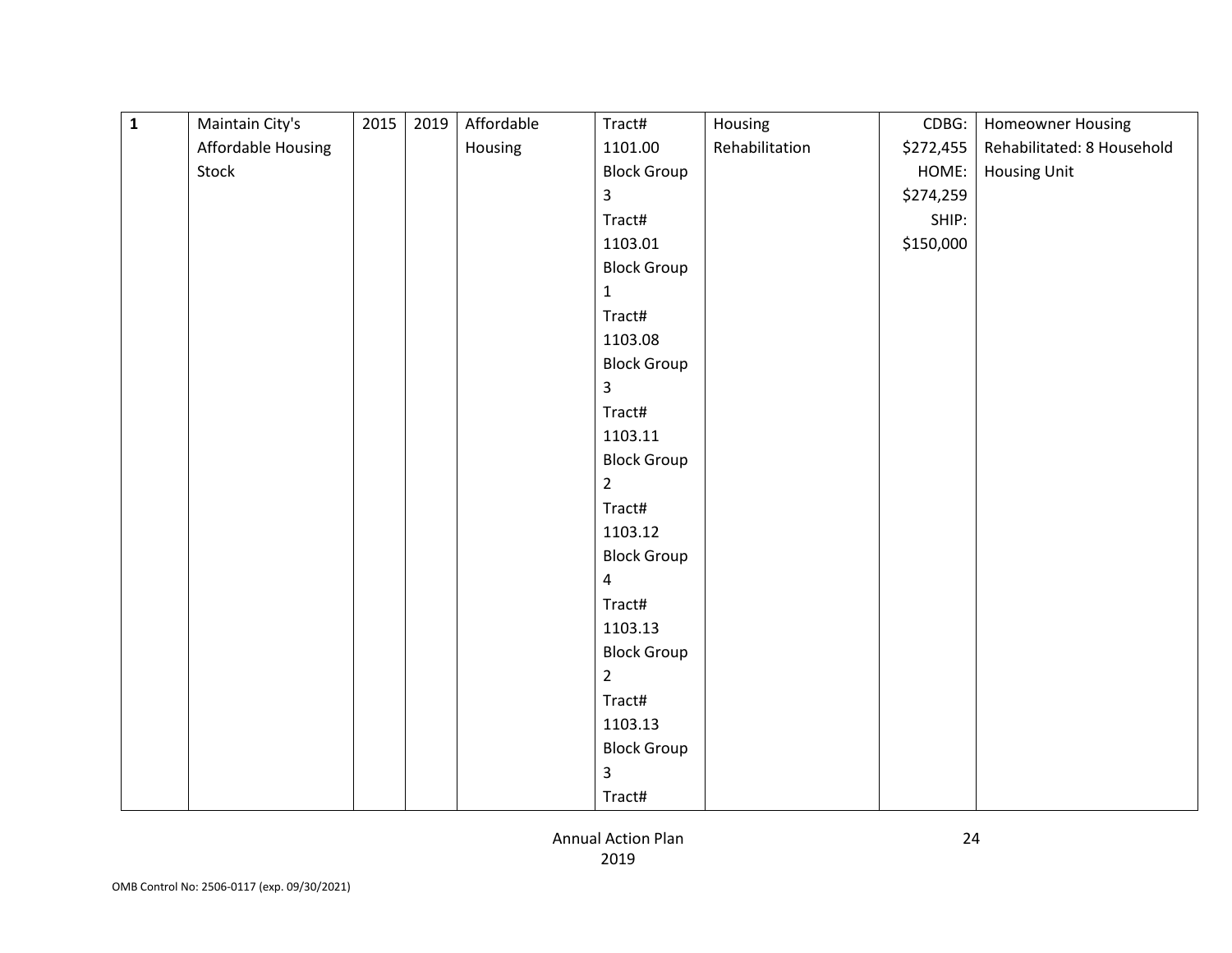|  |  | 1103.34            |  |  |
|--|--|--------------------|--|--|
|  |  | <b>Block Group</b> |  |  |
|  |  | $\mathbf{1}$       |  |  |
|  |  | Tract#             |  |  |
|  |  | 1103.35            |  |  |
|  |  | <b>Block Group</b> |  |  |
|  |  | $\mathbf{1}$       |  |  |
|  |  | Tract#             |  |  |
|  |  | 1103.35            |  |  |
|  |  | <b>Block Group</b> |  |  |
|  |  | $\overline{2}$     |  |  |
|  |  | Tract#             |  |  |
|  |  | 1103.35            |  |  |
|  |  | <b>Block Group</b> |  |  |
|  |  | $\mathbf{3}$       |  |  |
|  |  | Tract#             |  |  |
|  |  | 1103.35            |  |  |
|  |  | <b>Block Group</b> |  |  |
|  |  | $\overline{4}$     |  |  |
|  |  | Tract#             |  |  |
|  |  | 1103.36            |  |  |
|  |  | <b>Block Group</b> |  |  |
|  |  | $\overline{2}$     |  |  |
|  |  | Tract#             |  |  |
|  |  | 1103.37            |  |  |
|  |  | <b>Block Group</b> |  |  |
|  |  | $\mathbf{1}$       |  |  |
|  |  | Tract#             |  |  |
|  |  | 1103.37            |  |  |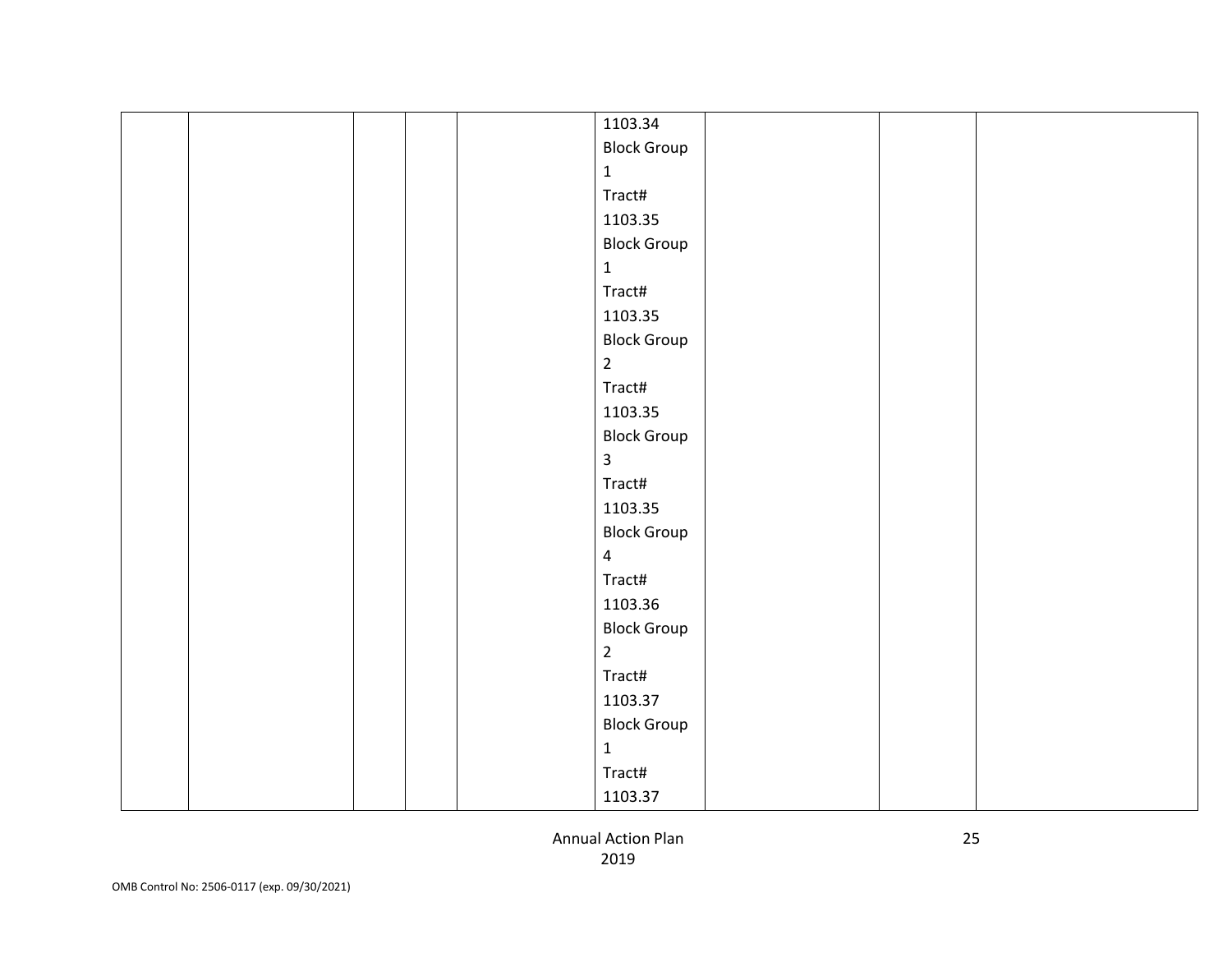| Sort  | <b>Goal Name</b> | <b>Start</b> | End  | Category | Geographic         | <b>Needs Addressed</b> | <b>Funding</b> | <b>Goal Outcome Indicator</b> |
|-------|------------------|--------------|------|----------|--------------------|------------------------|----------------|-------------------------------|
| Order |                  | Year         | Year |          | Area               |                        |                |                               |
|       |                  |              |      |          | <b>Block Group</b> |                        |                |                               |
|       |                  |              |      |          | $\overline{2}$     |                        |                |                               |
|       |                  |              |      |          | Tract#             |                        |                |                               |
|       |                  |              |      |          | 1103.40            |                        |                |                               |
|       |                  |              |      |          | <b>Block Group</b> |                        |                |                               |
|       |                  |              |      |          | $\overline{a}$     |                        |                |                               |
|       |                  |              |      |          | Tract#             |                        |                |                               |
|       |                  |              |      |          | 1103.40            |                        |                |                               |
|       |                  |              |      |          | <b>Block Group</b> |                        |                |                               |
|       |                  |              |      |          | 3                  |                        |                |                               |
|       |                  |              |      |          | Tract#             |                        |                |                               |
|       |                  |              |      |          | 1103.40            |                        |                |                               |
|       |                  |              |      |          | <b>Block Group</b> |                        |                |                               |
|       |                  |              |      |          | $\overline{4}$     |                        |                |                               |
|       |                  |              |      |          | Tract#             |                        |                |                               |
|       |                  |              |      |          | 1103.41            |                        |                |                               |
|       |                  |              |      |          | <b>Block Group</b> |                        |                |                               |
|       |                  |              |      |          | $\overline{2}$     |                        |                |                               |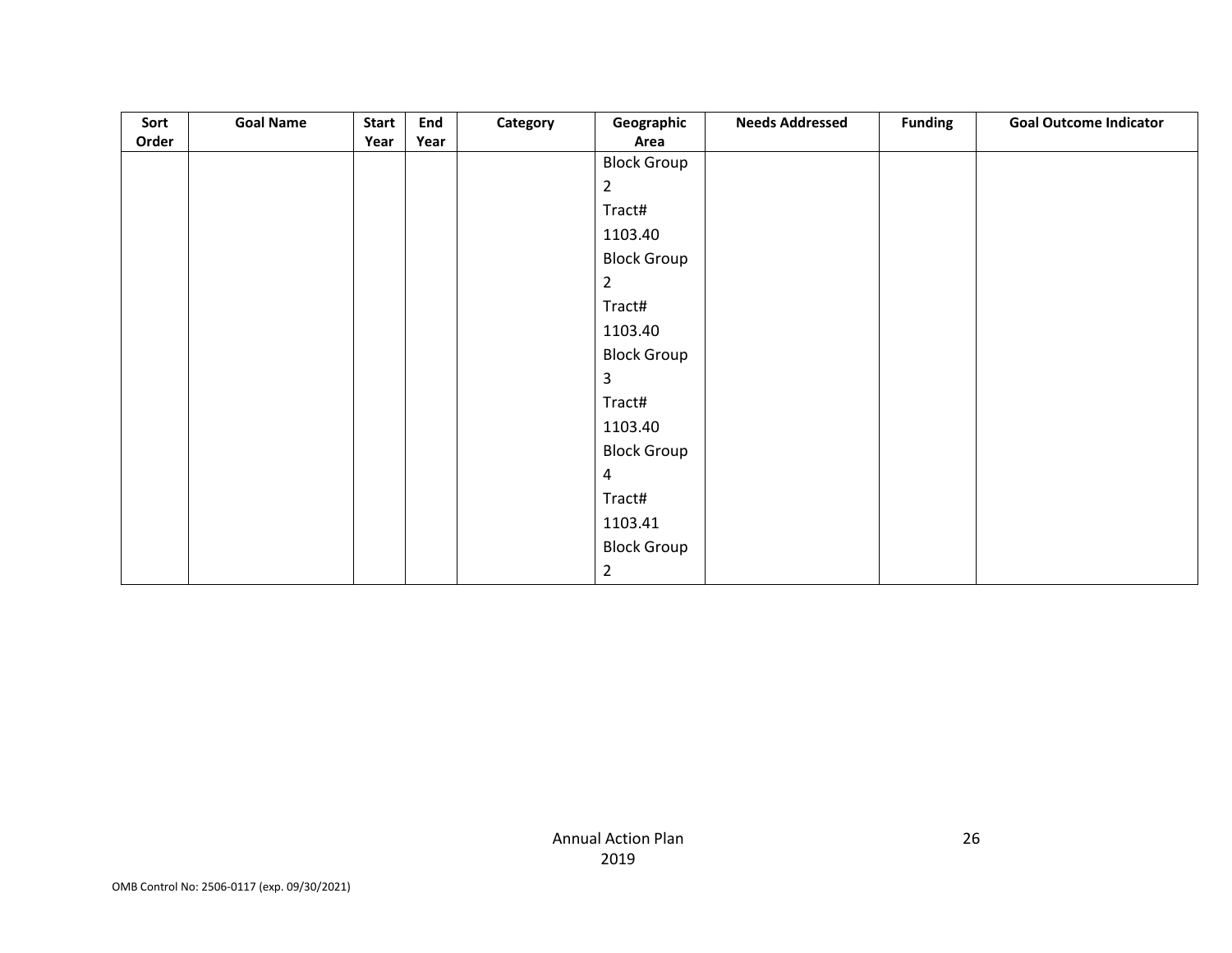| $\overline{\mathbf{2}}$ | Public/Supportive | 2015 | 2019 | Non-Housing | Tract#             | Economic              | CDBG:     | Public service activities other |
|-------------------------|-------------------|------|------|-------------|--------------------|-----------------------|-----------|---------------------------------|
|                         | Services          |      |      | Community   | 1101.00            | Development           | \$132,105 | than Low/Moderate Income        |
|                         |                   |      |      | Development | <b>Block Group</b> | <b>Public Service</b> | CDBG-CV3: | Housing Benefit: 1000           |
|                         |                   |      |      |             | 3                  |                       | \$752,898 | Persons Assisted                |
|                         |                   |      |      |             | Tract#             |                       |           | Homeowner Housing Added:        |
|                         |                   |      |      |             | 1103.01            |                       |           | 25 Household Housing Unit       |
|                         |                   |      |      |             | <b>Block Group</b> |                       |           | Tenant-based rental             |
|                         |                   |      |      |             | $\mathbf{1}$       |                       |           | assistance / Rapid              |
|                         |                   |      |      |             | Tract#             |                       |           | Rehousing: 25 Households        |
|                         |                   |      |      |             | 1103.08            |                       |           | Assisted                        |
|                         |                   |      |      |             | <b>Block Group</b> |                       |           |                                 |
|                         |                   |      |      |             | 3                  |                       |           |                                 |
|                         |                   |      |      |             | Tract#             |                       |           |                                 |
|                         |                   |      |      |             | 1103.11            |                       |           |                                 |
|                         |                   |      |      |             | <b>Block Group</b> |                       |           |                                 |
|                         |                   |      |      |             | $\overline{2}$     |                       |           |                                 |
|                         |                   |      |      |             | Tract#             |                       |           |                                 |
|                         |                   |      |      |             | 1103.12            |                       |           |                                 |
|                         |                   |      |      |             | <b>Block Group</b> |                       |           |                                 |
|                         |                   |      |      |             | 4                  |                       |           |                                 |
|                         |                   |      |      |             | Tract#             |                       |           |                                 |
|                         |                   |      |      |             | 1103.13            |                       |           |                                 |
|                         |                   |      |      |             | <b>Block Group</b> |                       |           |                                 |
|                         |                   |      |      |             | $\overline{2}$     |                       |           |                                 |
|                         |                   |      |      |             | Tract#             |                       |           |                                 |
|                         |                   |      |      |             | 1103.13            |                       |           |                                 |
|                         |                   |      |      |             | <b>Block Group</b> |                       |           |                                 |
|                         |                   |      |      |             | 3                  |                       |           |                                 |
|                         |                   |      |      |             | Tract#             |                       |           |                                 |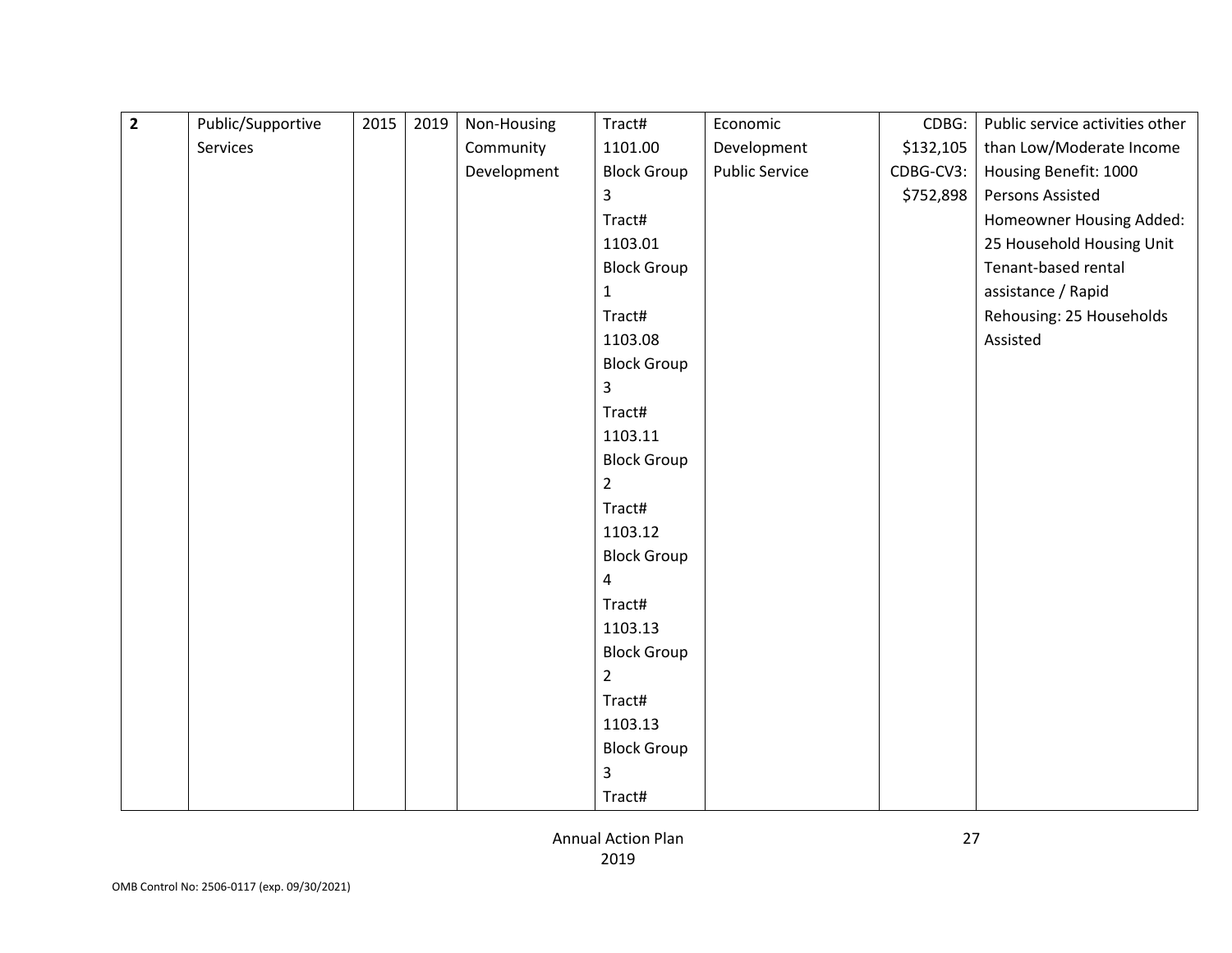|  |  | 1103.34            |  |  |
|--|--|--------------------|--|--|
|  |  | <b>Block Group</b> |  |  |
|  |  | $\mathbf{1}$       |  |  |
|  |  | Tract#             |  |  |
|  |  | 1103.35            |  |  |
|  |  | <b>Block Group</b> |  |  |
|  |  | $\mathbf{1}$       |  |  |
|  |  | Tract#             |  |  |
|  |  | 1103.35            |  |  |
|  |  | <b>Block Group</b> |  |  |
|  |  | $\overline{2}$     |  |  |
|  |  | Tract#             |  |  |
|  |  | 1103.35            |  |  |
|  |  | <b>Block Group</b> |  |  |
|  |  | $\mathbf{3}$       |  |  |
|  |  | Tract#             |  |  |
|  |  | 1103.35            |  |  |
|  |  | <b>Block Group</b> |  |  |
|  |  | $\overline{4}$     |  |  |
|  |  | Tract#             |  |  |
|  |  | 1103.36            |  |  |
|  |  | <b>Block Group</b> |  |  |
|  |  | $\overline{2}$     |  |  |
|  |  | Tract#             |  |  |
|  |  | 1103.37            |  |  |
|  |  | <b>Block Group</b> |  |  |
|  |  | $\mathbf{1}$       |  |  |
|  |  | Tract#             |  |  |
|  |  | 1103.37            |  |  |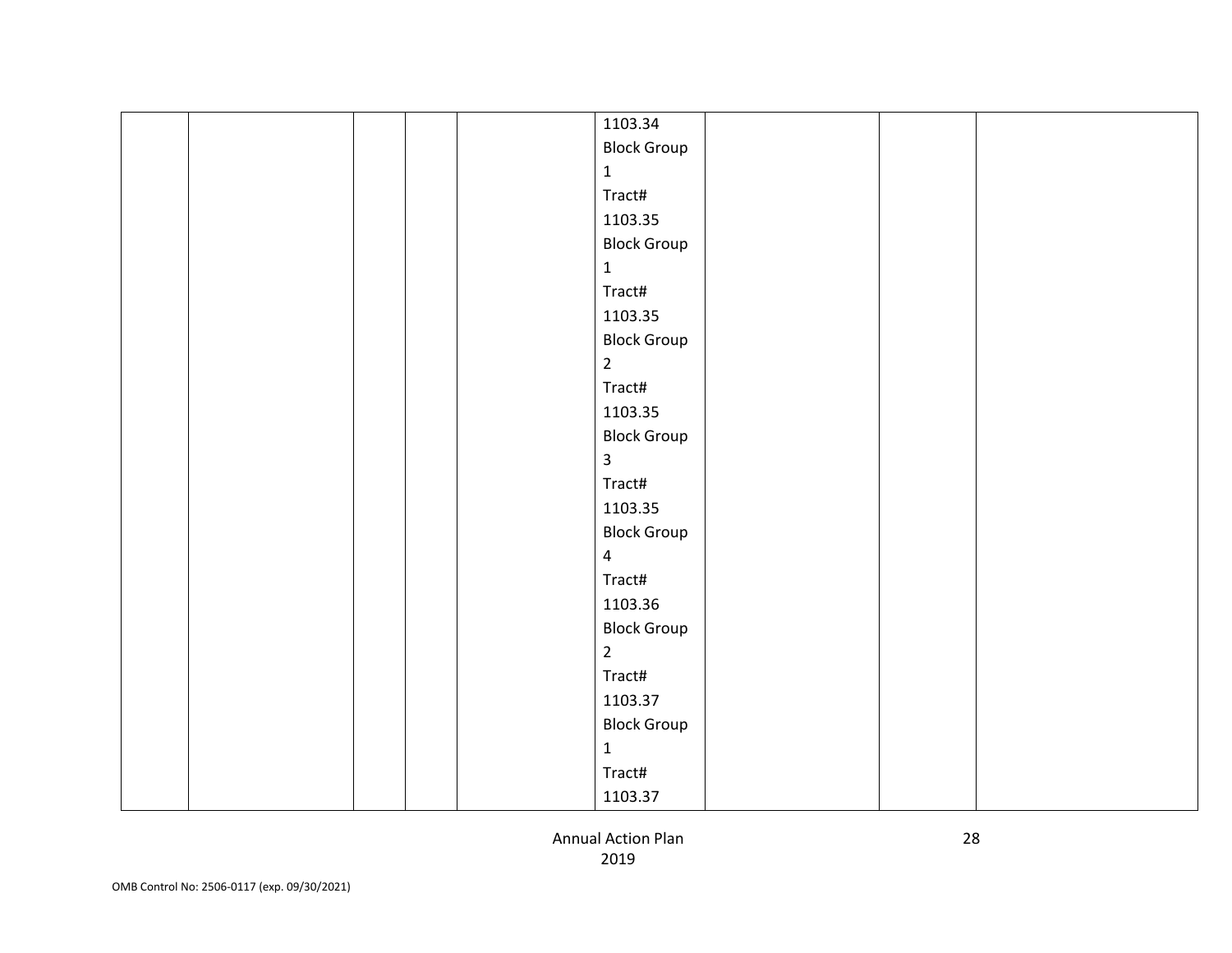| Sort  | <b>Goal Name</b> | <b>Start</b> | End  | Category | Geographic         | <b>Needs Addressed</b> | <b>Funding</b> | <b>Goal Outcome Indicator</b> |
|-------|------------------|--------------|------|----------|--------------------|------------------------|----------------|-------------------------------|
| Order |                  | Year         | Year |          | Area               |                        |                |                               |
|       |                  |              |      |          | <b>Block Group</b> |                        |                |                               |
|       |                  |              |      |          | $\overline{2}$     |                        |                |                               |
|       |                  |              |      |          | Tract#             |                        |                |                               |
|       |                  |              |      |          | 1103.40            |                        |                |                               |
|       |                  |              |      |          | <b>Block Group</b> |                        |                |                               |
|       |                  |              |      |          | $\overline{a}$     |                        |                |                               |
|       |                  |              |      |          | Tract#             |                        |                |                               |
|       |                  |              |      |          | 1103.40            |                        |                |                               |
|       |                  |              |      |          | <b>Block Group</b> |                        |                |                               |
|       |                  |              |      |          | 3                  |                        |                |                               |
|       |                  |              |      |          | Tract#             |                        |                |                               |
|       |                  |              |      |          | 1103.40            |                        |                |                               |
|       |                  |              |      |          | <b>Block Group</b> |                        |                |                               |
|       |                  |              |      |          | $\overline{4}$     |                        |                |                               |
|       |                  |              |      |          | Tract#             |                        |                |                               |
|       |                  |              |      |          | 1103.41            |                        |                |                               |
|       |                  |              |      |          | <b>Block Group</b> |                        |                |                               |
|       |                  |              |      |          | $\overline{2}$     |                        |                |                               |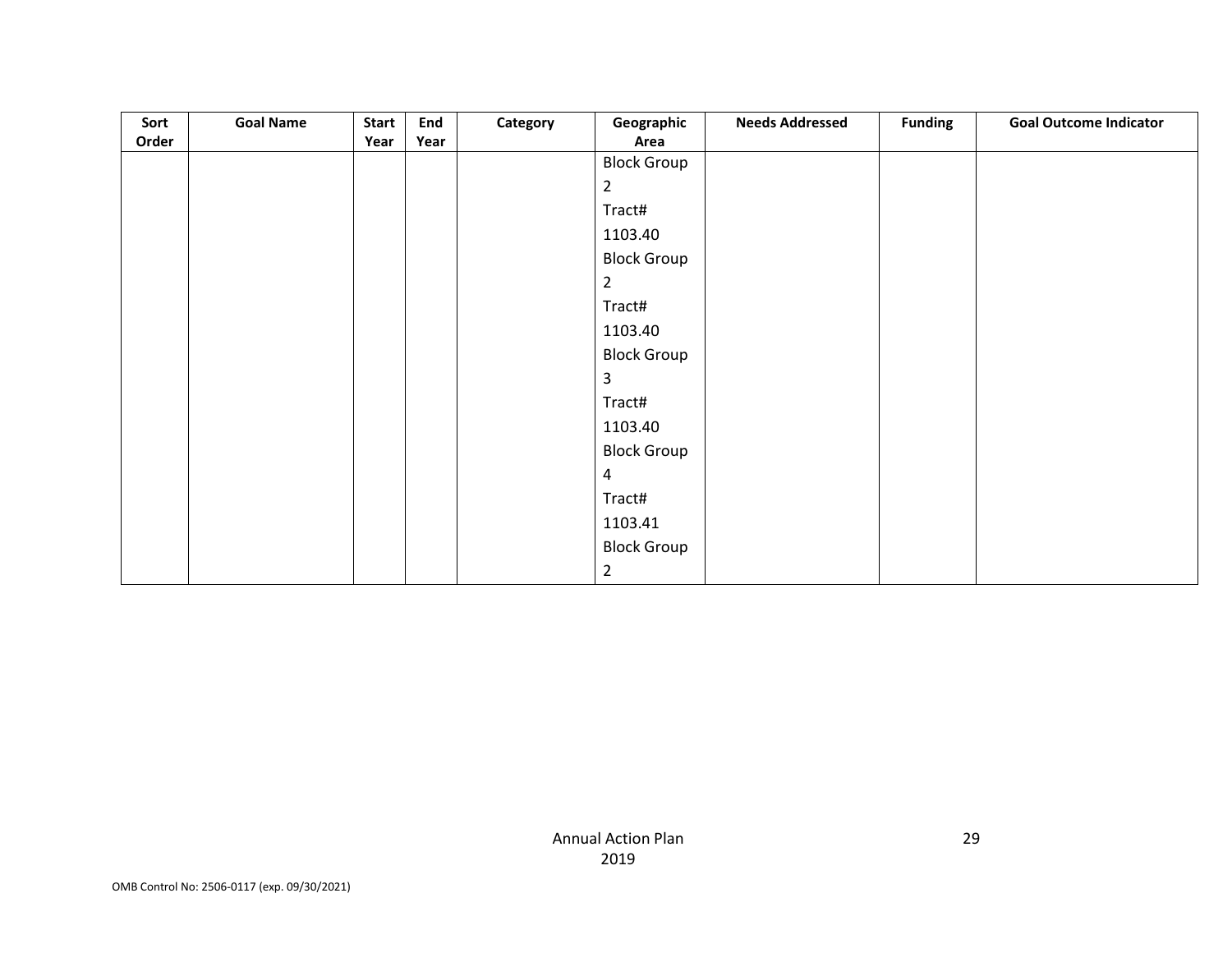| $\overline{\mathbf{3}}$ | Infrastructure | 2015 | 2019 | Non-Housing | Tract#             | Public               | CDBG:     | Public Facility or        |
|-------------------------|----------------|------|------|-------------|--------------------|----------------------|-----------|---------------------------|
|                         | Improvements   |      |      | Community   | 1101.00            | Facility/Improvement | \$300,000 | Infrastructure Activities |
|                         |                |      |      | Development | <b>Block Group</b> |                      |           | other than Low/Moderate   |
|                         |                |      |      |             | 3                  |                      |           | Income Housing Benefit: 1 |
|                         |                |      |      |             | Tract#             |                      |           | Persons Assisted          |
|                         |                |      |      |             | 1103.01            |                      |           |                           |
|                         |                |      |      |             | <b>Block Group</b> |                      |           |                           |
|                         |                |      |      |             | $\mathbf{1}$       |                      |           |                           |
|                         |                |      |      |             | Tract#             |                      |           |                           |
|                         |                |      |      |             | 1103.08            |                      |           |                           |
|                         |                |      |      |             | <b>Block Group</b> |                      |           |                           |
|                         |                |      |      |             | $\mathbf{3}$       |                      |           |                           |
|                         |                |      |      |             | Tract#             |                      |           |                           |
|                         |                |      |      |             | 1103.11            |                      |           |                           |
|                         |                |      |      |             | <b>Block Group</b> |                      |           |                           |
|                         |                |      |      |             | $\overline{2}$     |                      |           |                           |
|                         |                |      |      |             | Tract#             |                      |           |                           |
|                         |                |      |      |             | 1103.12            |                      |           |                           |
|                         |                |      |      |             | <b>Block Group</b> |                      |           |                           |
|                         |                |      |      |             | $\overline{a}$     |                      |           |                           |
|                         |                |      |      |             | Tract#             |                      |           |                           |
|                         |                |      |      |             | 1103.13            |                      |           |                           |
|                         |                |      |      |             | <b>Block Group</b> |                      |           |                           |
|                         |                |      |      |             | $\overline{2}$     |                      |           |                           |
|                         |                |      |      |             | Tract#             |                      |           |                           |
|                         |                |      |      |             | 1103.13            |                      |           |                           |
|                         |                |      |      |             | <b>Block Group</b> |                      |           |                           |
|                         |                |      |      |             | $\mathsf{3}$       |                      |           |                           |
|                         |                |      |      |             | Tract#             |                      |           |                           |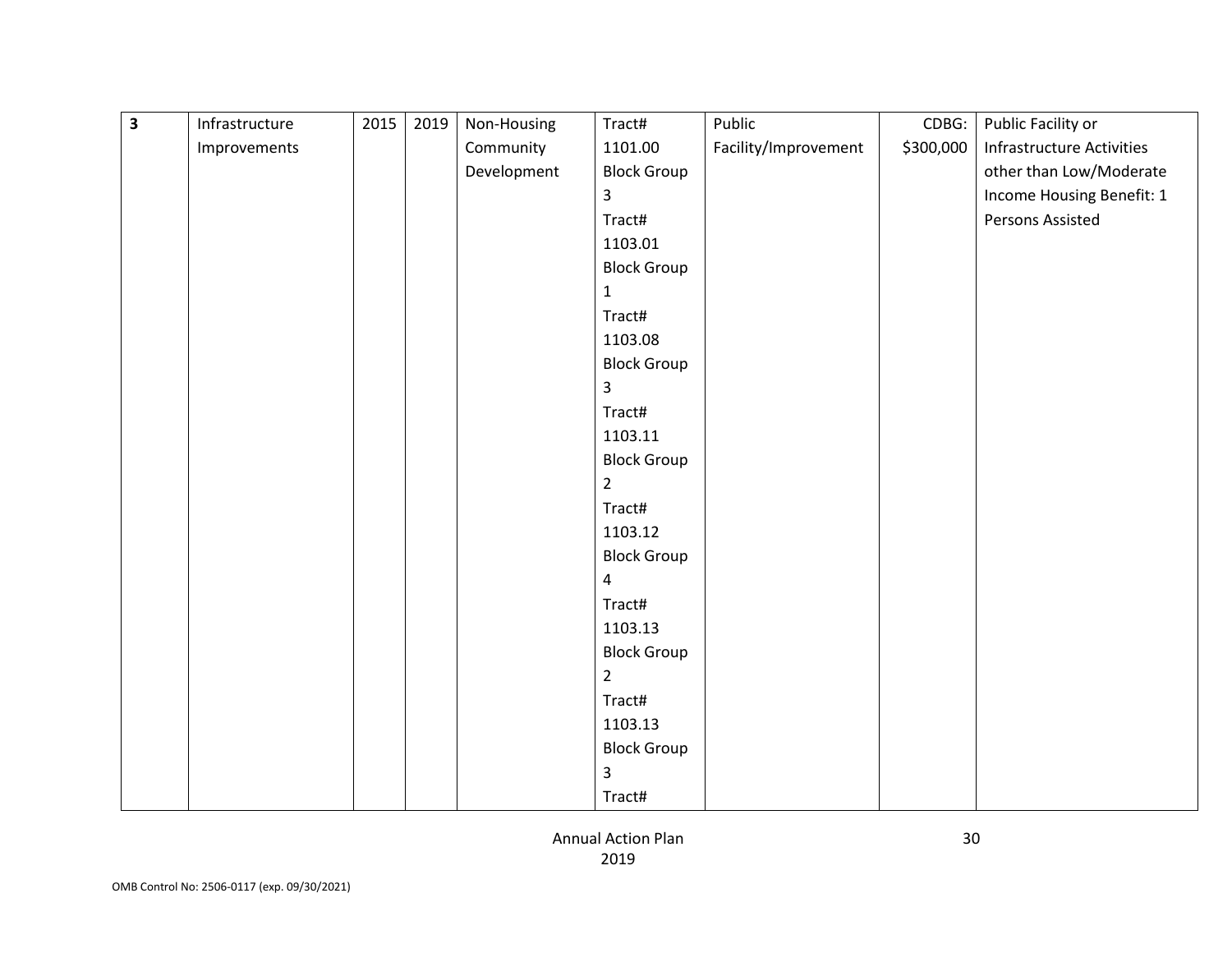|  |  | 1103.34            |  |  |
|--|--|--------------------|--|--|
|  |  | <b>Block Group</b> |  |  |
|  |  | $\mathbf{1}$       |  |  |
|  |  | Tract#             |  |  |
|  |  | 1103.35            |  |  |
|  |  | <b>Block Group</b> |  |  |
|  |  | $\mathbf{1}$       |  |  |
|  |  | Tract#             |  |  |
|  |  | 1103.35            |  |  |
|  |  | <b>Block Group</b> |  |  |
|  |  | $\overline{2}$     |  |  |
|  |  | Tract#             |  |  |
|  |  | 1103.35            |  |  |
|  |  | <b>Block Group</b> |  |  |
|  |  | $\mathbf{3}$       |  |  |
|  |  | Tract#             |  |  |
|  |  | 1103.35            |  |  |
|  |  | <b>Block Group</b> |  |  |
|  |  | $\overline{4}$     |  |  |
|  |  | Tract#             |  |  |
|  |  | 1103.36            |  |  |
|  |  | <b>Block Group</b> |  |  |
|  |  | $\overline{2}$     |  |  |
|  |  | Tract#             |  |  |
|  |  | 1103.37            |  |  |
|  |  | <b>Block Group</b> |  |  |
|  |  | $\mathbf{1}$       |  |  |
|  |  | Tract#             |  |  |
|  |  | 1103.37            |  |  |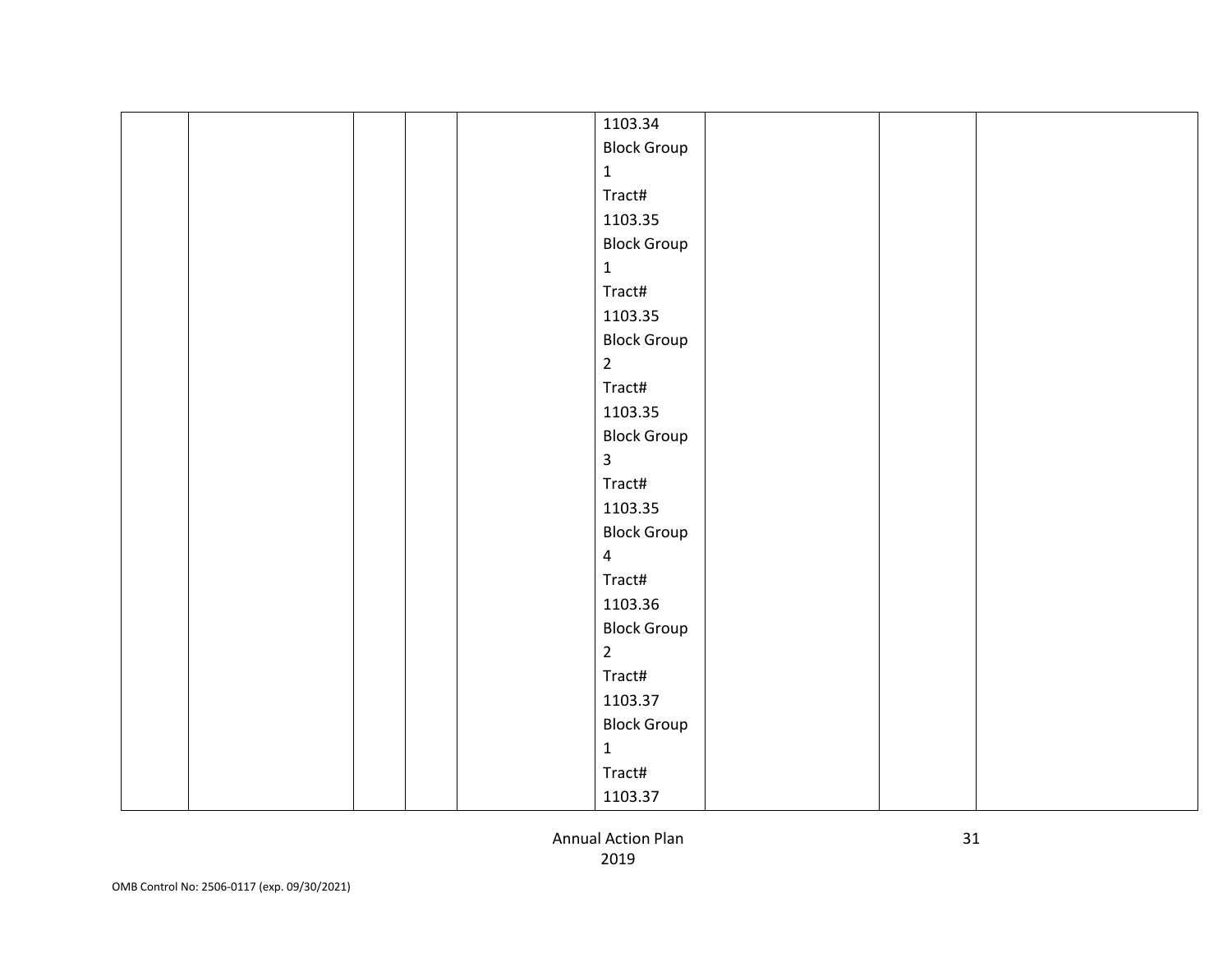| Sort  | <b>Goal Name</b> | <b>Start</b> | End  | Category | Geographic         | <b>Needs Addressed</b> | <b>Funding</b> | <b>Goal Outcome Indicator</b> |
|-------|------------------|--------------|------|----------|--------------------|------------------------|----------------|-------------------------------|
| Order |                  | Year         | Year |          | Area               |                        |                |                               |
|       |                  |              |      |          | <b>Block Group</b> |                        |                |                               |
|       |                  |              |      |          | $\overline{2}$     |                        |                |                               |
|       |                  |              |      |          | Tract#             |                        |                |                               |
|       |                  |              |      |          | 1103.40            |                        |                |                               |
|       |                  |              |      |          | <b>Block Group</b> |                        |                |                               |
|       |                  |              |      |          | $\overline{a}$     |                        |                |                               |
|       |                  |              |      |          | Tract#             |                        |                |                               |
|       |                  |              |      |          | 1103.40            |                        |                |                               |
|       |                  |              |      |          | <b>Block Group</b> |                        |                |                               |
|       |                  |              |      |          | 3                  |                        |                |                               |
|       |                  |              |      |          | Tract#             |                        |                |                               |
|       |                  |              |      |          | 1103.40            |                        |                |                               |
|       |                  |              |      |          | <b>Block Group</b> |                        |                |                               |
|       |                  |              |      |          | $\overline{4}$     |                        |                |                               |
|       |                  |              |      |          | Tract#             |                        |                |                               |
|       |                  |              |      |          | 1103.41            |                        |                |                               |
|       |                  |              |      |          | <b>Block Group</b> |                        |                |                               |
|       |                  |              |      |          | $\overline{2}$     |                        |                |                               |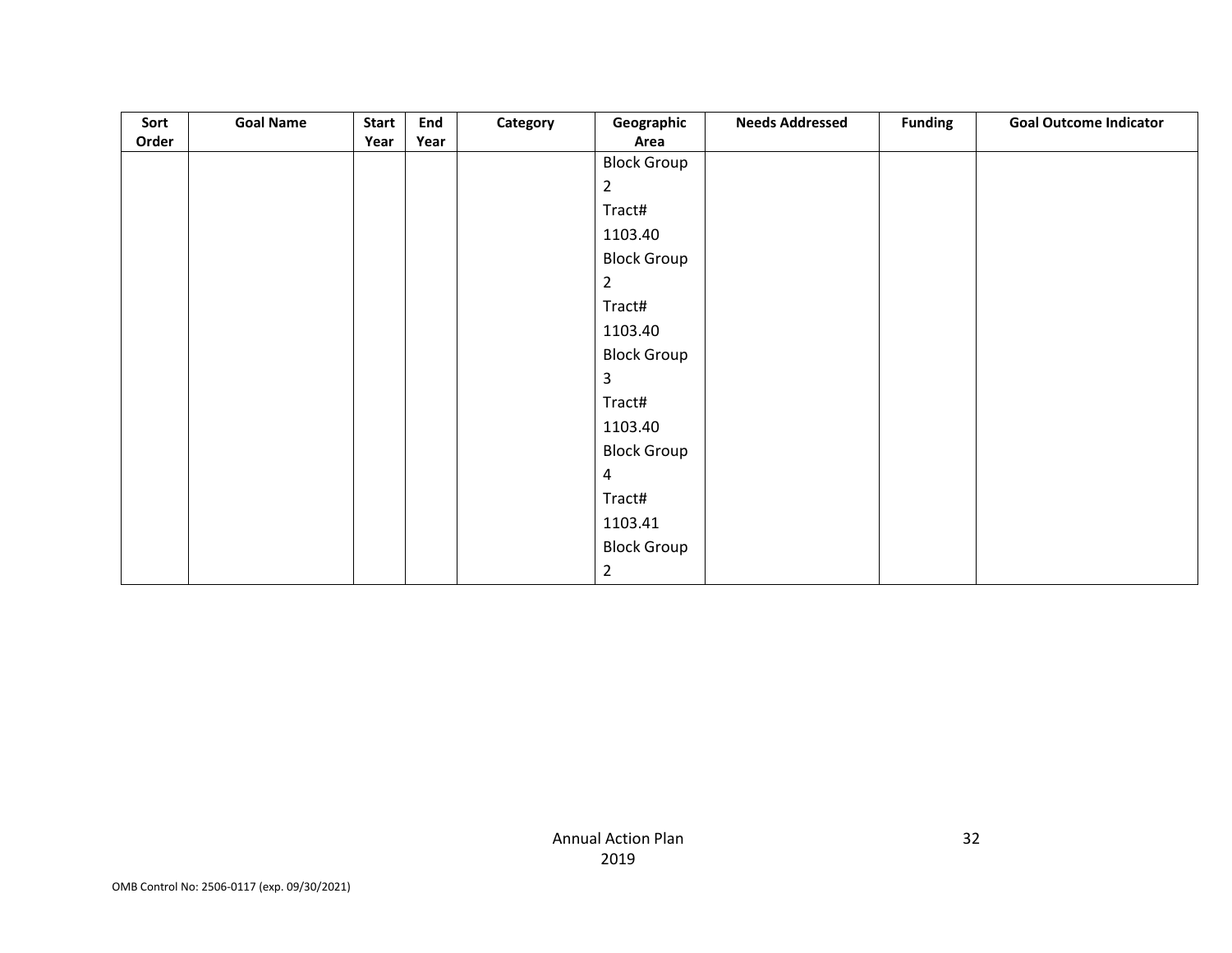| 4 | Promote       | 2015 | 2019 | Affordable | Tract#             | Housing Cost Burden | CDBG: \$0        | Direct Financial Assistance to |
|---|---------------|------|------|------------|--------------------|---------------------|------------------|--------------------------------|
|   | Homeownership |      |      | Housing    | 1101.00            |                     | HOME:            | Homebuyers: 5 Households       |
|   | Affordability |      |      |            | <b>Block Group</b> |                     | \$256,273        | Assisted                       |
|   |               |      |      |            | 3                  |                     | <b>SHIP: \$0</b> |                                |
|   |               |      |      |            | Tract#             |                     |                  |                                |
|   |               |      |      |            | 1103.01            |                     |                  |                                |
|   |               |      |      |            | <b>Block Group</b> |                     |                  |                                |
|   |               |      |      |            | $\mathbf{1}$       |                     |                  |                                |
|   |               |      |      |            | Tract#             |                     |                  |                                |
|   |               |      |      |            | 1103.08            |                     |                  |                                |
|   |               |      |      |            | <b>Block Group</b> |                     |                  |                                |
|   |               |      |      |            | 3                  |                     |                  |                                |
|   |               |      |      |            | Tract#             |                     |                  |                                |
|   |               |      |      |            | 1103.11            |                     |                  |                                |
|   |               |      |      |            | <b>Block Group</b> |                     |                  |                                |
|   |               |      |      |            | $\overline{2}$     |                     |                  |                                |
|   |               |      |      |            | Tract#             |                     |                  |                                |
|   |               |      |      |            | 1103.12            |                     |                  |                                |
|   |               |      |      |            | <b>Block Group</b> |                     |                  |                                |
|   |               |      |      |            | $\overline{4}$     |                     |                  |                                |
|   |               |      |      |            | Tract#             |                     |                  |                                |
|   |               |      |      |            | 1103.13            |                     |                  |                                |
|   |               |      |      |            | <b>Block Group</b> |                     |                  |                                |
|   |               |      |      |            | $\overline{2}$     |                     |                  |                                |
|   |               |      |      |            | Tract#             |                     |                  |                                |
|   |               |      |      |            | 1103.13            |                     |                  |                                |
|   |               |      |      |            | <b>Block Group</b> |                     |                  |                                |
|   |               |      |      |            | 3                  |                     |                  |                                |
|   |               |      |      |            | Tract#             |                     |                  |                                |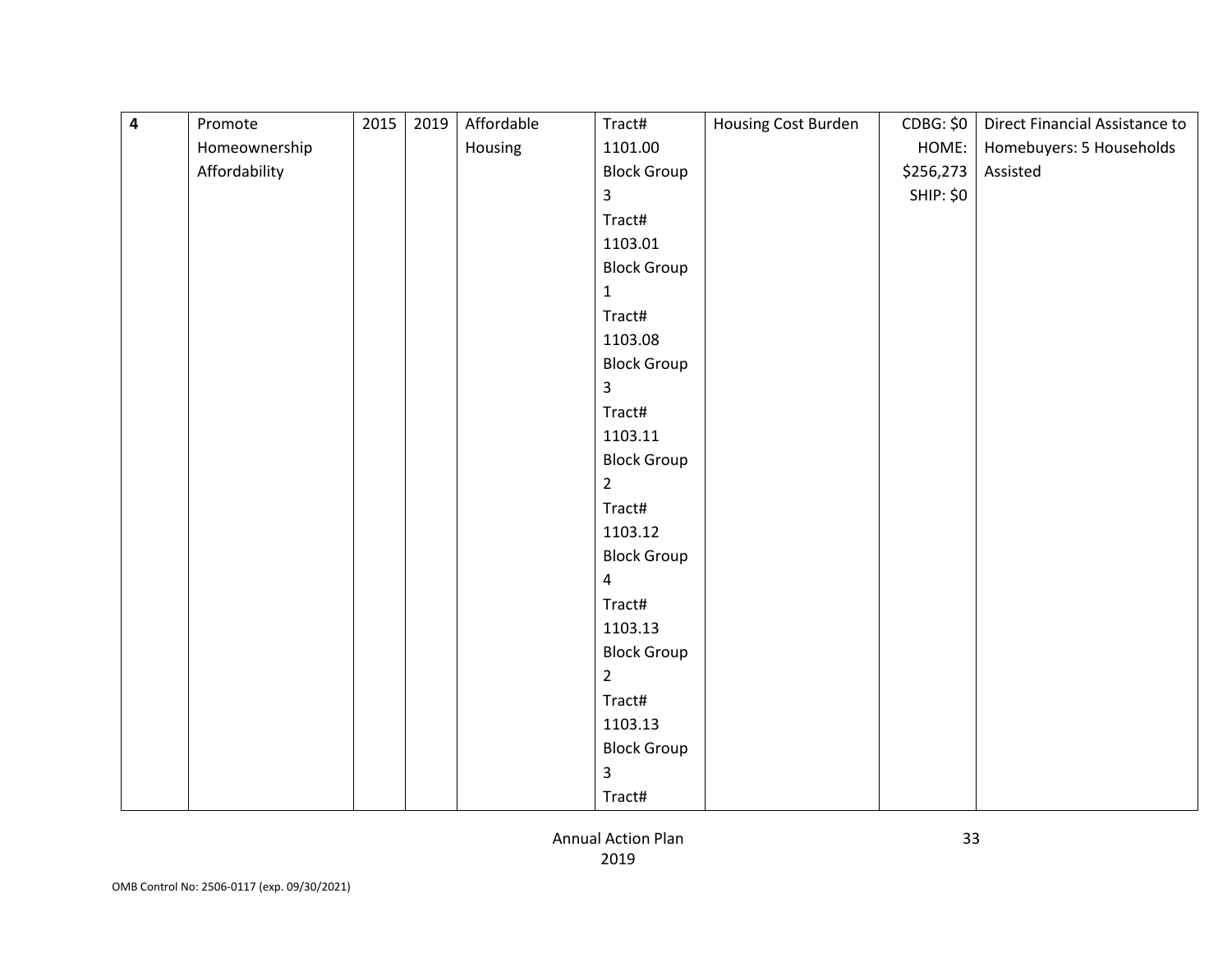|  |  | 1103.34            |  |  |
|--|--|--------------------|--|--|
|  |  | <b>Block Group</b> |  |  |
|  |  | $\mathbf{1}$       |  |  |
|  |  | Tract#             |  |  |
|  |  | 1103.35            |  |  |
|  |  | <b>Block Group</b> |  |  |
|  |  | $\mathbf{1}$       |  |  |
|  |  | Tract#             |  |  |
|  |  | 1103.35            |  |  |
|  |  | <b>Block Group</b> |  |  |
|  |  | $\overline{2}$     |  |  |
|  |  | Tract#             |  |  |
|  |  | 1103.35            |  |  |
|  |  | <b>Block Group</b> |  |  |
|  |  | $\mathbf{3}$       |  |  |
|  |  | Tract#             |  |  |
|  |  | 1103.35            |  |  |
|  |  | <b>Block Group</b> |  |  |
|  |  | $\overline{4}$     |  |  |
|  |  | Tract#             |  |  |
|  |  | 1103.36            |  |  |
|  |  | <b>Block Group</b> |  |  |
|  |  | $\overline{2}$     |  |  |
|  |  | Tract#             |  |  |
|  |  | 1103.37            |  |  |
|  |  | <b>Block Group</b> |  |  |
|  |  | $\mathbf{1}$       |  |  |
|  |  | Tract#             |  |  |
|  |  | 1103.37            |  |  |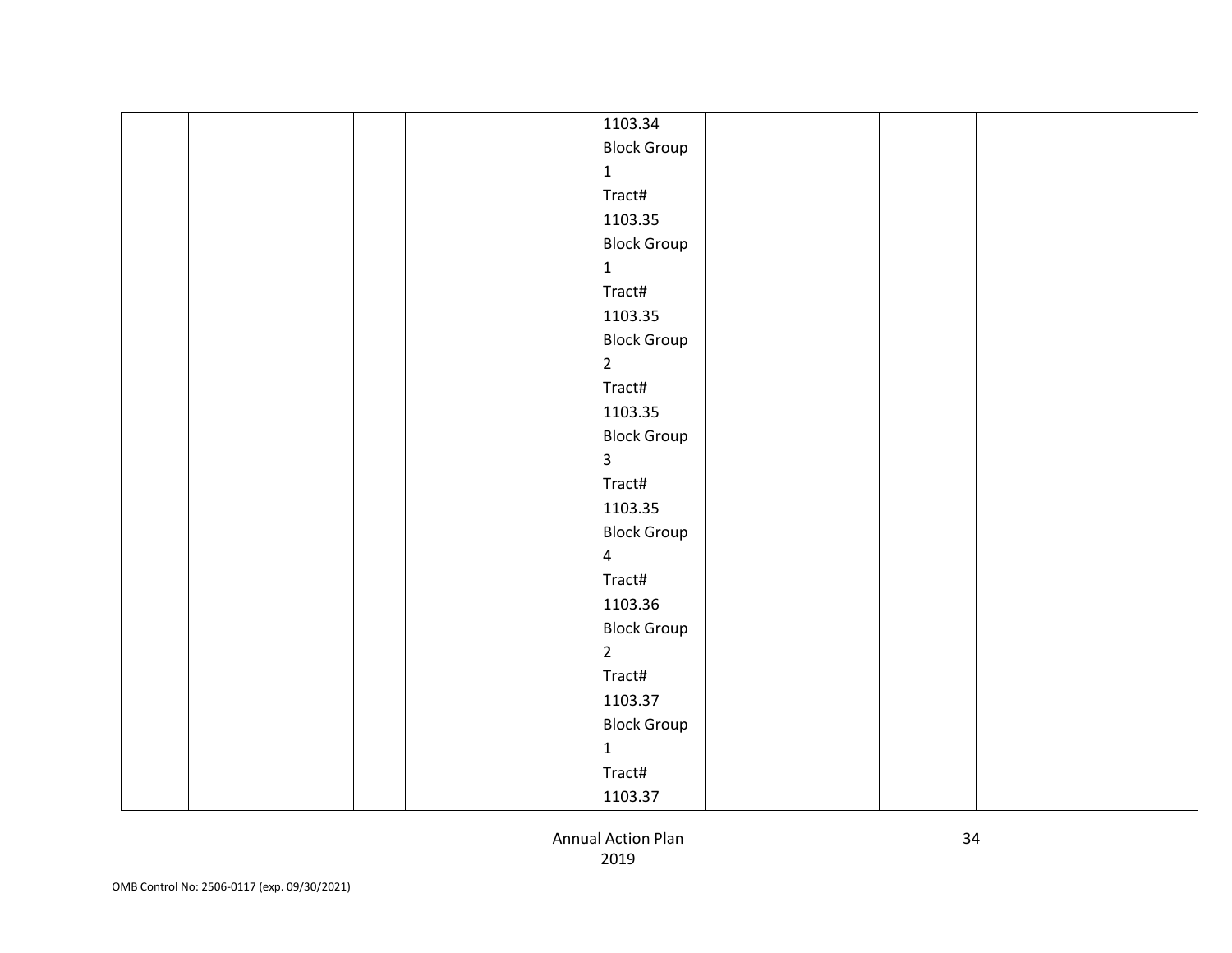| Sort  | <b>Goal Name</b> | <b>Start</b> | End  | Category | Geographic         | <b>Needs Addressed</b> | <b>Funding</b> | <b>Goal Outcome Indicator</b> |
|-------|------------------|--------------|------|----------|--------------------|------------------------|----------------|-------------------------------|
| Order |                  | Year         | Year |          | Area               |                        |                |                               |
|       |                  |              |      |          | <b>Block Group</b> |                        |                |                               |
|       |                  |              |      |          | $\overline{2}$     |                        |                |                               |
|       |                  |              |      |          | Tract#             |                        |                |                               |
|       |                  |              |      |          | 1103.40            |                        |                |                               |
|       |                  |              |      |          | <b>Block Group</b> |                        |                |                               |
|       |                  |              |      |          | $\overline{a}$     |                        |                |                               |
|       |                  |              |      |          | Tract#             |                        |                |                               |
|       |                  |              |      |          | 1103.40            |                        |                |                               |
|       |                  |              |      |          | <b>Block Group</b> |                        |                |                               |
|       |                  |              |      |          | 3                  |                        |                |                               |
|       |                  |              |      |          | Tract#             |                        |                |                               |
|       |                  |              |      |          | 1103.40            |                        |                |                               |
|       |                  |              |      |          | <b>Block Group</b> |                        |                |                               |
|       |                  |              |      |          | $\overline{4}$     |                        |                |                               |
|       |                  |              |      |          | Tract#             |                        |                |                               |
|       |                  |              |      |          | 1103.41            |                        |                |                               |
|       |                  |              |      |          | <b>Block Group</b> |                        |                |                               |
|       |                  |              |      |          | $\overline{2}$     |                        |                |                               |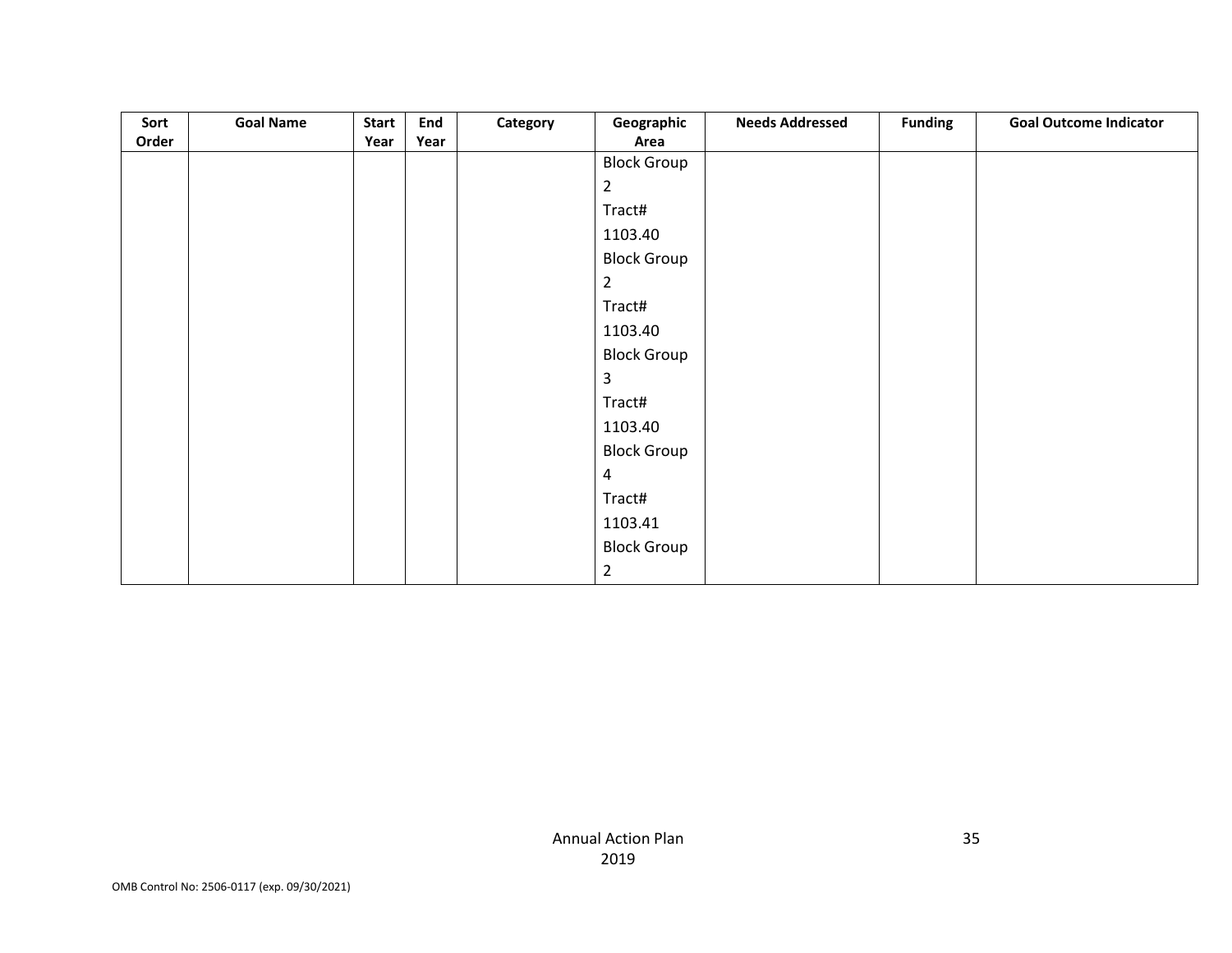| 5 | Promote Economic | 2015 | 2019 | Non-Housing | Tract#             | Economic    | CDBG-CV:  | Businesses assisted: 48    |
|---|------------------|------|------|-------------|--------------------|-------------|-----------|----------------------------|
|   | Opportunity      |      |      | Community   | 1101.00            | Development | \$489,173 | <b>Businesses Assisted</b> |
|   |                  |      |      | Development | <b>Block Group</b> |             |           |                            |
|   |                  |      |      |             | 3                  |             |           |                            |
|   |                  |      |      |             | Tract#             |             |           |                            |
|   |                  |      |      |             | 1103.01            |             |           |                            |
|   |                  |      |      |             | <b>Block Group</b> |             |           |                            |
|   |                  |      |      |             | $\mathbf{1}$       |             |           |                            |
|   |                  |      |      |             | Tract#             |             |           |                            |
|   |                  |      |      |             | 1103.08            |             |           |                            |
|   |                  |      |      |             | <b>Block Group</b> |             |           |                            |
|   |                  |      |      |             | 3                  |             |           |                            |
|   |                  |      |      |             | Tract#             |             |           |                            |
|   |                  |      |      |             | 1103.11            |             |           |                            |
|   |                  |      |      |             | <b>Block Group</b> |             |           |                            |
|   |                  |      |      |             | $\overline{2}$     |             |           |                            |
|   |                  |      |      |             | Tract#             |             |           |                            |
|   |                  |      |      |             | 1103.12            |             |           |                            |
|   |                  |      |      |             | <b>Block Group</b> |             |           |                            |
|   |                  |      |      |             | $\overline{4}$     |             |           |                            |
|   |                  |      |      |             | Tract#             |             |           |                            |
|   |                  |      |      |             | 1103.13            |             |           |                            |
|   |                  |      |      |             | <b>Block Group</b> |             |           |                            |
|   |                  |      |      |             | $\overline{2}$     |             |           |                            |
|   |                  |      |      |             | Tract#             |             |           |                            |
|   |                  |      |      |             | 1103.13            |             |           |                            |
|   |                  |      |      |             | <b>Block Group</b> |             |           |                            |
|   |                  |      |      |             | 3                  |             |           |                            |
|   |                  |      |      |             | Tract#             |             |           |                            |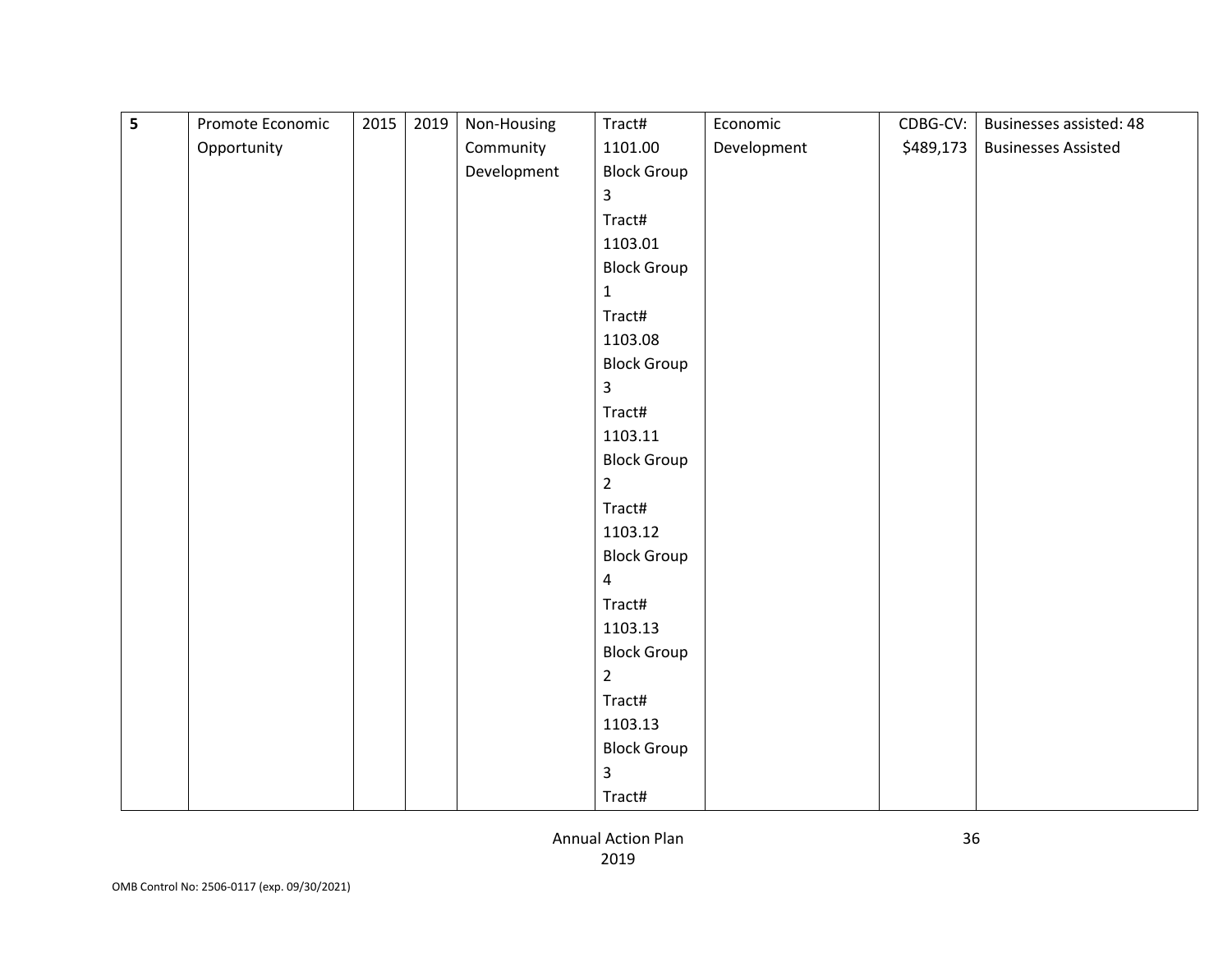|  |  | 1103.34            |  |  |
|--|--|--------------------|--|--|
|  |  | <b>Block Group</b> |  |  |
|  |  | $\mathbf{1}$       |  |  |
|  |  | Tract#             |  |  |
|  |  | 1103.35            |  |  |
|  |  | <b>Block Group</b> |  |  |
|  |  | $\mathbf{1}$       |  |  |
|  |  | Tract#             |  |  |
|  |  | 1103.35            |  |  |
|  |  | <b>Block Group</b> |  |  |
|  |  | $\overline{2}$     |  |  |
|  |  | Tract#             |  |  |
|  |  | 1103.35            |  |  |
|  |  | <b>Block Group</b> |  |  |
|  |  | $\mathbf{3}$       |  |  |
|  |  | Tract#             |  |  |
|  |  | 1103.35            |  |  |
|  |  | <b>Block Group</b> |  |  |
|  |  | $\overline{4}$     |  |  |
|  |  | Tract#             |  |  |
|  |  | 1103.36            |  |  |
|  |  | <b>Block Group</b> |  |  |
|  |  | $\overline{2}$     |  |  |
|  |  | Tract#             |  |  |
|  |  | 1103.37            |  |  |
|  |  | <b>Block Group</b> |  |  |
|  |  | $\mathbf{1}$       |  |  |
|  |  | Tract#             |  |  |
|  |  | 1103.37            |  |  |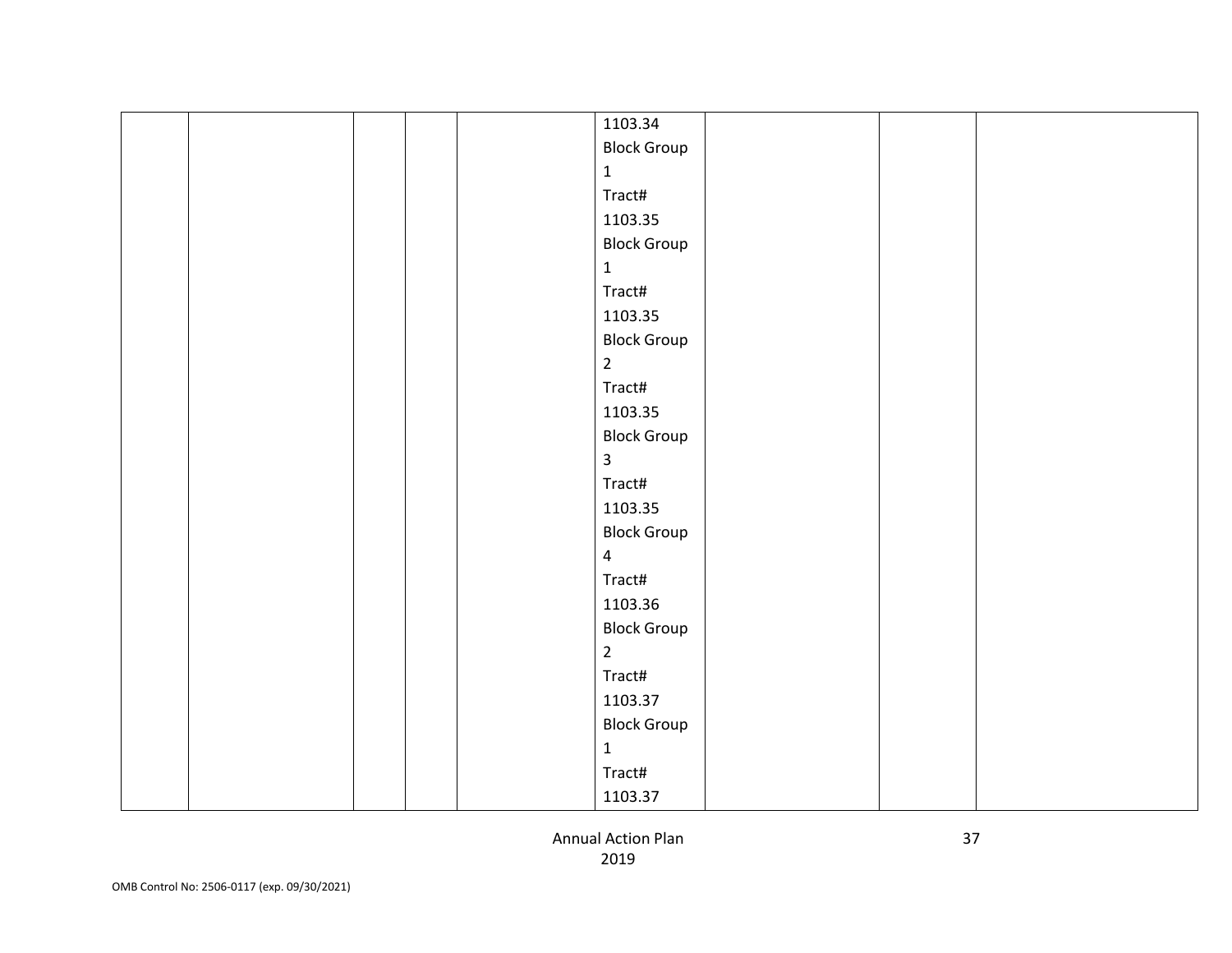| Sort  | <b>Goal Name</b> | <b>Start</b> | End  | Category | Geographic         | <b>Needs Addressed</b> | <b>Funding</b> | <b>Goal Outcome Indicator</b> |
|-------|------------------|--------------|------|----------|--------------------|------------------------|----------------|-------------------------------|
| Order |                  | Year         | Year |          | Area               |                        |                |                               |
|       |                  |              |      |          | <b>Block Group</b> |                        |                |                               |
|       |                  |              |      |          | $\overline{2}$     |                        |                |                               |
|       |                  |              |      |          | Tract#             |                        |                |                               |
|       |                  |              |      |          | 1103.40            |                        |                |                               |
|       |                  |              |      |          | <b>Block Group</b> |                        |                |                               |
|       |                  |              |      |          | $\overline{2}$     |                        |                |                               |
|       |                  |              |      |          | Tract#             |                        |                |                               |
|       |                  |              |      |          | 1103.40            |                        |                |                               |
|       |                  |              |      |          | <b>Block Group</b> |                        |                |                               |
|       |                  |              |      |          | 3                  |                        |                |                               |
|       |                  |              |      |          | Tract#             |                        |                |                               |
|       |                  |              |      |          | 1103.40            |                        |                |                               |
|       |                  |              |      |          | <b>Block Group</b> |                        |                |                               |
|       |                  |              |      |          | 4                  |                        |                |                               |
|       |                  |              |      |          | Tract#             |                        |                |                               |
|       |                  |              |      |          | 1103.41            |                        |                |                               |
|       |                  |              |      |          | <b>Block Group</b> |                        |                |                               |
|       |                  |              |      |          | $\overline{2}$     |                        |                |                               |

**Table 6 – Goals Summary**

# **Goal Descriptions**

| <b>Goal Name</b>   | Maintain City's Affordable Housing Stock                                                                            |
|--------------------|---------------------------------------------------------------------------------------------------------------------|
| Goal               | Improve availability and accessibility of decent housing in the City in an effort to maintain/improve housing stock |
| <b>Description</b> | conditions for low/mod households. Including energy efficiency improvements.                                        |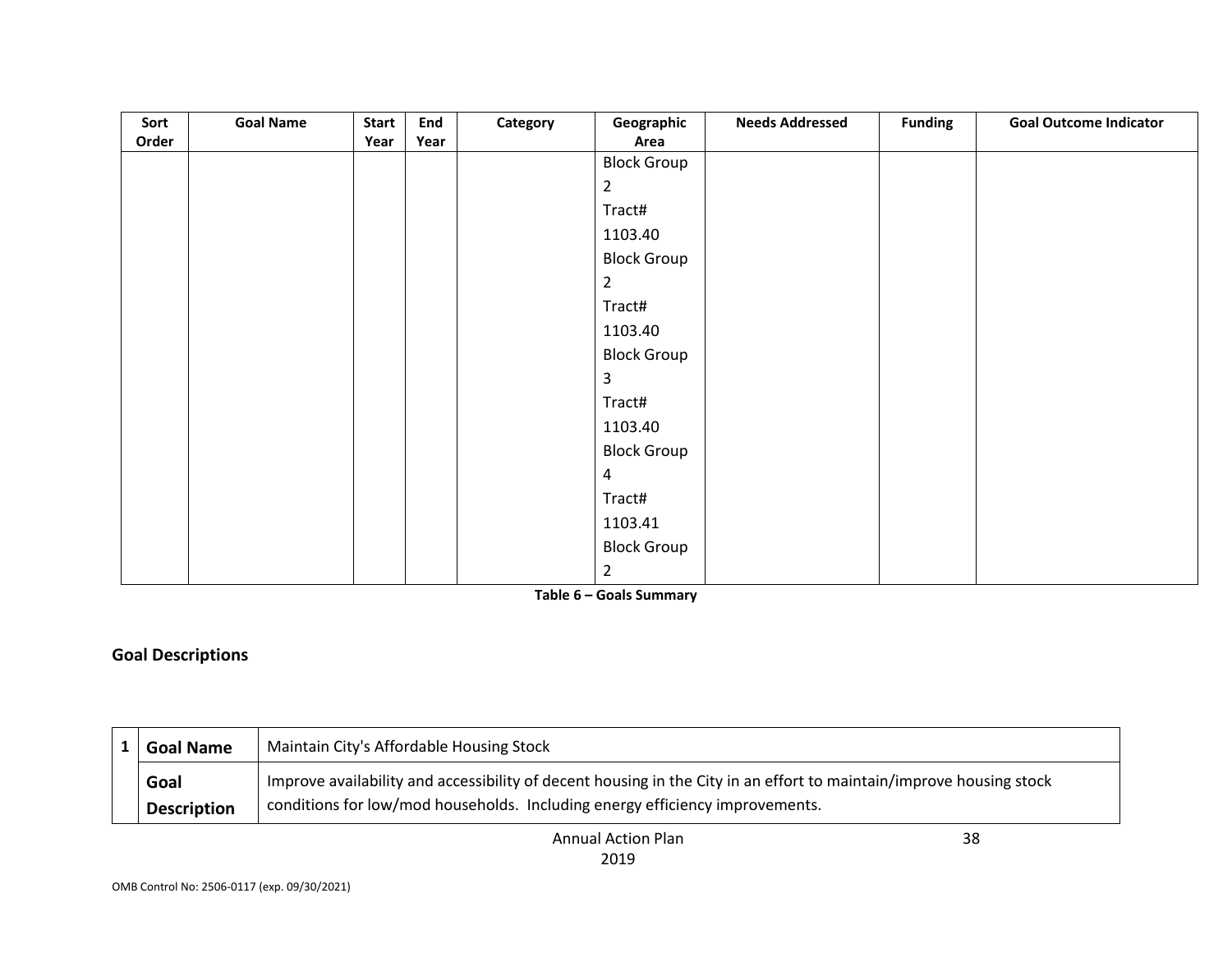| $\overline{2}$ | <b>Goal Name</b>   | <b>Public/Supportive Services</b>                                                                                                                                                                                      |  |
|----------------|--------------------|------------------------------------------------------------------------------------------------------------------------------------------------------------------------------------------------------------------------|--|
|                | Goal               | The objective is to provide public and/or supportive services to address unmet needs of the City's residents.                                                                                                          |  |
|                | <b>Description</b> | Substantial Amendment: City of Pembroke Pines anticipates CDBG-CV funds which will be utilized in assisting residence<br>with emergency rental and mortgage assistance to those household affected by the Coronavirus. |  |
| 3              | <b>Goal Name</b>   | Infrastructure Improvements                                                                                                                                                                                            |  |
|                |                    |                                                                                                                                                                                                                        |  |
|                | Goal               | The objective is to fund improvements in low to moderate income areas where unmet needs remain.                                                                                                                        |  |
|                | <b>Description</b> |                                                                                                                                                                                                                        |  |
| 4              | <b>Goal Name</b>   | Promote Homeownership Affordability                                                                                                                                                                                    |  |
|                | Goal               | In Program Year 2019, the City will use HOME funding to promote the affordability of decent housing for low to                                                                                                         |  |
|                | <b>Description</b> | moderate income households on a city-wide basis.                                                                                                                                                                       |  |
| 5              | <b>Goal Name</b>   | <b>Promote Economic Opportunity</b>                                                                                                                                                                                    |  |
|                | Goal               | This project is scheduled to provide an economic development program that offers financial assistance, goods and/or                                                                                                    |  |
|                | <b>Description</b> | services to small businesses development activity under 24 CFR, Section 570.201(o)(1) and will benefit low to moderate                                                                                                 |  |
|                |                    | income persons as qualified under 570.208(a)(2).                                                                                                                                                                       |  |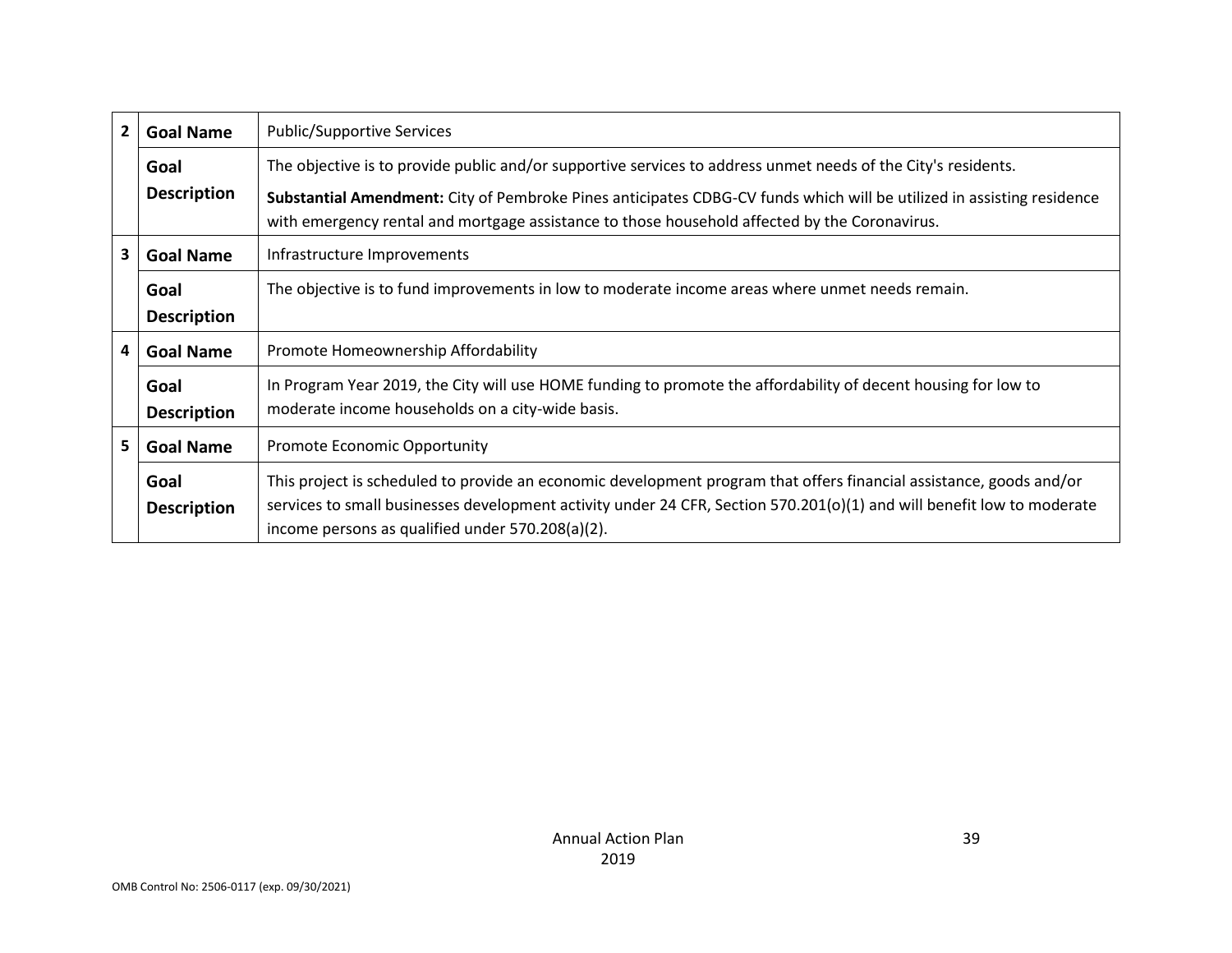# **AP-35 Projects - 91.420, 91.220(d)**

#### **Introduction**

The following is a proposed list of activities that will be undertaken with the \$880,700 dollars the City anticipates to receive in Program Year 2019.

Additional \$545,110 funds were allocated to City of Pembroke Pines due to COVID-19 (CV)

Additional allocation of \$855,566 to City of Pembroke Pines due to COVID-19 (CV3)

| #              | <b>Project Name</b>                           |
|----------------|-----------------------------------------------|
| 1              | <b>Residential Rehabilitation</b>             |
| $\overline{2}$ | <b>Public Service (Senior Transportation)</b> |
| 3              | <b>Public Improvement (Public Facilities)</b> |
| 4              | Program Administration                        |
| 5              | <b>CV-MircoEnterprise</b>                     |
| 6              | CV-Administration                             |
| 7              | <b>CV-Rental/Mortgage Assistance</b>          |

**Table 7 – Project Information**

**Describe the reasons for allocation priorities and any obstacles to addressing underserved needs**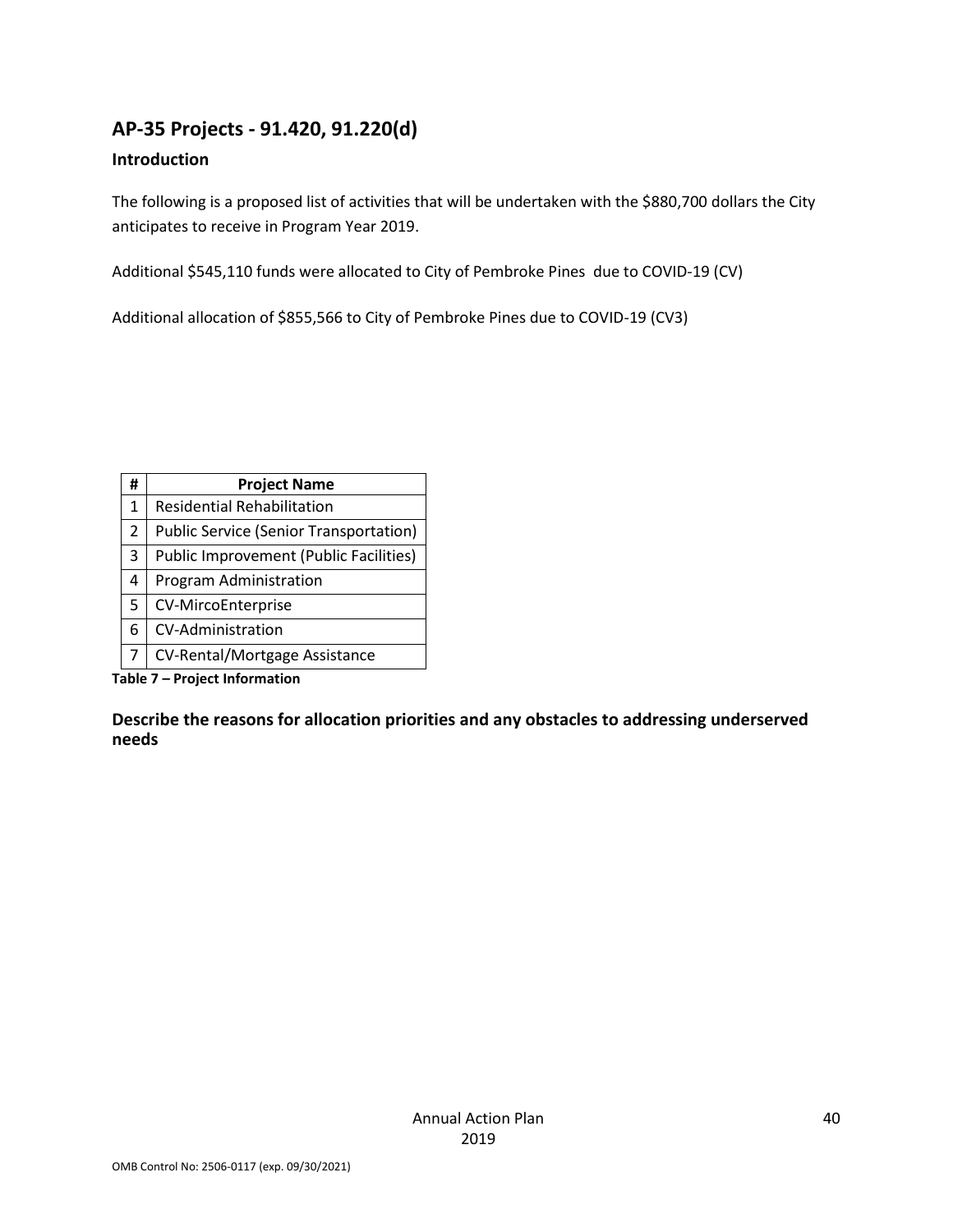# **AP-38 Project Summary**

**Project Summary Information**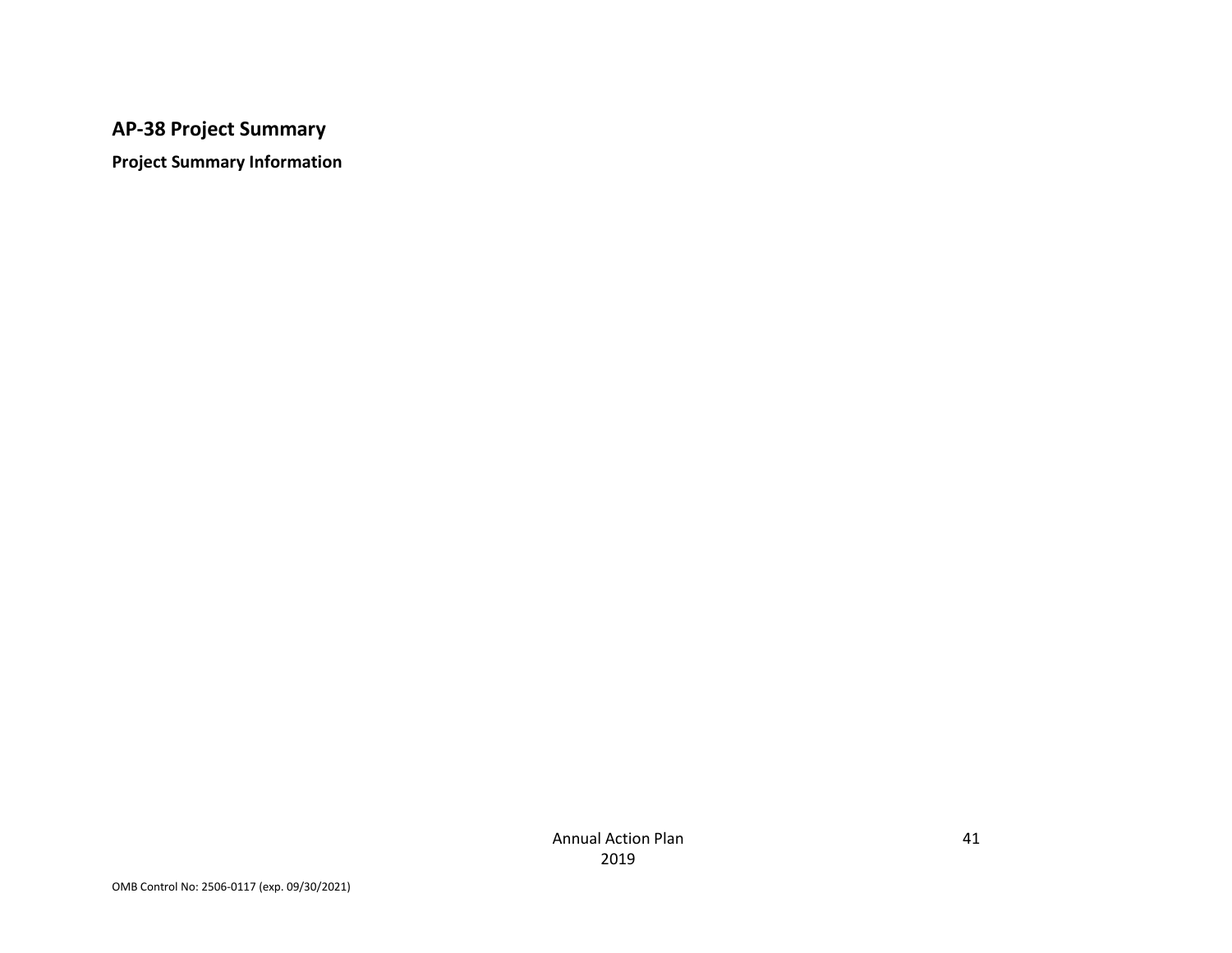| $\mathbf{1}$ | <b>Project Name</b>         | <b>Residential Rehabilitation</b>                                      |
|--------------|-----------------------------|------------------------------------------------------------------------|
|              | <b>Target Area</b>          | Tract# 1101.00 Block Group 3                                           |
|              |                             | Tract# 1103.01 Block Group 1                                           |
|              |                             | Tract# 1103.08 Block Group 3                                           |
|              |                             | Tract# 1103.11 Block Group 2                                           |
|              |                             | Tract# 1103.12 Block Group 4                                           |
|              |                             | Tract# 1103.13 Block Group 2                                           |
|              |                             | Tract# 1103.13 Block Group 3                                           |
|              |                             | Tract# 1103.34 Block Group 1                                           |
|              |                             | Tract# 1103.35 Block Group 1                                           |
|              |                             | Tract# 1103.35 Block Group 2                                           |
|              |                             | Tract# 1103.35 Block Group 3                                           |
|              |                             | Tract# 1103.35 Block Group 4                                           |
|              |                             | Tract# 1103.36 Block Group 2                                           |
|              |                             | Tract# 1103.37 Block Group 1                                           |
|              |                             | Tract# 1103.37 Block Group 2                                           |
|              |                             | Tract# 1103.40 Block Group 2                                           |
|              |                             | Tract# 1103.40 Block Group 3                                           |
|              |                             | Tract# 1103.40 Block Group 4                                           |
|              |                             | Tract# 1103.41 Block Group 2                                           |
|              | <b>Goals Supported</b>      | Maintain City's Affordable Housing Stock                               |
|              | <b>Needs Addressed</b>      | <b>Housing Rehabilitation</b>                                          |
|              | <b>Funding</b>              | CDBG: \$234,464                                                        |
|              |                             | HOME: \$181,723                                                        |
|              |                             | SHIP: \$150,000                                                        |
|              | <b>Description</b>          | This project will provide minor home repairs to low and moderate       |
|              |                             | income home owners.                                                    |
|              | <b>Target Date</b>          |                                                                        |
|              | <b>Estimate the number</b>  |                                                                        |
|              | and type of families        |                                                                        |
|              | that will benefit from      |                                                                        |
|              | the proposed activities     |                                                                        |
|              | <b>Location Description</b> |                                                                        |
|              | <b>Planned Activities</b>   | Provide minor home repairs to low and moderate income                  |
|              |                             | homeowners. This activity is eligible under 24 CFR section 570.202(a), |
|              |                             | and will directly benefit low and moderate income persons as qualified |
|              |                             | under 570.208 (a)(3) Housing Activites.                                |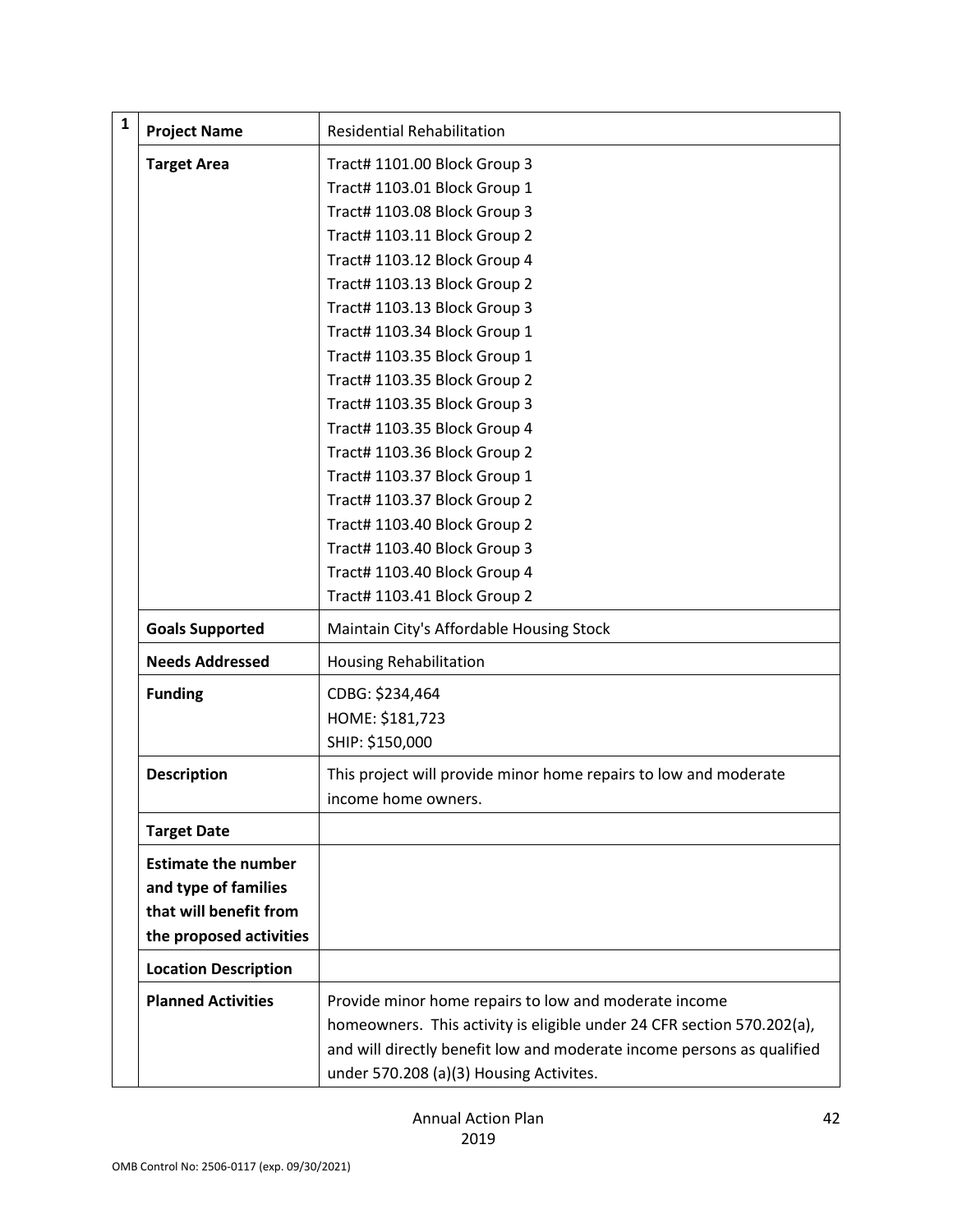| $\overline{\mathbf{2}}$ | <b>Project Name</b>         | <b>Public Service (Senior Transportation)</b>                                                                            |
|-------------------------|-----------------------------|--------------------------------------------------------------------------------------------------------------------------|
|                         | <b>Target Area</b>          | Tract# 1101.00 Block Group 3                                                                                             |
|                         |                             | Tract# 1103.01 Block Group 1                                                                                             |
|                         |                             | Tract# 1103.08 Block Group 3                                                                                             |
|                         |                             | Tract# 1103.11 Block Group 2                                                                                             |
|                         |                             | Tract# 1103.12 Block Group 4                                                                                             |
|                         |                             | Tract# 1103.13 Block Group 2                                                                                             |
|                         |                             | Tract# 1103.13 Block Group 3                                                                                             |
|                         |                             | Tract# 1103.34 Block Group 1                                                                                             |
|                         |                             | Tract# 1103.35 Block Group 1                                                                                             |
|                         |                             | Tract# 1103.35 Block Group 2                                                                                             |
|                         |                             | Tract# 1103.35 Block Group 3                                                                                             |
|                         |                             | Tract# 1103.35 Block Group 4                                                                                             |
|                         |                             | Tract# 1103.36 Block Group 2                                                                                             |
|                         |                             | Tract# 1103.37 Block Group 1                                                                                             |
|                         |                             | Tract# 1103.37 Block Group 2                                                                                             |
|                         |                             | Tract# 1103.40 Block Group 2                                                                                             |
|                         |                             | Tract# 1103.40 Block Group 3                                                                                             |
|                         |                             | Tract# 1103.40 Block Group 4                                                                                             |
|                         |                             | Tract# 1103.41 Block Group 2                                                                                             |
|                         | <b>Goals Supported</b>      | <b>Public/Supportive Services</b>                                                                                        |
|                         | <b>Needs Addressed</b>      | <b>Public Service</b>                                                                                                    |
|                         | <b>Funding</b>              | CDBG: \$123,338                                                                                                          |
|                         | <b>Description</b>          | Provides support to the City's Senior Transportation Program through<br>the provision of free transportation to seniors. |
|                         | <b>Target Date</b>          |                                                                                                                          |
|                         | <b>Estimate the number</b>  |                                                                                                                          |
|                         | and type of families        |                                                                                                                          |
|                         | that will benefit from      |                                                                                                                          |
|                         | the proposed activities     |                                                                                                                          |
|                         | <b>Location Description</b> |                                                                                                                          |
|                         | <b>Planned Activities</b>   | Provides support to the City's Senior Transportation Program through                                                     |
|                         |                             | the provision of free transportation to seniors. Riders are transported                                                  |
|                         |                             | to and from doctor/dentist office, governmental agencies, therapeutic                                                    |
|                         |                             | field trips, and shopping. The activity is eligible as a public service under                                            |
|                         |                             | 570.201(e), and the activity will benefit low and moderate-income                                                        |
|                         |                             | persons as qualified under Limited Clientele Activities, 570.208(a)(2).                                                  |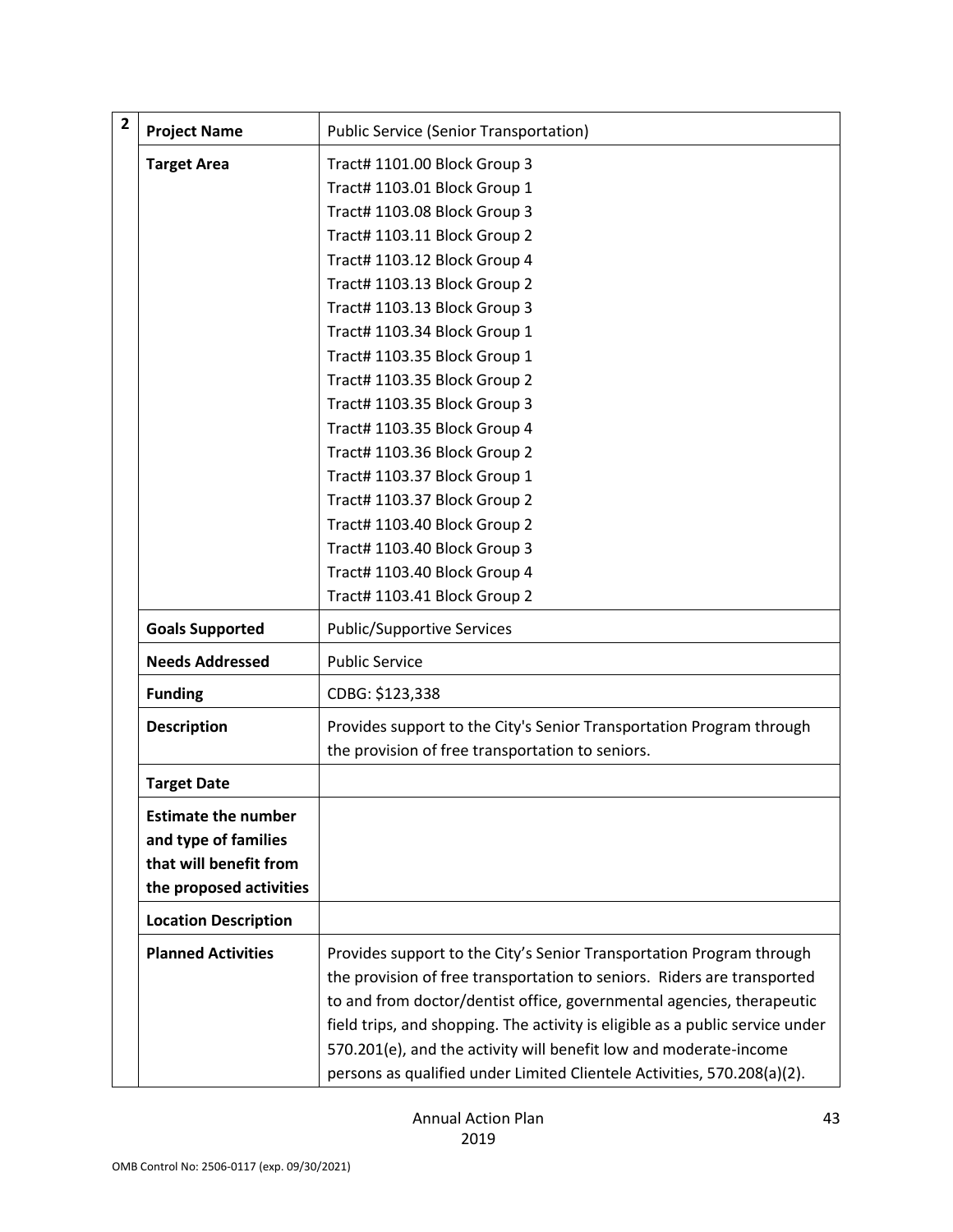| $\overline{\mathbf{3}}$ | <b>Project Name</b>         | <b>Public Improvement (Public Facilities)</b>                          |
|-------------------------|-----------------------------|------------------------------------------------------------------------|
|                         |                             |                                                                        |
|                         | <b>Target Area</b>          | Tract# 1101.00 Block Group 3                                           |
|                         |                             | Tract# 1103.01 Block Group 1                                           |
|                         |                             | Tract# 1103.08 Block Group 3                                           |
|                         |                             | Tract# 1103.11 Block Group 2                                           |
|                         |                             | Tract# 1103.12 Block Group 4                                           |
|                         |                             | Tract# 1103.13 Block Group 2                                           |
|                         |                             | Tract# 1103.13 Block Group 3                                           |
|                         |                             | Tract# 1103.34 Block Group 1                                           |
|                         |                             | Tract# 1103.35 Block Group 1                                           |
|                         |                             | Tract# 1103.35 Block Group 2                                           |
|                         |                             | Tract# 1103.35 Block Group 3                                           |
|                         |                             | Tract# 1103.35 Block Group 4                                           |
|                         |                             | Tract# 1103.36 Block Group 2                                           |
|                         |                             | Tract# 1103.37 Block Group 1                                           |
|                         |                             | Tract# 1103.37 Block Group 2                                           |
|                         |                             | Tract# 1103.40 Block Group 2                                           |
|                         |                             | Tract# 1103.40 Block Group 3                                           |
|                         |                             | Tract# 1103.40 Block Group 4                                           |
|                         |                             | Tract# 1103.41 Block Group 2                                           |
|                         | <b>Goals Supported</b>      | Infrastructure Improvements                                            |
|                         | <b>Needs Addressed</b>      | Public Facility/Improvement                                            |
|                         | <b>Funding</b>              | CDBG: \$300,000                                                        |
|                         | <b>Description</b>          | This project proposes to purchase a genorator for the South West Focal |
|                         |                             | Point Community Center.                                                |
|                         | <b>Target Date</b>          |                                                                        |
|                         | <b>Estimate the number</b>  |                                                                        |
|                         | and type of families        |                                                                        |
|                         | that will benefit from      |                                                                        |
|                         | the proposed activities     |                                                                        |
|                         |                             |                                                                        |
|                         | <b>Location Description</b> |                                                                        |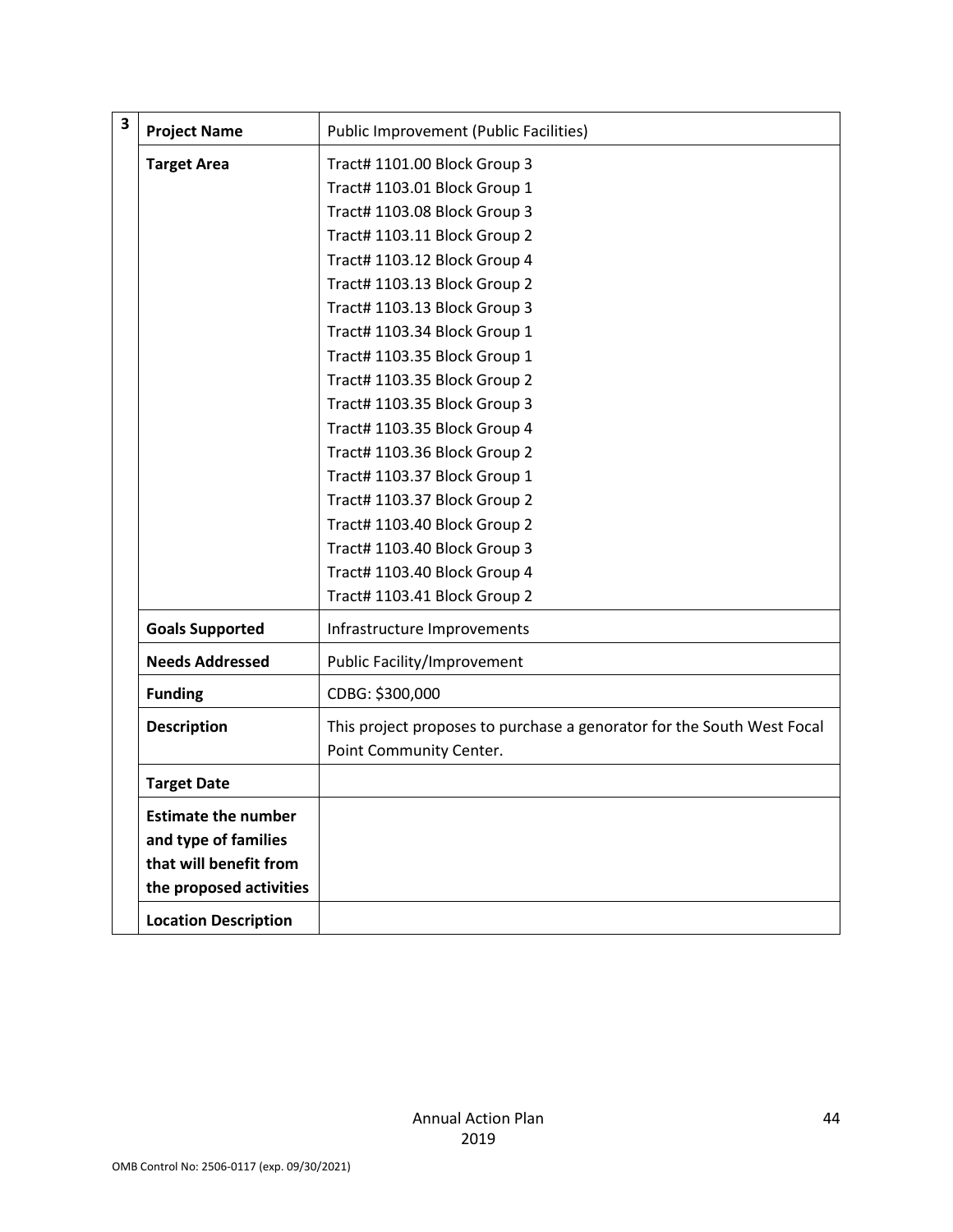|   | <b>Planned Activities</b> | This activity is scheduled to provide necessary parking improvements<br>through the construction of an additional parking lot and expansion of<br>the existing parking lot. As part of the improvements and<br>reconfiguration of the parking lot, new accessible parking spaces will be<br>striped, ADA symbols will be painted, new signs will be installed and the<br>parking lot will be seal-coated and re-striped. This project is an<br>improvement to a Public Facility. Public Facilities and Improvements<br>include acquisition, construction, reconstruction, rehabilitation or<br>installation of Public Facilities and Improvements and are eligible under<br>570.201(c). This activity will benefit low and moderate income persons<br>as qualified under 570.208(a)(1) Area Benefit Activities. |
|---|---------------------------|-----------------------------------------------------------------------------------------------------------------------------------------------------------------------------------------------------------------------------------------------------------------------------------------------------------------------------------------------------------------------------------------------------------------------------------------------------------------------------------------------------------------------------------------------------------------------------------------------------------------------------------------------------------------------------------------------------------------------------------------------------------------------------------------------------------------|
| 4 | <b>Project Name</b>       | Program Administration                                                                                                                                                                                                                                                                                                                                                                                                                                                                                                                                                                                                                                                                                                                                                                                          |
|   | <b>Target Area</b>        | Tract# 1101.00 Block Group 3<br>Tract# 1103.01 Block Group 1<br>Tract# 1103.08 Block Group 3<br>Tract# 1103.11 Block Group 2<br>Tract# 1103.12 Block Group 4<br>Tract# 1103.13 Block Group 2<br>Tract# 1103.13 Block Group 3<br>Tract# 1103.34 Block Group 1<br>Tract# 1103.35 Block Group 1<br>Tract# 1103.35 Block Group 2<br>Tract# 1103.35 Block Group 3<br>Tract# 1103.35 Block Group 4<br>Tract# 1103.36 Block Group 2<br>Tract# 1103.37 Block Group 1<br>Tract# 1103.37 Block Group 2<br>Tract# 1103.40 Block Group 2<br>Tract# 1103.40 Block Group 3<br>Tract# 1103.40 Block Group 4<br>Tract# 1103.41 Block Group 2                                                                                                                                                                                    |
|   | <b>Goals Supported</b>    | Maintain City's Affordable Housing Stock<br><b>Public/Supportive Services</b><br>Infrastructure Improvements                                                                                                                                                                                                                                                                                                                                                                                                                                                                                                                                                                                                                                                                                                    |
|   | <b>Needs Addressed</b>    | <b>Housing Rehabilitation</b><br><b>Housing Cost Burden</b><br><b>Economic Development</b><br>Public Facility/Improvement<br><b>Public Service</b>                                                                                                                                                                                                                                                                                                                                                                                                                                                                                                                                                                                                                                                              |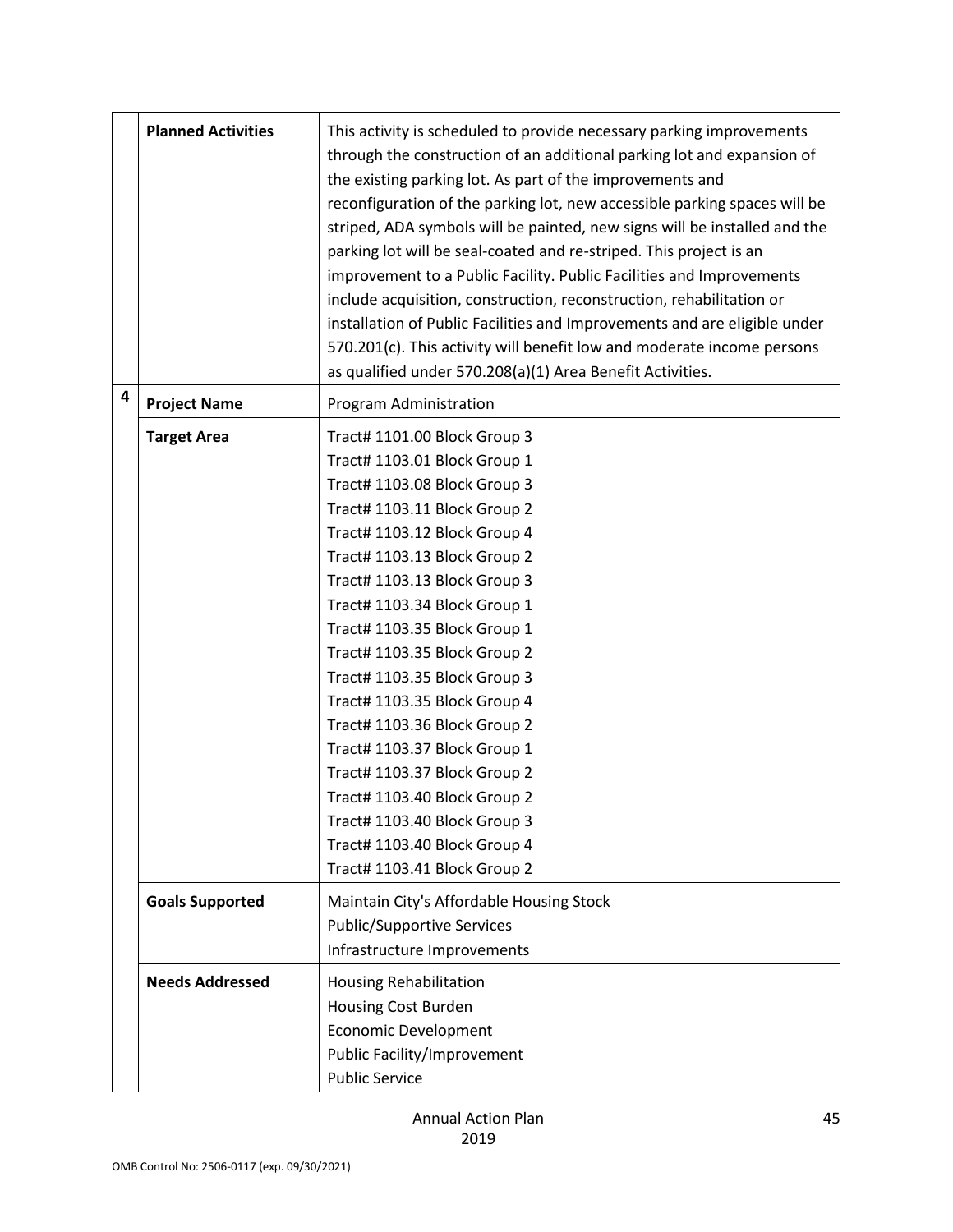|   | <b>Funding</b>                                                                                          | CDBG: \$164,451                                                                                                                                                                                                                                                                                                                                                                                                                                                                                                                                                                                                              |
|---|---------------------------------------------------------------------------------------------------------|------------------------------------------------------------------------------------------------------------------------------------------------------------------------------------------------------------------------------------------------------------------------------------------------------------------------------------------------------------------------------------------------------------------------------------------------------------------------------------------------------------------------------------------------------------------------------------------------------------------------------|
|   | <b>Description</b>                                                                                      | This activity will provide general management, oversight, and<br>coordination of the programs.                                                                                                                                                                                                                                                                                                                                                                                                                                                                                                                               |
|   | <b>Target Date</b>                                                                                      |                                                                                                                                                                                                                                                                                                                                                                                                                                                                                                                                                                                                                              |
|   | <b>Estimate the number</b><br>and type of families<br>that will benefit from<br>the proposed activities |                                                                                                                                                                                                                                                                                                                                                                                                                                                                                                                                                                                                                              |
|   | <b>Location Description</b>                                                                             |                                                                                                                                                                                                                                                                                                                                                                                                                                                                                                                                                                                                                              |
|   | <b>Planned Activities</b>                                                                               | This activity will provide general management, oversight, and<br>coordination of the programs. Also, this activity will provide fair<br>housing services designed to further the fair housing objectives of the<br>Fair Housing Act (42 U.C. C. 3601-20). These activities are assumed to<br>benefit low-and moderate-income persons and are eligible under 24<br>CFR section 570.206(a).                                                                                                                                                                                                                                    |
| 5 | <b>Project Name</b>                                                                                     | CV-MircoEnterprise                                                                                                                                                                                                                                                                                                                                                                                                                                                                                                                                                                                                           |
|   | <b>Target Area</b>                                                                                      | Tract# 1101.00 Block Group 3<br>Tract# 1103.01 Block Group 1<br>Tract# 1103.08 Block Group 3<br>Tract# 1103.11 Block Group 2<br>Tract# 1103.12 Block Group 4<br>Tract# 1103.13 Block Group 2<br>Tract# 1103.13 Block Group 3<br>Tract# 1103.34 Block Group 1<br>Tract# 1103.35 Block Group 1<br>Tract# 1103.35 Block Group 2<br>Tract# 1103.35 Block Group 3<br>Tract# 1103.35 Block Group 4<br>Tract# 1103.36 Block Group 2<br>Tract# 1103.37 Block Group 1<br>Tract# 1103.37 Block Group 2<br>Tract# 1103.40 Block Group 2<br>Tract# 1103.40 Block Group 3<br>Tract# 1103.40 Block Group 4<br>Tract# 1103.41 Block Group 2 |
|   | <b>Goals Supported</b>                                                                                  | <b>Public/Supportive Services</b>                                                                                                                                                                                                                                                                                                                                                                                                                                                                                                                                                                                            |
|   | <b>Needs Addressed</b>                                                                                  | <b>Economic Development</b>                                                                                                                                                                                                                                                                                                                                                                                                                                                                                                                                                                                                  |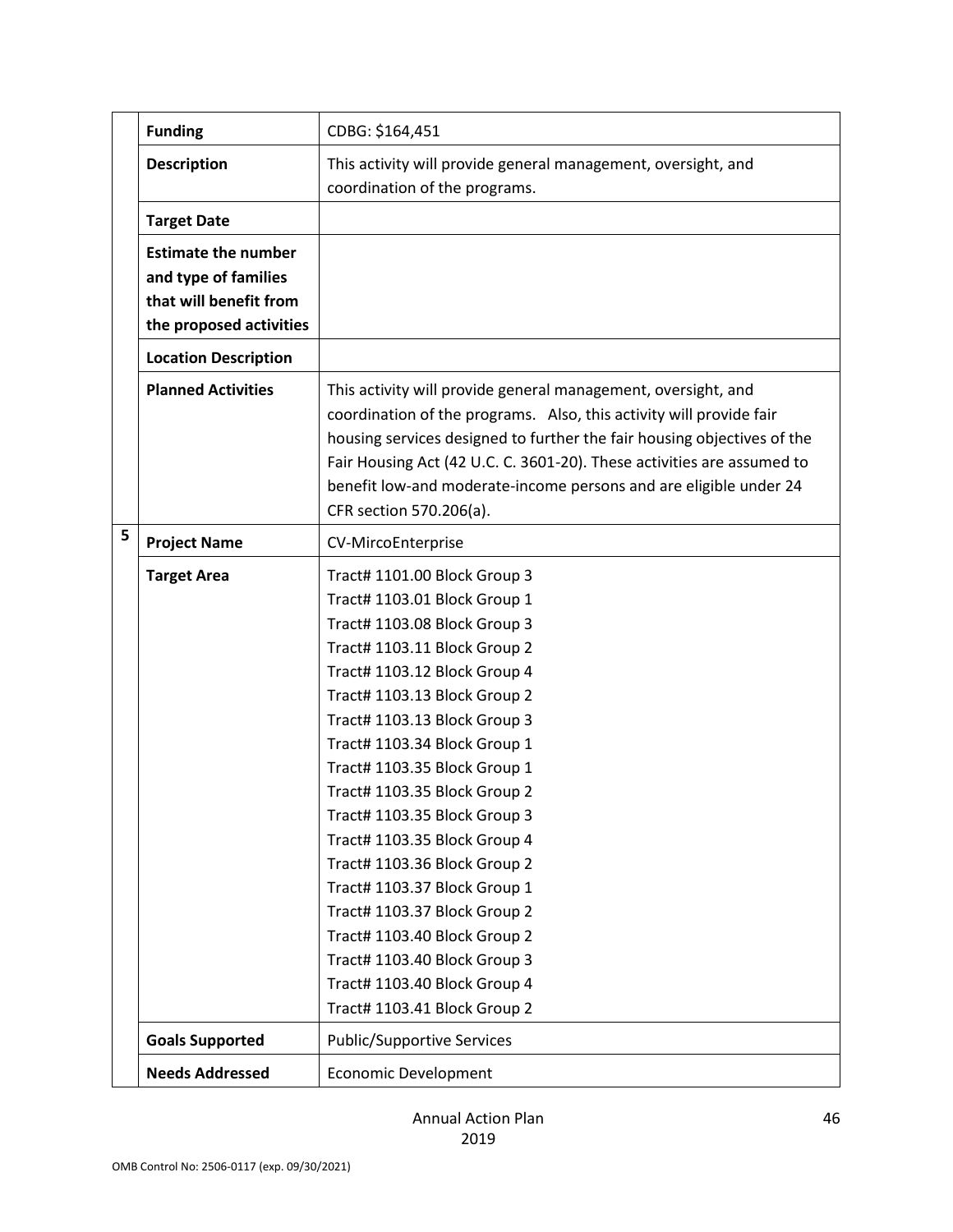|   | <b>Funding</b>                                                                                          | CDBG-CV: \$470,110                                                                                                                                                                                                                                                                                                                                                                                                                                                                                                                                                                                                           |
|---|---------------------------------------------------------------------------------------------------------|------------------------------------------------------------------------------------------------------------------------------------------------------------------------------------------------------------------------------------------------------------------------------------------------------------------------------------------------------------------------------------------------------------------------------------------------------------------------------------------------------------------------------------------------------------------------------------------------------------------------------|
|   | <b>Description</b>                                                                                      | Providing financial assistance to MicroEnterprise. To sustain business<br>with 5 or less employees impacted by the Coronavirus Pandemic.                                                                                                                                                                                                                                                                                                                                                                                                                                                                                     |
|   | <b>Target Date</b>                                                                                      | 9/30/2022                                                                                                                                                                                                                                                                                                                                                                                                                                                                                                                                                                                                                    |
|   | <b>Estimate the number</b><br>and type of families<br>that will benefit from<br>the proposed activities | City of Pembroke Pines expect to assist approximately 48<br>MicroEnterprise businesses owned by low to moderate income families.                                                                                                                                                                                                                                                                                                                                                                                                                                                                                             |
|   | <b>Location Description</b>                                                                             | Citywide                                                                                                                                                                                                                                                                                                                                                                                                                                                                                                                                                                                                                     |
|   | <b>Planned Activities</b>                                                                               | MicroEnterprise business assistance.                                                                                                                                                                                                                                                                                                                                                                                                                                                                                                                                                                                         |
| 6 | <b>Project Name</b>                                                                                     | CV-Administration                                                                                                                                                                                                                                                                                                                                                                                                                                                                                                                                                                                                            |
|   | <b>Target Area</b>                                                                                      | Tract# 1101.00 Block Group 3<br>Tract# 1103.01 Block Group 1<br>Tract# 1103.08 Block Group 3<br>Tract# 1103.11 Block Group 2<br>Tract# 1103.12 Block Group 4<br>Tract# 1103.13 Block Group 2<br>Tract# 1103.13 Block Group 3<br>Tract# 1103.34 Block Group 1<br>Tract# 1103.35 Block Group 1<br>Tract# 1103.35 Block Group 2<br>Tract# 1103.35 Block Group 3<br>Tract# 1103.35 Block Group 4<br>Tract# 1103.36 Block Group 2<br>Tract# 1103.37 Block Group 1<br>Tract# 1103.37 Block Group 2<br>Tract# 1103.40 Block Group 2<br>Tract# 1103.40 Block Group 3<br>Tract# 1103.40 Block Group 4<br>Tract# 1103.41 Block Group 2 |
|   | <b>Goals Supported</b>                                                                                  | <b>Public/Supportive Services</b>                                                                                                                                                                                                                                                                                                                                                                                                                                                                                                                                                                                            |
|   | <b>Needs Addressed</b>                                                                                  | <b>Economic Development</b>                                                                                                                                                                                                                                                                                                                                                                                                                                                                                                                                                                                                  |
|   | <b>Funding</b>                                                                                          | CDBG-CV3: \$102,668<br>CDBG-CV: \$75,000                                                                                                                                                                                                                                                                                                                                                                                                                                                                                                                                                                                     |
|   | <b>Description</b>                                                                                      | This activity will provide general management, oversight, and<br>coordination of the program.                                                                                                                                                                                                                                                                                                                                                                                                                                                                                                                                |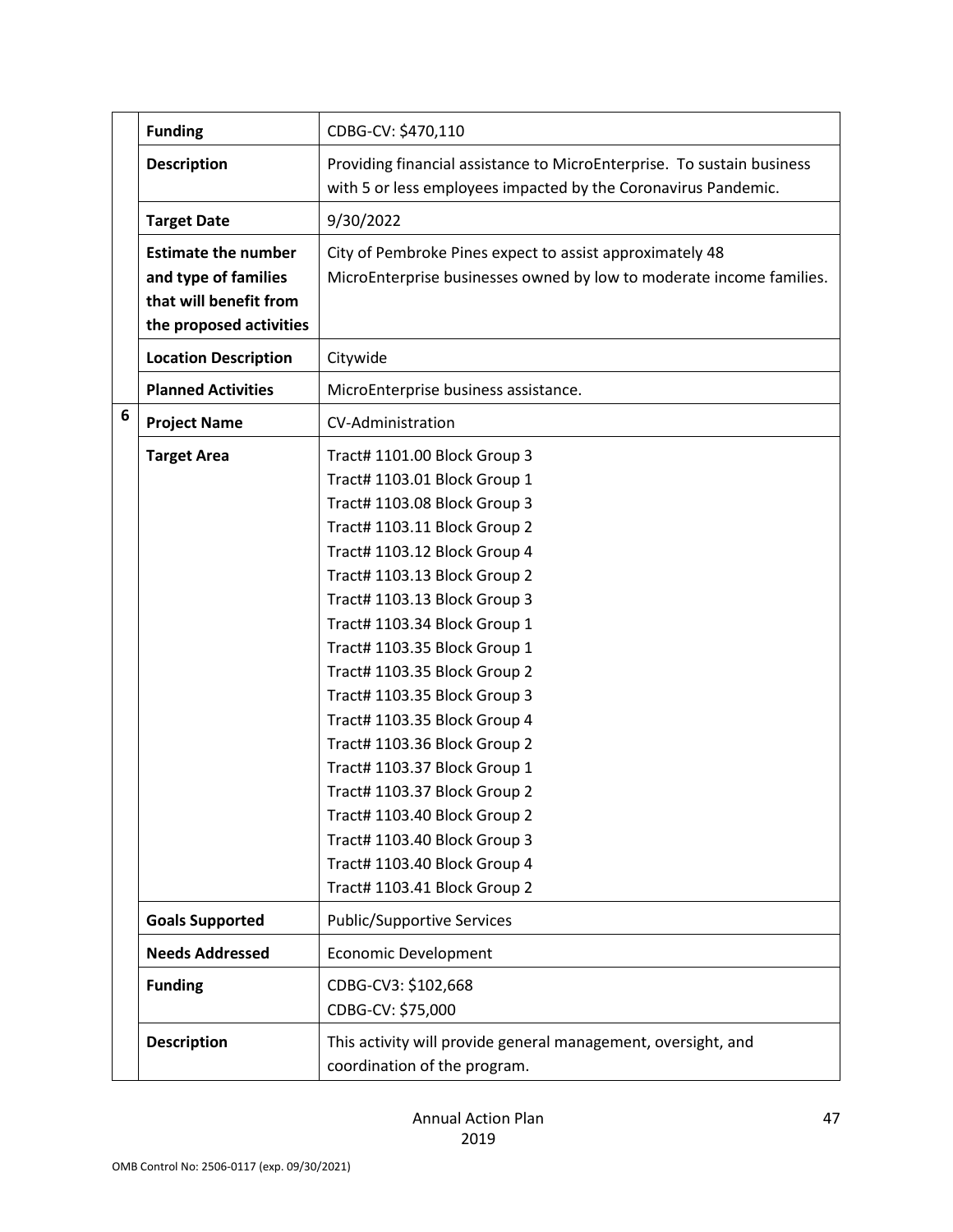|                         | <b>Target Date</b>                                 | 9/30/2022                                                                                                                           |
|-------------------------|----------------------------------------------------|-------------------------------------------------------------------------------------------------------------------------------------|
|                         | <b>Estimate the number</b><br>and type of families | N/A                                                                                                                                 |
|                         | that will benefit from                             |                                                                                                                                     |
|                         | the proposed activities                            |                                                                                                                                     |
|                         | <b>Location Description</b>                        | Citywide                                                                                                                            |
|                         | <b>Planned Activities</b>                          | Administration of the CDBG-CV funded activities are assumed to benefit<br>low-and-moderate-income families.                         |
| $\overline{\mathbf{z}}$ | <b>Project Name</b>                                | <b>CV-Rental/Mortgage Assistance</b>                                                                                                |
|                         | <b>Target Area</b>                                 | Tract# 1101.00 Block Group 3                                                                                                        |
|                         |                                                    | Tract# 1103.01 Block Group 1                                                                                                        |
|                         |                                                    | Tract# 1103.08 Block Group 3                                                                                                        |
|                         |                                                    | Tract# 1103.11 Block Group 2                                                                                                        |
|                         |                                                    | Tract# 1103.12 Block Group 4                                                                                                        |
|                         |                                                    | Tract# 1103.13 Block Group 2                                                                                                        |
|                         |                                                    | Tract# 1103.13 Block Group 3                                                                                                        |
|                         |                                                    | Tract# 1103.34 Block Group 1                                                                                                        |
|                         |                                                    | Tract# 1103.35 Block Group 1                                                                                                        |
|                         |                                                    | Tract# 1103.35 Block Group 2                                                                                                        |
|                         |                                                    | Tract# 1103.35 Block Group 3                                                                                                        |
|                         |                                                    | Tract# 1103.35 Block Group 4                                                                                                        |
|                         |                                                    | Tract# 1103.36 Block Group 2                                                                                                        |
|                         |                                                    | Tract# 1103.37 Block Group 1                                                                                                        |
|                         |                                                    | Tract# 1103.37 Block Group 2                                                                                                        |
|                         |                                                    | Tract# 1103.40 Block Group 2                                                                                                        |
|                         |                                                    | Tract# 1103.40 Block Group 3                                                                                                        |
|                         |                                                    | Tract# 1103.40 Block Group 4                                                                                                        |
|                         |                                                    | Tract# 1103.41 Block Group 2                                                                                                        |
|                         | <b>Goals Supported</b>                             | <b>Public/Supportive Services</b>                                                                                                   |
|                         | <b>Needs Addressed</b>                             | <b>Public Service</b>                                                                                                               |
|                         | <b>Funding</b>                                     | CDBG-CV3: \$752,898                                                                                                                 |
|                         | <b>Description</b>                                 | Providing emergency financial assistance of rental and mortgage<br>assistance to sustain families impacted by Coronavirus Pandemic. |
|                         | <b>Target Date</b>                                 | 9/30/2022                                                                                                                           |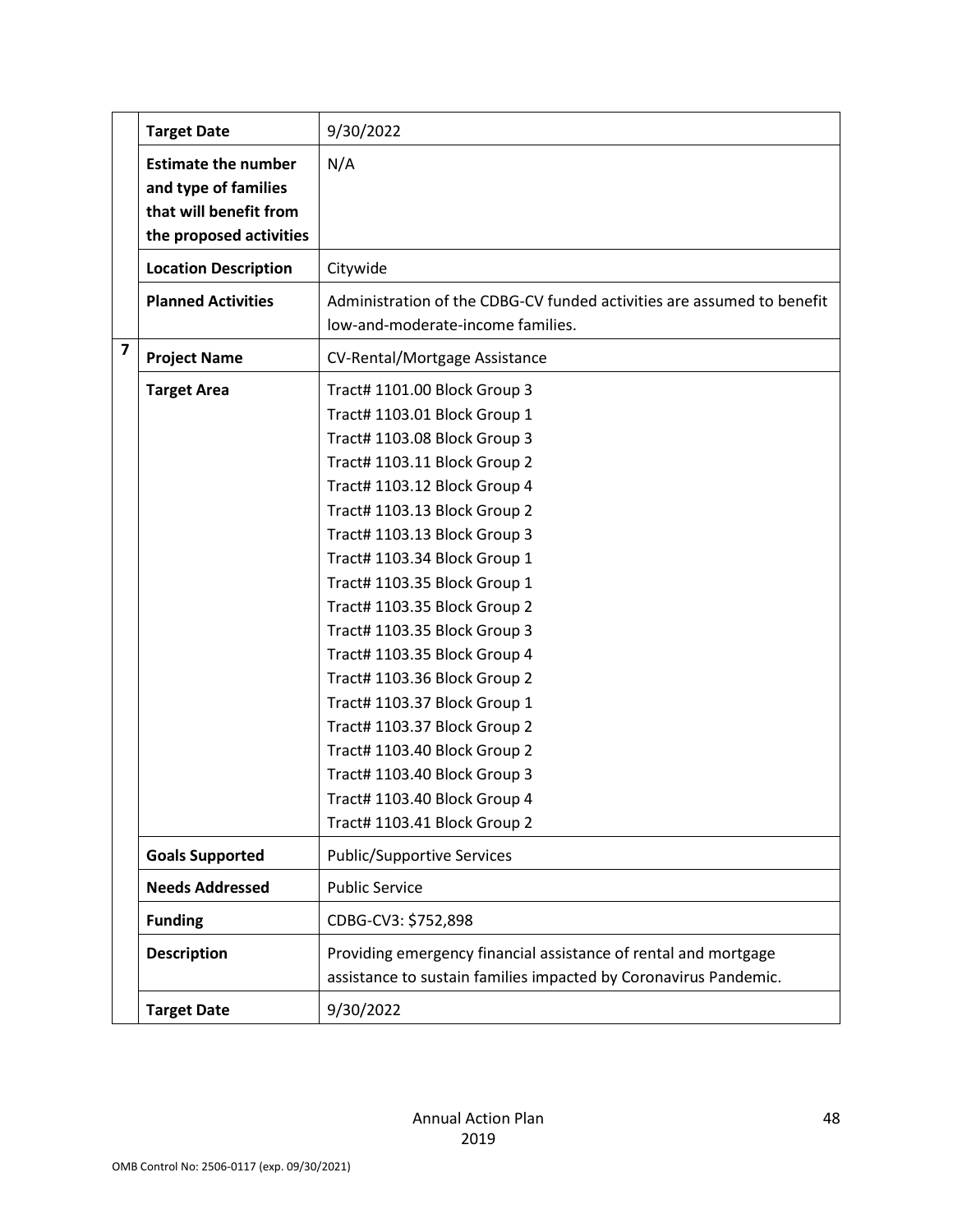| <b>Estimate the number</b><br>and type of families<br>that will benefit from<br>the proposed activities | City of Pembroke Pines expected to assist approximately 50 rental and<br>homeowner low to moderate households.            |
|---------------------------------------------------------------------------------------------------------|---------------------------------------------------------------------------------------------------------------------------|
| <b>Location Description</b>                                                                             | Citywide                                                                                                                  |
| <b>Planned Activities</b>                                                                               | This activity will provide emergency rental and mortgage assistance to<br>families iimpacted by the Coronavirus Pandemic. |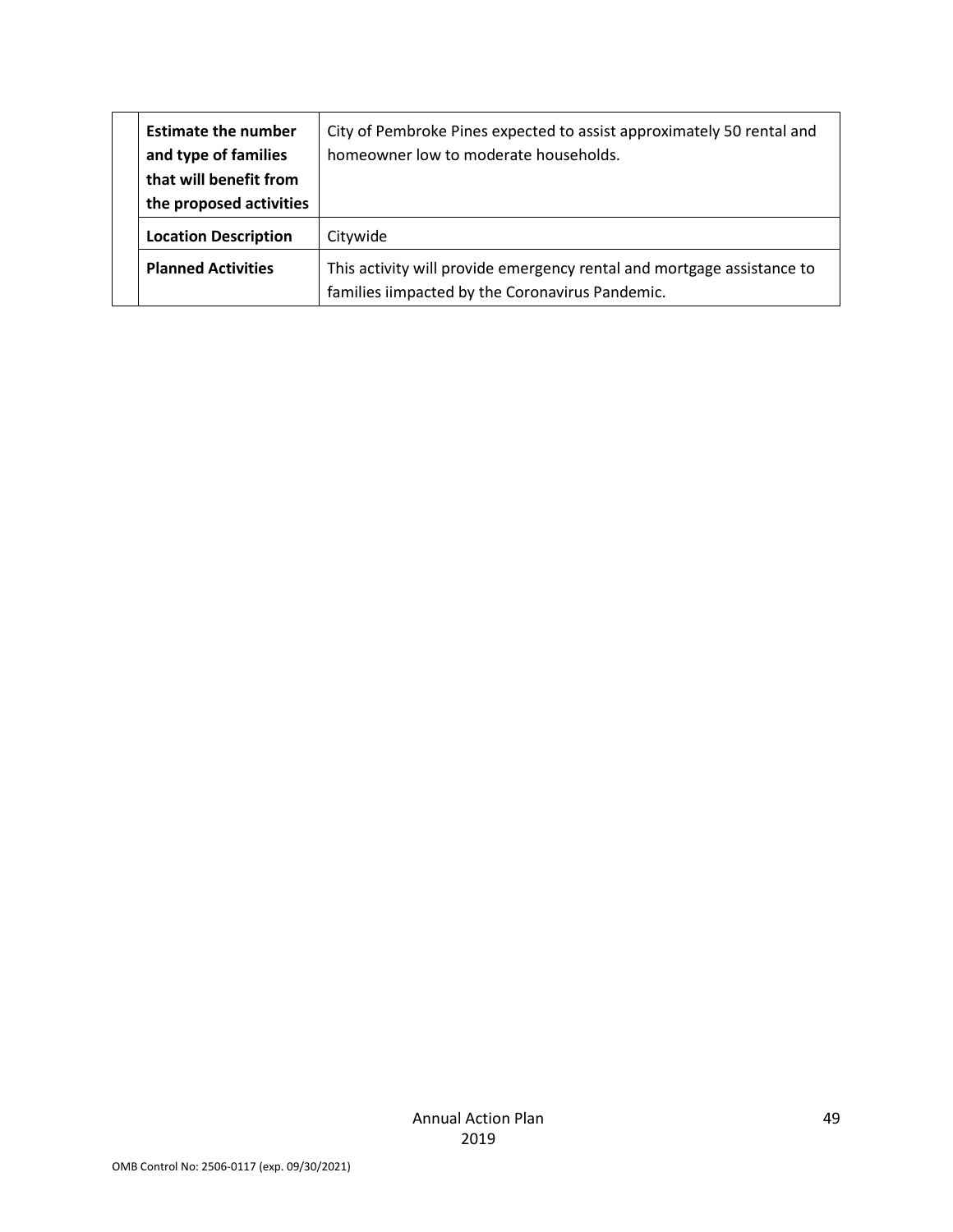# **AP-50 Geographic Distribution - 91.420, 91.220(f)**

# **Description of the geographic areas of the entitlement (including areas of low-income and minority concentration) where assistance will be directed**

The City of Pembroke Pines has 19 block groups that are of low-moderate income concentration.

#### **Geographic Distribution**

| <b>Target Area</b>           | <b>Percentage of Funds</b> |
|------------------------------|----------------------------|
| Tract# 1101.00 Block Group 3 |                            |
| Tract# 1103.01 Block Group 1 |                            |
| Tract# 1103.08 Block Group 3 |                            |
| Tract# 1103.11 Block Group 2 |                            |
| Tract# 1103.12 Block Group 4 |                            |
| Tract# 1103.13 Block Group 2 |                            |
| Tract# 1103.13 Block Group 3 |                            |
| Tract# 1103.34 Block Group 1 |                            |
| Tract# 1103.35 Block Group 1 |                            |
| Tract# 1103.35 Block Group 2 |                            |
| Tract# 1103.35 Block Group 3 |                            |
| Tract# 1103.35 Block Group 4 |                            |
| Tract# 1103.36 Block Group 2 |                            |
| Tract# 1103.37 Block Group 1 |                            |
| Tract# 1103.37 Block Group 2 |                            |
| Tract# 1103.40 Block Group 2 |                            |
| Tract# 1103.40 Block Group 3 |                            |
| Tract# 1103.40 Block Group 4 |                            |
| Tract# 1103.41 Block Group 2 |                            |

**Table 8 - Geographic Distribution** 

#### **Rationale for the priorities for allocating investments geographically**

Funds are allocated annually to priority housing, community, and economic development needs and activities as identified through the City's 2015-2019 consolidated planning process and consultation with the City's Capital Improvement Plan, and other planning and community redevelopment documents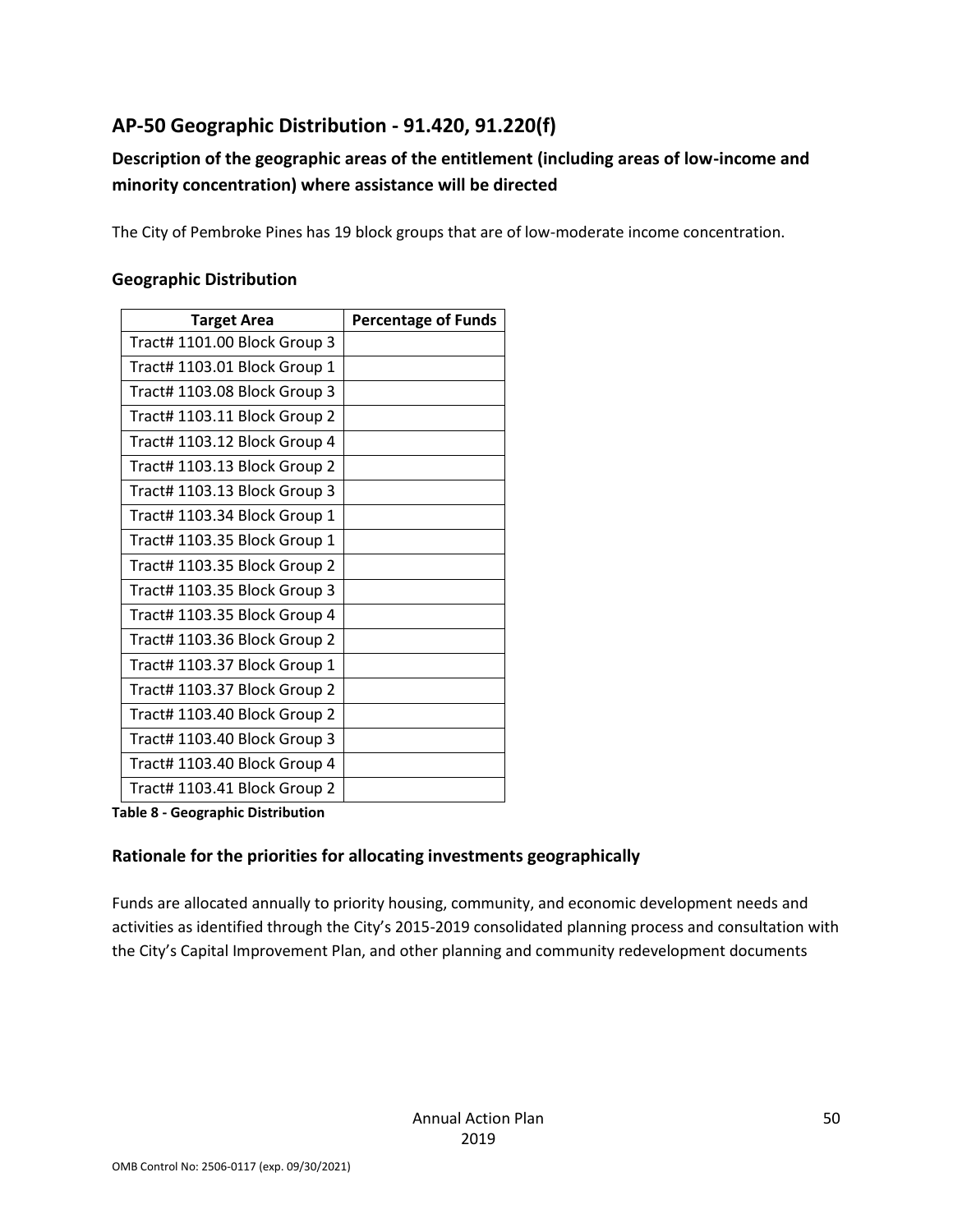prepared by the City.

#### **Discussion**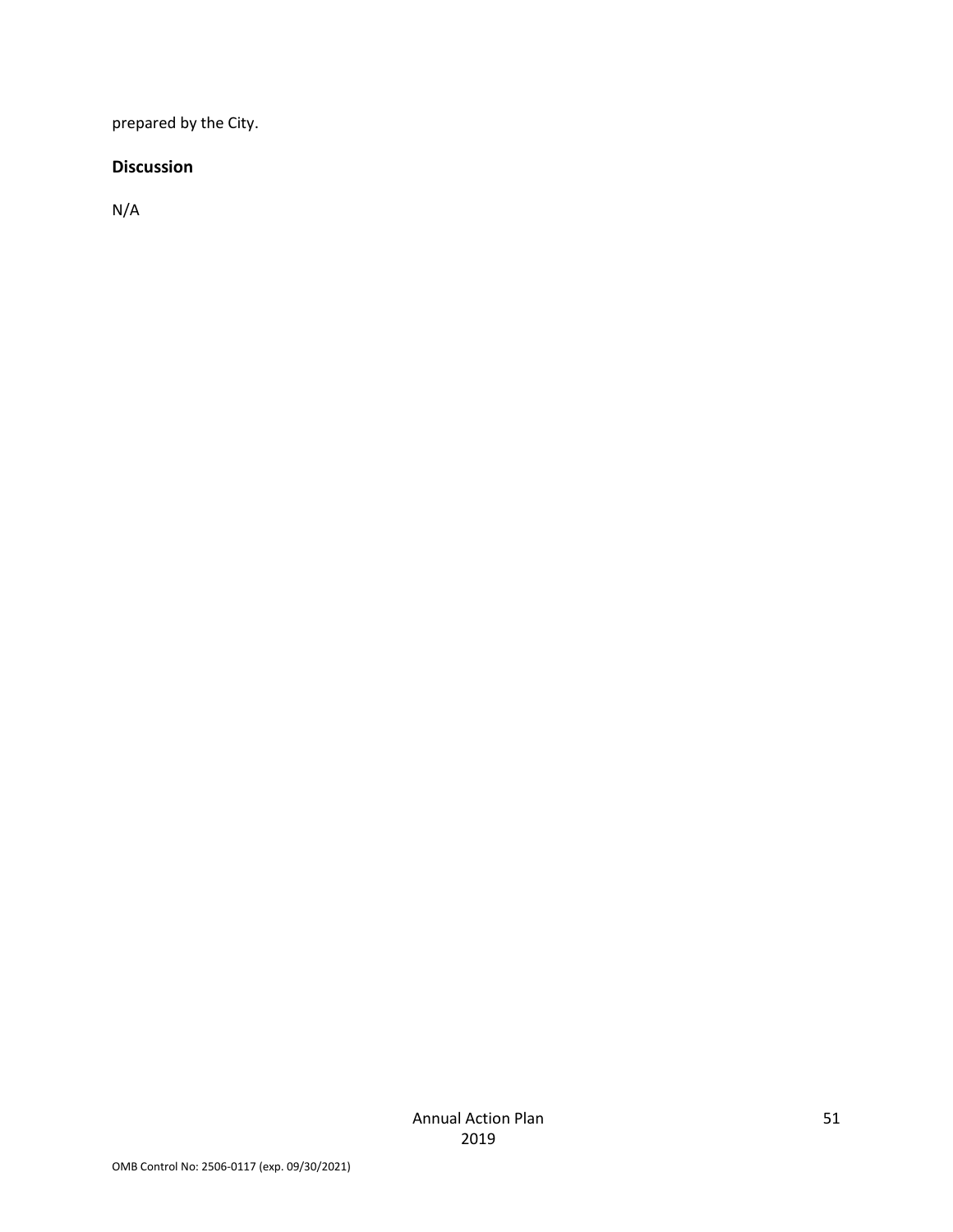# **AP-75 Barriers to affordable housing -91.420, 91.220(j) Introduction**

In October 2018, the City of Pembroke Pines appointed the Affordable Housing Advisory Committee (AHAC). The AHAC identified improvements needed to the housing delivery system, with particular emphasis on the provision of affordable housing to very low and low-income households. Recommendations were subsequently adopted as part of the City's Local Housing Assistance Plan (LHAP).

# **Actions it planned to remove or ameliorate the negative effects of public policies that serve as barriers to affordable housing such as land use controls, tax policies affecting land, zoning ordinances, building codes, fees and charges, growth limitations, and policies affecting the return on residential investment**

Below are the 2018 AHAC's recommendations.

A. Continue to maintain the current expedited permitting process for affordable housing projects in the City including an audit of existing process.

B. Create mandatory affordable housing final contribution requirements for all new residential projects using the historic voluntary commitment standards.

C. Continue to support the strategy and allocation of flexible units for affordable housing projects. AHAC to support an update to the 2014 Munilytics housing study.

D. Continue to maintain adequate infrastructure level for sustaining existing and emerging affordable housing developments.

E. Support the Planning and Zoning Board in their research of micro-units and live/work units.

F. Continue to favorably consider applications for parking and setback variances and/or continue to favorably consider applications for parking and setback variances and/or modifications to parking and setback requirements within planned districts, where reasonable, for projects with affordable housing component.

G. Continue to encourage flexibility in use and, where appropriate, support rezoning applications for PD-SL, PUD, and MXD districts establishments within the purpose for inclusion of affordable housing element.

H. Continue to support allowance of street modifications, for affordable housing projects, where reasonable. Consider allowance of sidewalk placement only on one side of the road, reducing the cost while ensuring safety and walkability.

> Annual Action Plan 2019

52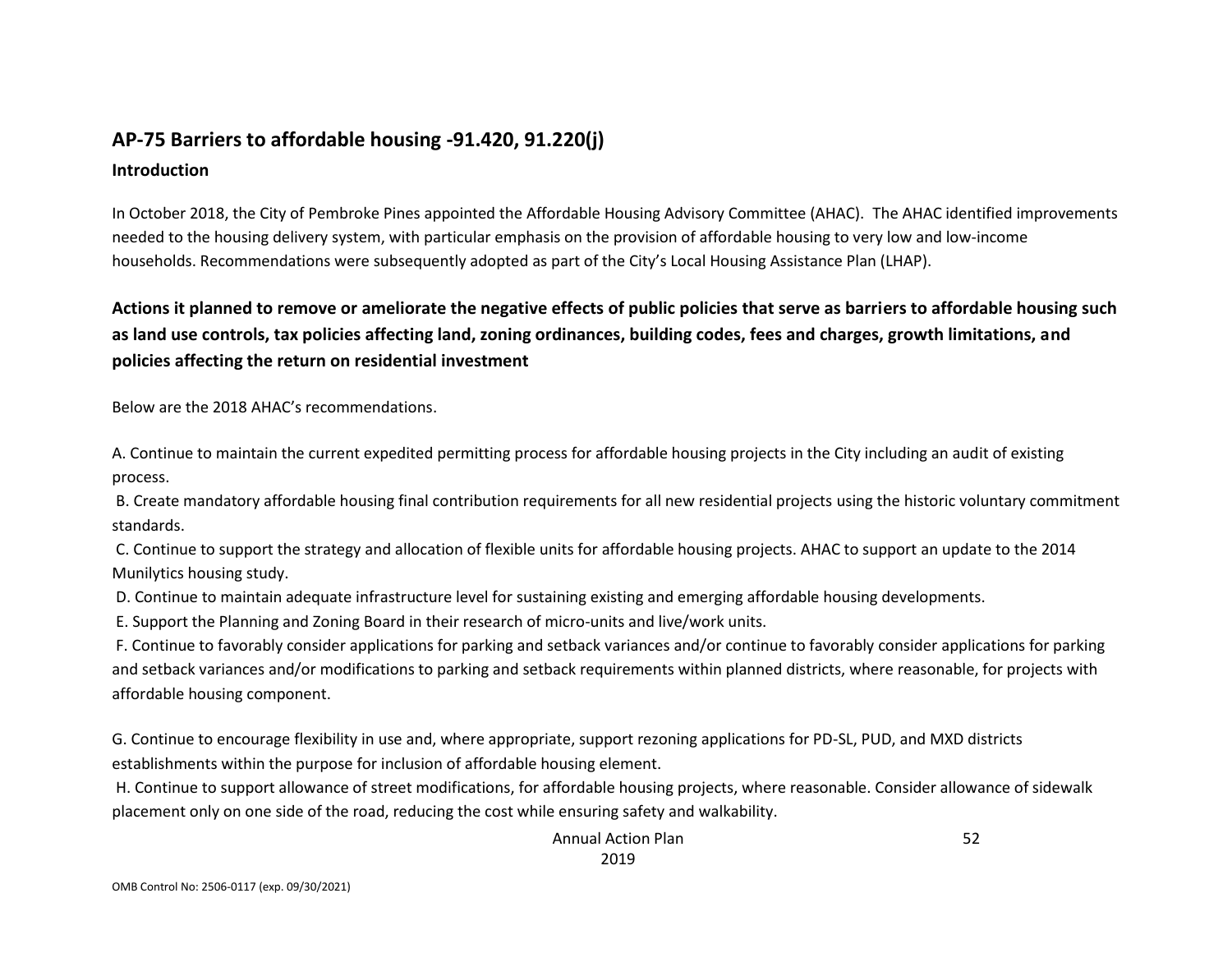I. Continue to maintain an on-going process to consider, before adoption, policies, procedures, ordinances, regulations, or plan provisions that increase the cost of affordable housing.

J. Continue to perform analysis of properties for potential affordable housing development along with updating the City's vacant land map.

K. Continue to support implementation of projects with affordable housing component in close proximity to transit hubs, major employment centers and mixed-use developments. Continue to diversify employment opportunities within the City, attracting new businesses into the area that would offer higher-quality jobs.

#### ADDITIONAL AHAC RECOMMENDATIONS 2018

1. City Staff received a request from Miami Jewish Health Systems to develop affordable housing project for senior citizens-Douglas Gardens Senior Housing. The developer proposes to build a new multi-family development of at least 100 apartment units for affordable senior rental housing to be known as Douglas Gardens IV with restrictions on the incomes and rents on the parcel. The applicant is requesting City support for the application through a conditional loan commitment of \$656,000, the loan commitment is considered "Local Government Area of Opportunity Funding".

AHAC supports an allocation of some or all of \$336,000 from Affordable Housing Trust Fund to help Douglas Gardens Senior Housing meet the City commitment. The City Commission previously approved a request for the application through a conditional loan commitment of \$656,000. 2. AHAC encourages engagement of major employers and anchor institutions to encourage programs to support creation of affordable housing. 3. AHAC supports the City in its efforts to diversity employment opportunities within the City, attracting new businesses into the area that would offer higher-paying jobs.

4. AHAC recommends promotion of education programs that incorporate housing-related

financial counseling services, providing advice on buying a home, renting, defaults, financial counseling services, providing advice on buying a home, renting, defaults, foreclosures, and credit issues.

#### **Discussion**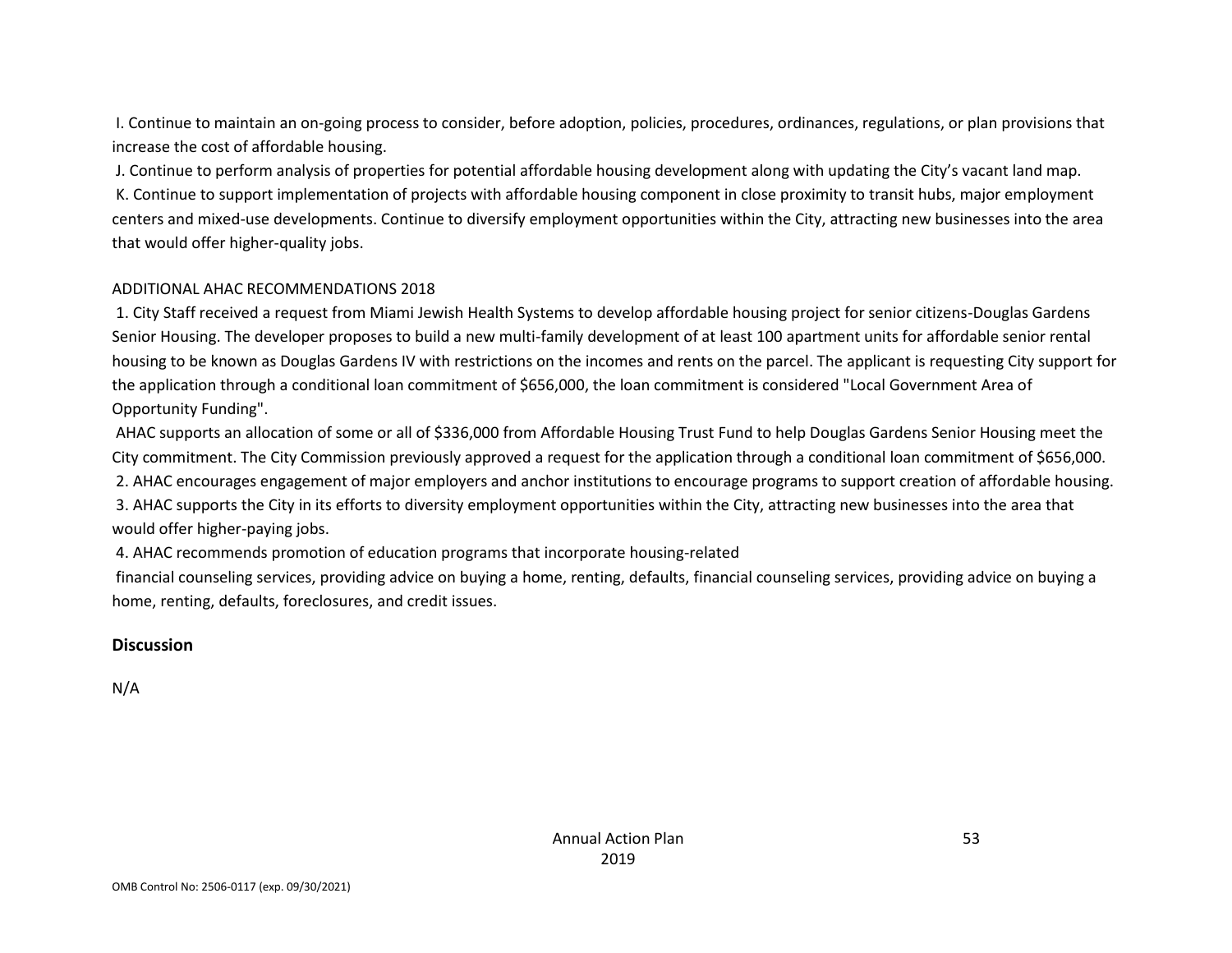# **AP-85 Other Actions - 91.420, 91.220(k)**

#### **Introduction**

The following section identifies other actions that will be undertaken during the 2019 program year.

#### **Actions planned to address obstacles to meeting underserved needs**

One of the major obstacles the City of Pembroke Pines faces in meeting its housing and community development goals and objectives is funding and market conditions. In trying to mitigate the impacts of the global economic downturn, the City has been assessing its programs more frequently and improving specific strategies to address those needs. In recent years, the City has implemented new programs such as acquisition under the Neighborhood Stabilization Program (NSP) to address foreclosure properties in the City.

The City will continue to provide housing rehabilitation programs for low to moderate income persons, including elderly and disabled households.

# **Actions planned to foster and maintain affordable housing**

The City of Pembroke Pines Planning & Economic Development Department, in addition to other City Departments, serves as the lead agency responsible for implementing the City's 2019 Action Plan and CDBG program in general. These departments administer and implement the City's various community planning, housing, development and public service programs.

The City will also collaborate with outside agencies, including but not limited to the Broward County Continuum of Care and local housing authorities. The City contracts with a private firm to administer and monitor its housing and community development programs for compliance with federal and state regulations. These entities are also inclusive in the development of the 2015-2019 Consolidated Plan and subsequent action plans.

The City will continue to promote partnerships and develop ways to streamline and efficiently provide services to the community.

# **Actions planned to reduce lead-based paint hazards**

Participant property owners are notified of the hazards of lead-based paint and of the symptoms associated with lead-based contamination. The City further prohibits the use of lead-based paint in any federally funded construction or rehabilitation project. The City shall either perform paint testing on the painted surfaces to be disturbed or replaced during rehabilitation activities, or presume that all these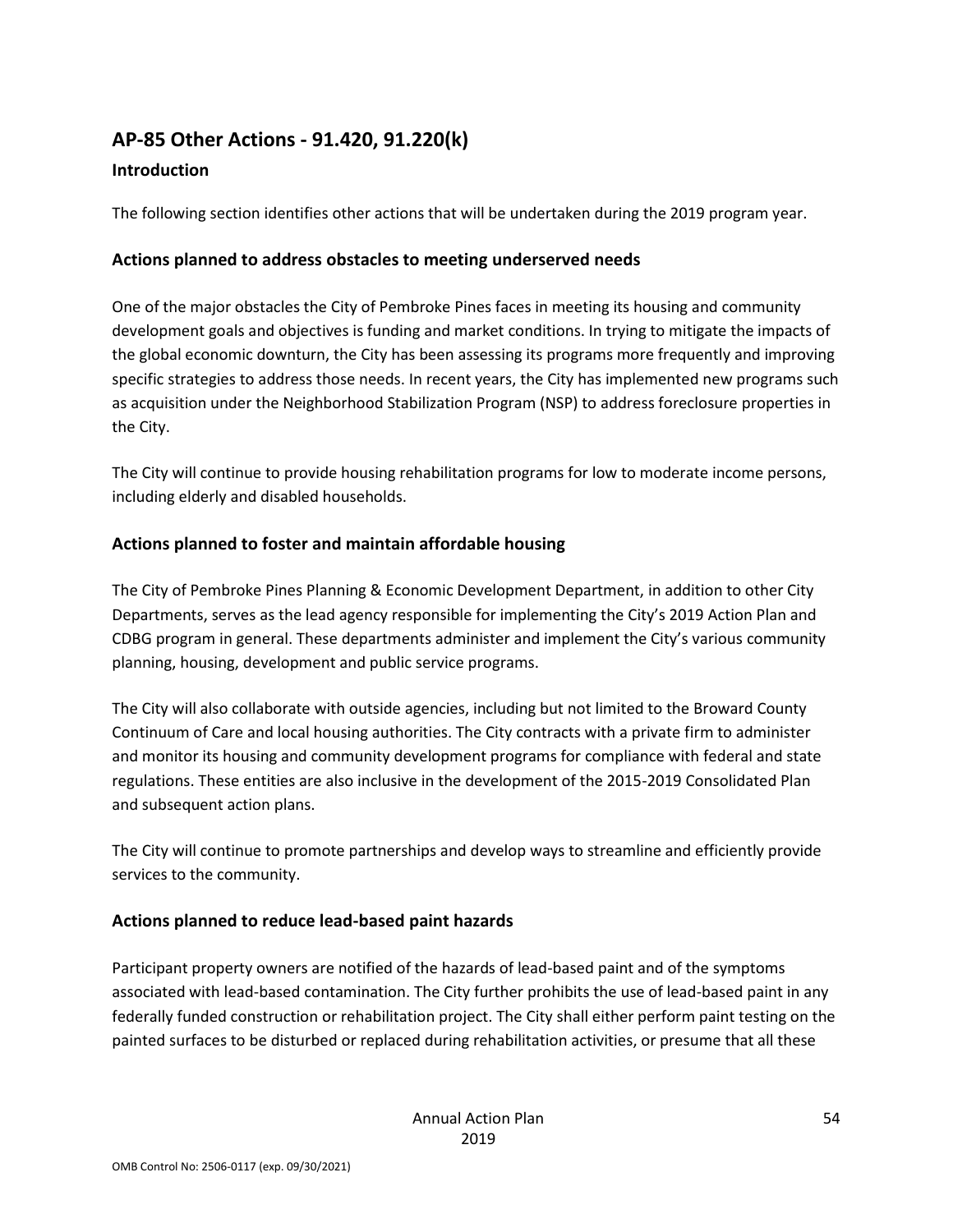painted surfaces are coated with lead-based paint.

#### **Actions planned to reduce the number of poverty-level families**

The City of Pembroke Pines' economic development/anti-poverty strategy is to foster growth and job creation for the City's broad cross-section of resident income levels, including very low-income households. The City's anti-poverty strategy is to increase job training, employment readiness skills and educational opportunities for low-income households, and match employment openings with the local workforce.

The City's anti-poverty strategy will assist small business development through activities such as commercial rehabilitation, job incentive programs, technical assistance and business planning and marketing directed towards job creation.

#### **Actions planned to develop institutional structure**

The City of Pembroke Pines has competitively procured professional services for planning, administration and implementation of its Community Development Block Grant (CDBG) program, State Housing Initiative Partnership (SHIP) program, HOME Investment Partnership (HOME) program, Neighborhood Stabilization Program (NSP) and related programs. The consultant will have the primary responsibility of overseeing the implementation of the strategies defined in the 2019 Action Plan. The consultant will also be responsible for maintaining and improving the institutional structure necessary to carry out the City's Consolidated Plan. As part of the planning process, a list of the area's private industries (businesses), non-profit organizations and public institutions were identified as resources that may be available to assist with carrying out the strategies indicated in the Consolidated Plan. The different entities will be utilized, as necessary for various housing, community and economic development strategies and other priority needs.

#### **Actions planned to enhance coordination between public and private housing and social service agencies**

The City of Pembroke Pines Planning & Economic Development Department serves as the lead agency responsible for implementing the City's 2019 Action Plan and CDBG program in general. These departments administer and implement the City's various community planning, housing, development and public service programs. The City will also collaborate with outside agencies, including but not limited to the Broward County Continuum of Care and local housing authorities. The City contracts with a private firm to administer and monitor its housing and community development programs for compliance with federal and state regulations. These entities are also inclusive in the development of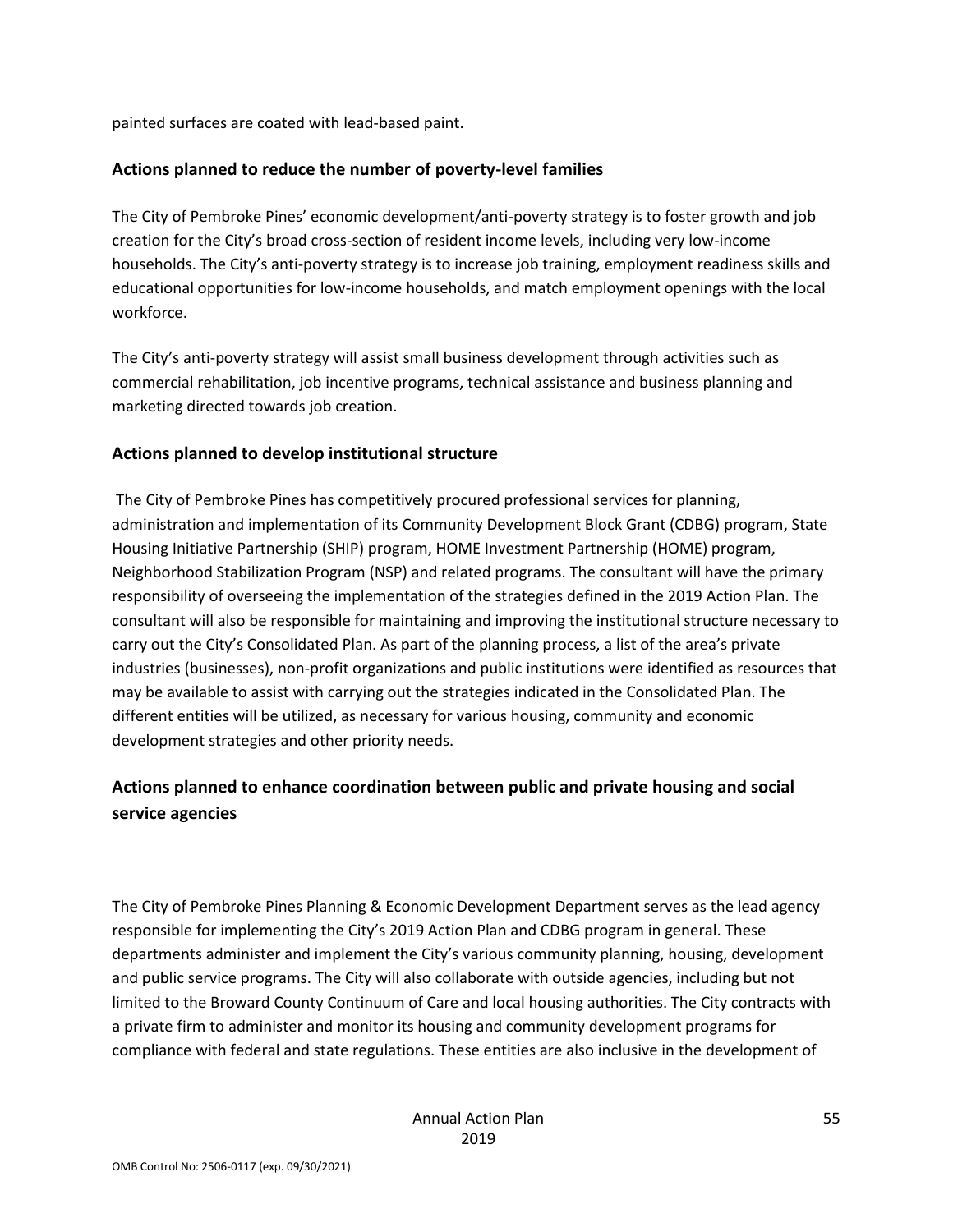the 2015-2019 Consolidated Plan and subsequent action plans.

The City will continue to promote partnerships and develop ways to streamline and efficiently provide services to the community.

#### **Discussion**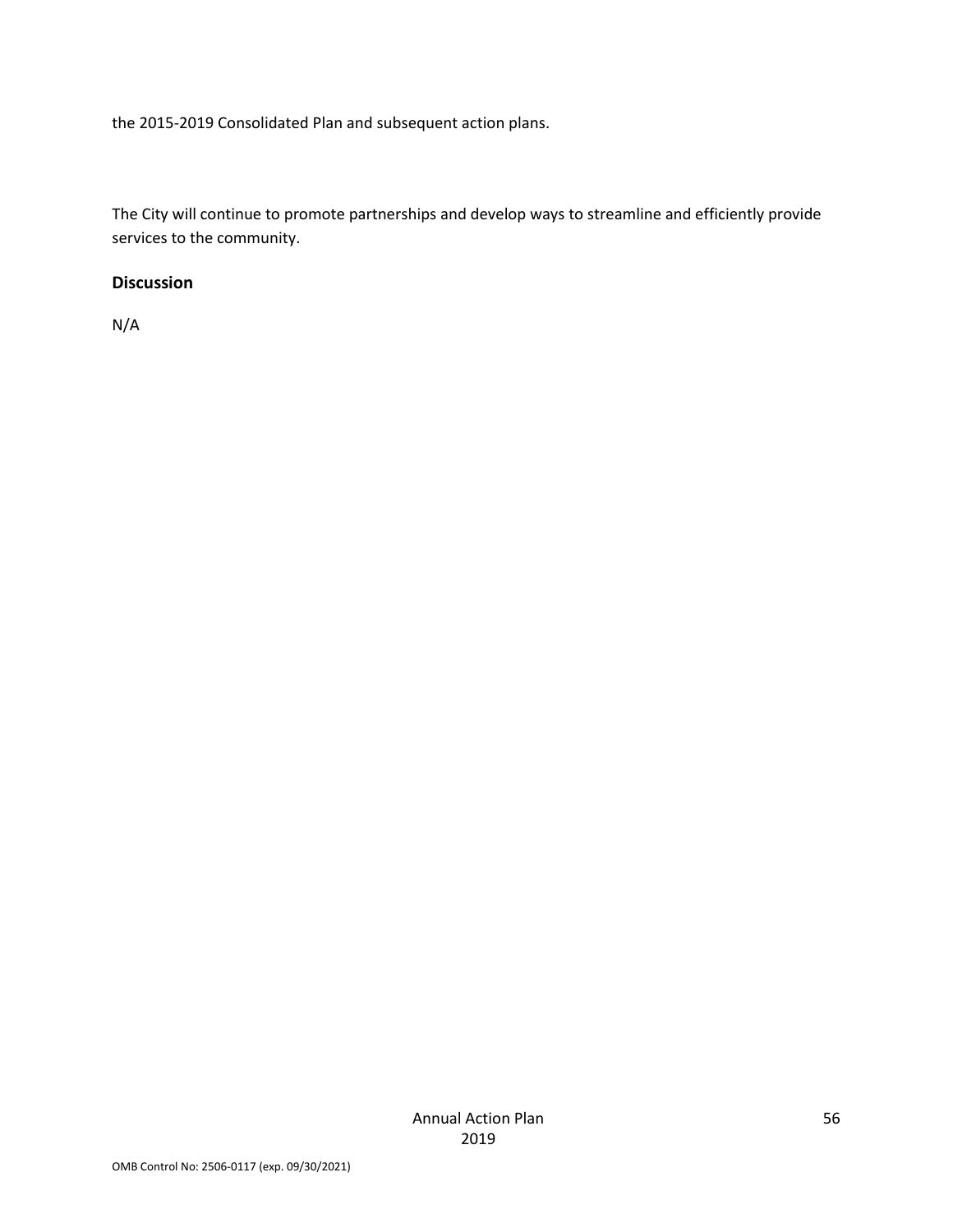# **Program Specific Requirements**

# **AP-90 Program Specific Requirements - 91.420, 91.220(l)(1,2,4)**

#### **Introduction**

The following section identifies program specific requirements.

# **Community Development Block Grant Program (CDBG) Reference 24 CFR 91.220(l)(1)**

Projects planned with all CDBG funds expected to be available during the year are identified in the Projects Table. The following identifies program income that is available for use that is included in projects to be carried out.

| 1. The total amount of program income that will have been received before the start of the next   |          |  |
|---------------------------------------------------------------------------------------------------|----------|--|
| program year and that has not yet been reprogrammed                                               | $\Omega$ |  |
| 2. The amount of proceeds from section 108 loan guarantees that will be used during the year to   |          |  |
| address the priority needs and specific objectives identified in the grantee's strategic plan.    | 0        |  |
| 3. The amount of surplus funds from urban renewal settlements                                     | $\Omega$ |  |
| 4. The amount of any grant funds returned to the line of credit for which the planned use has not |          |  |
| been included in a prior statement or plan                                                        | $\Omega$ |  |
| 5. The amount of income from float-funded activities                                              | $\Omega$ |  |
| <b>Total Program Income:</b>                                                                      |          |  |
|                                                                                                   |          |  |

#### **Other CDBG Requirements**

1. The amount of urgent need activities 0 2. The estimated percentage of CDBG funds that will be used for activities that benefit persons of low and moderate income.Overall Benefit - A consecutive period of one, two or three years may be used to determine that a minimum overall benefit of 70% of CDBG funds is used to benefit persons of low and moderate income. Specify the years covered that include this Annual Action Plan. 100.00%